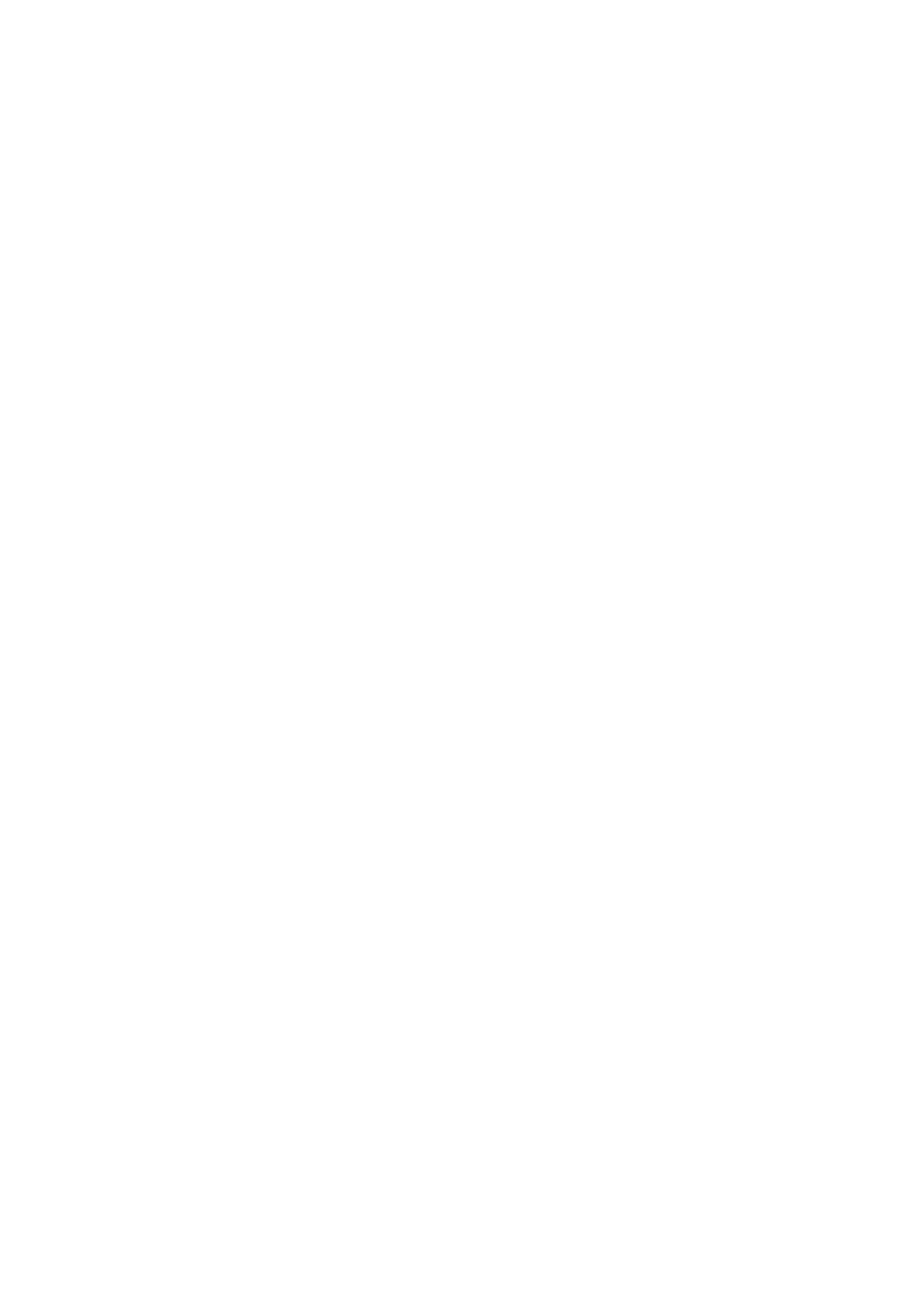## **International Discussions on Indigenous People and India**

#### **T. C. James**

RIS-DP # 272

January 2022



Core IV-B, Fourth Floor, India Habitat Centre Lodhi Road, New Delhi – 110 003 (India) Tel: +91-11-2468 2177/2180; Fax: +91-11-2468 2173/74 Email: dgoffice@ris.org.in

RIS Discussion Papers intend to disseminate preliminary findings of the research carried out within the framework of institute's work programme or related research. The feedback and comments may be directed to: Email: dgoffice@ris.org.in. RIS Discussion Papers are available at www.ris.org.in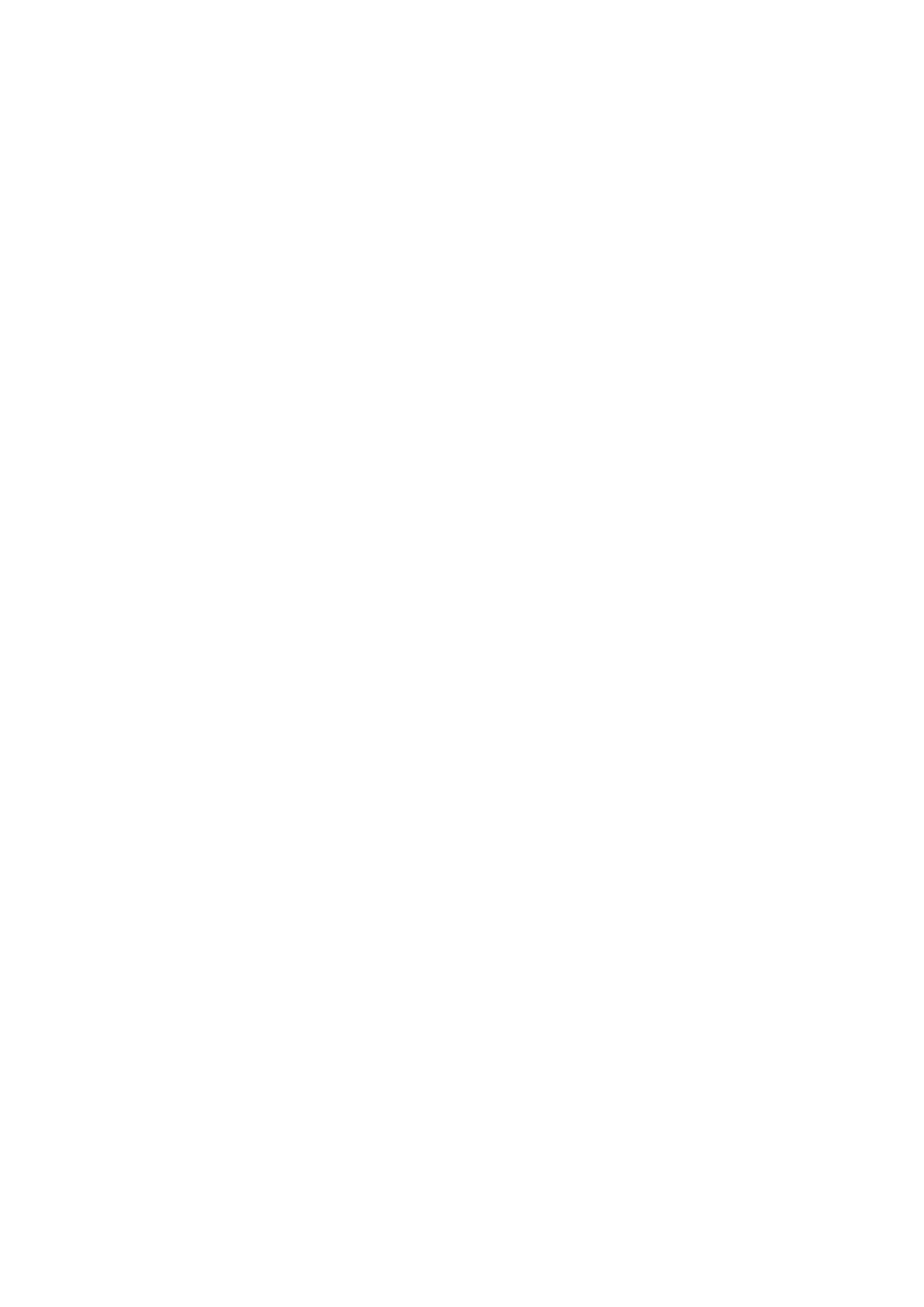## **International Discussions on Indigenous People and India**

T. C. James<sup>\*</sup>

*Abstract:* Tribal people have an important role in the sustainable development of biological resources and this has been basic to India's stand in various international fora on issues relating to access and benefit-sharing to biological resources and traditional knowledge as well as tribal rights. But when issues extraneous to the same are brought in India has to take a very cautious approach. India's reservations on the United Nations Declaration on the Rights of Indigenous Peoples, 2007 and its non-ratification of the Indigenous and Tribal Populations Convention, 1989 of the International Labour Organization have led to considerable discussions in academic and policy circles. This paper examines the use of the term 'indigenous' in international agreements and India's stand on the same both in international and domestic discussions. It also traces the history of the term through India's census documents, the Constituent Assembly debates, and other official records. Aspects of the development of the scheduled tribes in India are also briefly covered in the paper.

*Keywords:*Adivasi, Constitution, Rights, Scheduled Tribe, Traditional Knowledge.

#### **Introduction**

The International Work Group for Indigenous Affairs (IWGIA) in a comment on its website observes:

"India voted in favour of the United Nations Declaration on the Rights of Indigenous Peoples on the condition that after independence all Indians are indigenous."1

<sup>\*</sup> Visiting Fellow, RIS.

This paper would not have been possible but for the initiative of Professor Sachin Chaturvedi, Director General, RIS. It has benefitted much from discussions with him and his comments on an early draft. It has also benefitted immensely from discussions with many other people, prominent of whom is Shri Harsh Chauhan, Chairman, National Commission for Scheduled Tribes, who had a detailed discussion on the subject and gave many new insights. The author is grateful to all of them. Views are personal.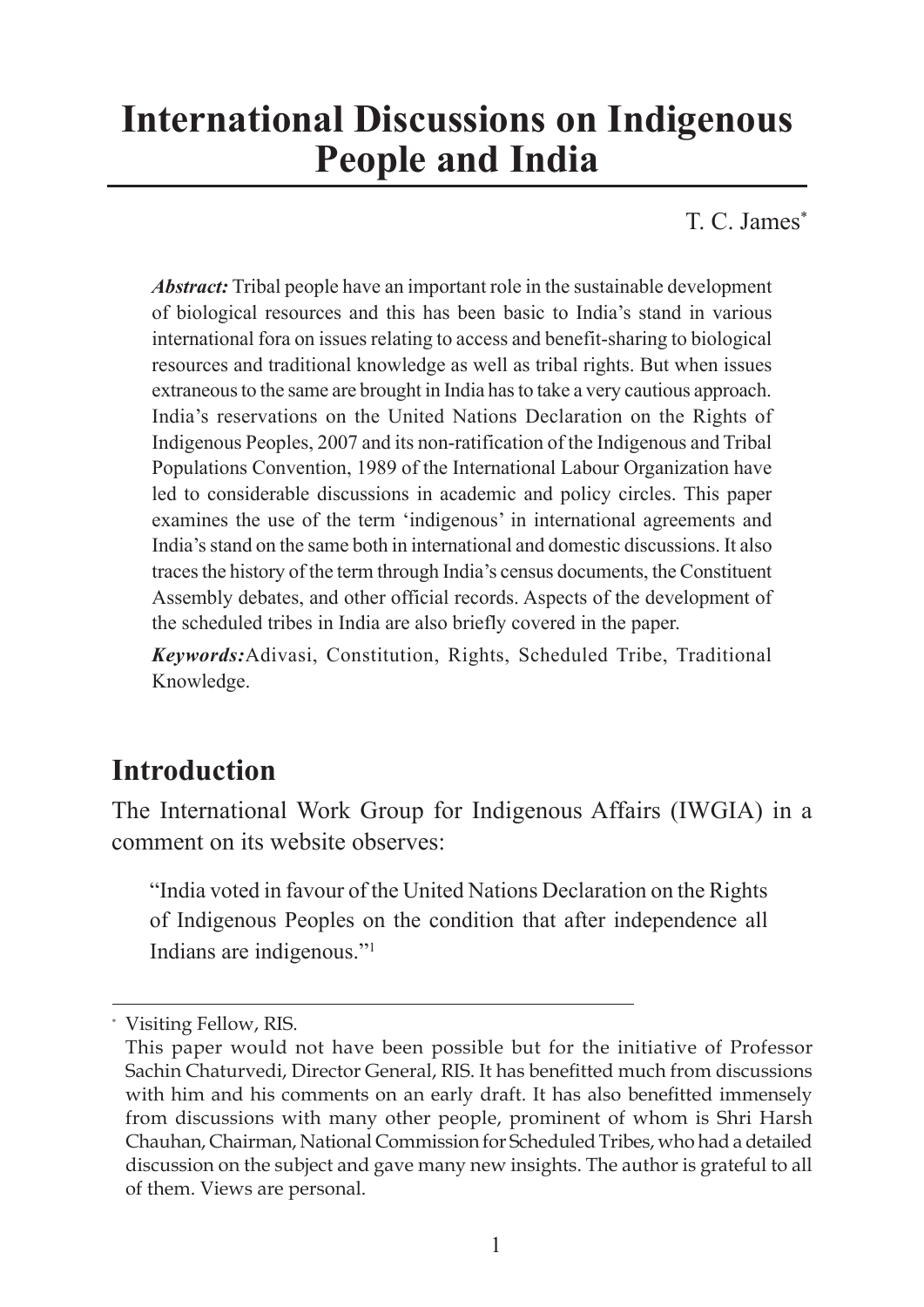The stand of India has come up for denunciation from certain corners on being not supportive of the rights of marginalised people. The criticism is based on an inadequate understanding of the background of India's stance. This paper proposes to explore the larger context of the caveat by India.

India has always played an active and positive role in international fora on issues relating to the protection of biological diversity, traditional knowledge, traditional medicine systems and linkages of intellectual property rights with these subjects. It also contributed significantly to the drafting of international legal instruments for protecting the rights of the people and communities involved. It is one of the few countries that had developed indigenous access and benefit-sharing mechanism for genetic resources and associated traditional knowledge even before the Convention on Biological Diversity entered into force and pushed for prior informed consent (Chaturvedi:2007). Indian academia, including institutions like the Research and Information System for Developing Countries (RIS), were also quite active in studies relating to conservation and protection of biological resources and traditional knowledge and safeguarding the rights of the traditional knowledge holders<sup>2</sup>. India is also a signatory of the Universal Declaration on Human Rights (1957). Indian stance on issues internationally has always been based on its culture and ethos and is nuanced to the interests of the large South.

Discussions on human rights have thrown up questions on appropriate terms to refer to differently positioned people, be it historically, socially or economically. One such term is 'indigenous.' The United Nations (UN) used officially the term for the first time in its political declaration of the World Summit on Sustainable Development, 2002,3 although a United Nations Working Group on Indigenous People had been set up in 1982 itself. According to Peters and Mika (2017), prior to that, the term was regarded as 'still under debate' for use in UN official documents.<sup>4</sup> In the above summit documents, as published by the UN, the term appears 173 times, though not all qualifying the word 'people'.<sup>5</sup> The phrase 'indigenous people' evokes many connotations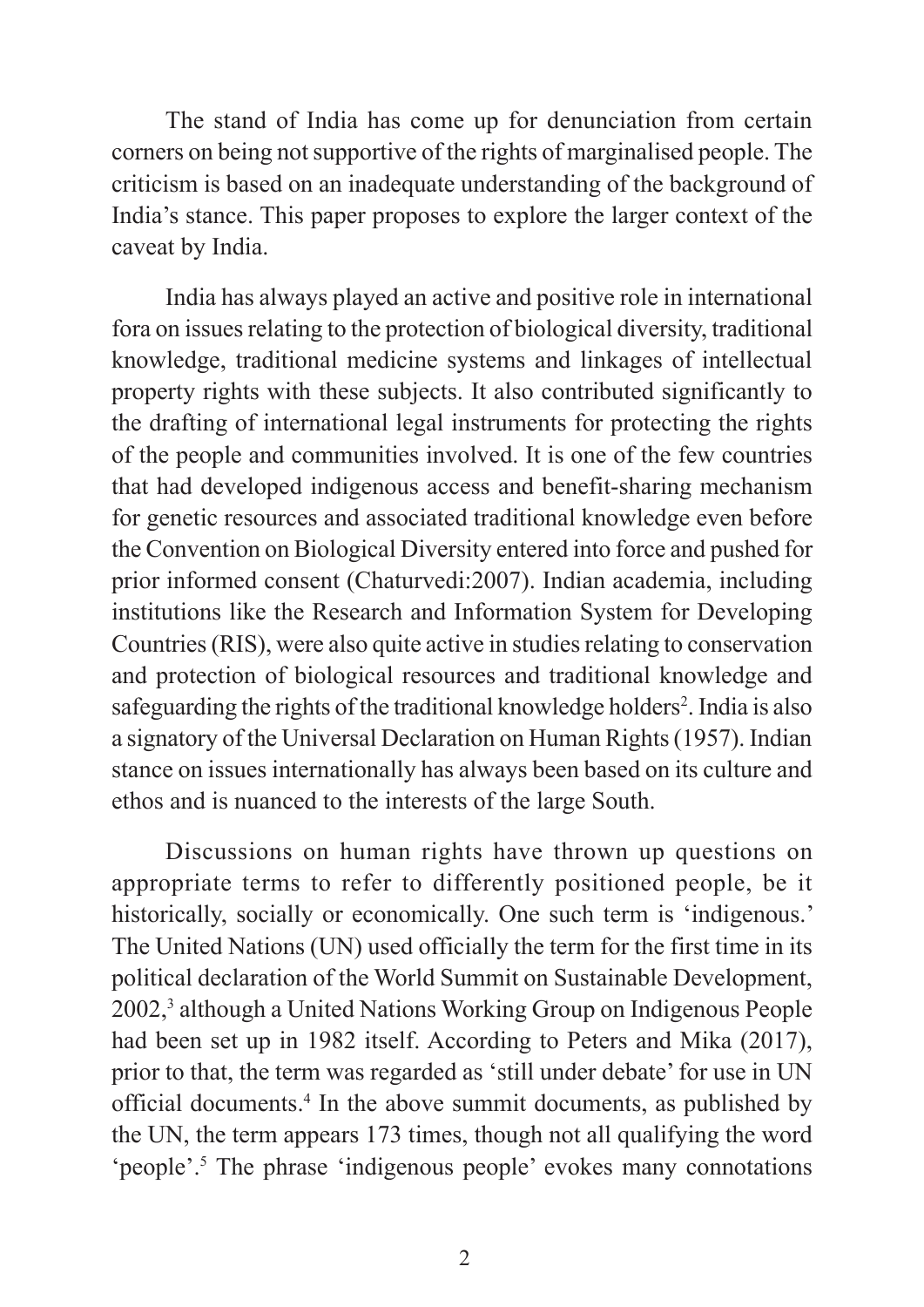as different from a verbal meaning of the expression 'indigenous.' The dictionary meaning of the word is "originating or occurring naturally in a particular place; native" and its origin is traced to the mid-17<sup>th</sup> century.<sup>6</sup> Etymologically it is derived from the Latin word *indigena* which means "born within" (Pillai:2014). The related word 'indigene' goes back to the late 16th century.<sup>7</sup> Sir Thomas Browne used it in his work, *Pseudodoxia Epidemica*, published in 1646, in the context of natives of America in the sentence, "And although in many parts thereof there be at present swarms of Negroes serving under the Spaniard, yet were they all transported from Africa, since the discovery of Columbus; and are not **indigenous** or proper natives of America" (emphasis added).

The term seems to have got into wide academic discussions in the early 20<sup>th</sup> century, particularly after the Mexican Revolution (1910— 1920). This led to the beginning of a change in colonial perceptions of the people whom they had subjugated and whose land they had encroached upon, with massive migrations, mostly armed and violent. This had happened in the Americas, both North and South, Australia and New Zealand, where the native populations were totally side-lined, some in special enclosures as in the North and some effectively kept out of any political or economic power as in the South, though there had been a sizable number of mestizos. These were the areas where 'history' was of the colonial powers only<sup>9</sup>.

In the early  $20<sup>th</sup>$  century, scholars started expressing the view, rather belatedly admitting, that there were people living and having their own culture and systems before the Europeans migrated. The early inhabitants of those regions were the 'indigenous' people (Beteille: 1998). This total erasure of history did not happen on such massive scales in India and other Asian countries like Indonesia, Sri Lanka, etc., which were also subjected to colonialism. The basic complexion of the people did not change, as observed by the representative of Indonesia at the UN General Assembly that "Indonesia's entire population at the time of colonisation remained unchanged."<sup>10</sup> There were no mass murders or large-scale immigration, which made the natives minority. Consequently,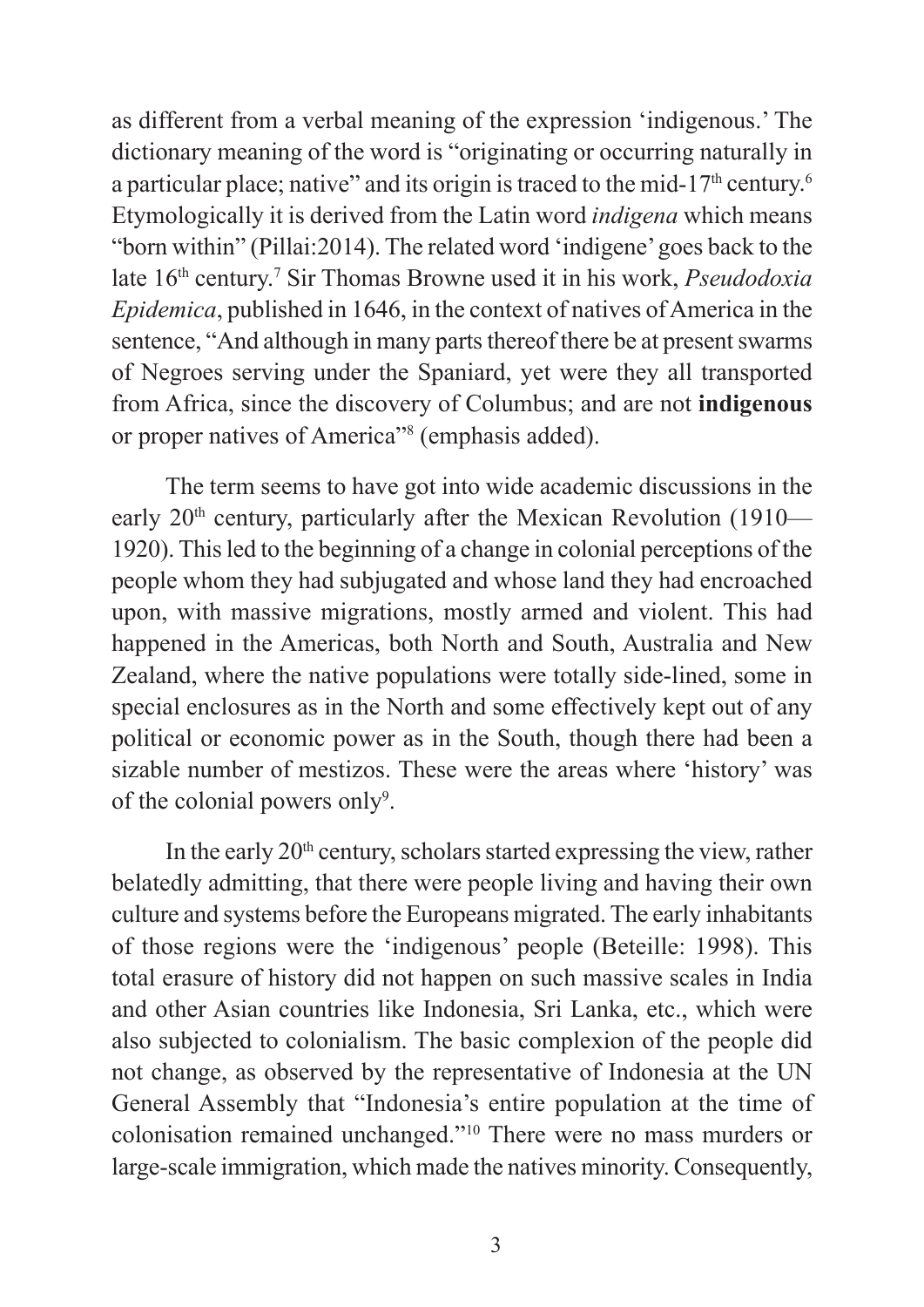there was no division of population into indigenous and non-indigenous. However, as it often happens in international discussions, the terms, which the industrialised West uses, were pasted on to the histories of Asian and African countries also. The fact that in countries like India the power was transferred finally to the 'natives' were ignored by the West in these discourses, since in the Americas and Australia where the settlers far outnumbered the natives and they (the settlers) had obtained the political power from the colonial masters. In fact, it was a transfer of power from European hands to local hands, but the local hands belonged to the same race who had colonised the land. The political power was not shared with the people who had lived in those geographical areas before the occupations. In certain African countries like South Africa where the colonists also got settled down, there was the subjugation of the natives but not the kind of mass eradication as had been witnessed in North America. In the case of South Africa after the British allowed self-governance by the white settlers, from 1934 onwards, who practised apartheid, the Black African (original native) people who comprised 80 per cent of the population had to fight a long battle to get the political power in 1994. What comes out clearly is that the 'indigenous problem' originally is one related to political power; it is a genuine problem only where the power was not really shared with the group of people who had been inhabitants of the land at the time of colonial encroachment. In countries like India, the case is different. Therefore, the division of people into indigenous and settlers is not valid in such cases. Clubbing the tribal people of the country as 'indigenous' implies that others are non-natives or foreigners is not appropriate in the case of a country like India. It, therefore, quite early in the discussions in the United Nations took the view that all people of India are indigenous to the country.

#### **India at the UN and other International Fora**

The 107<sup>th</sup> plenary meeting of the United Nations General Assembly held on 13th September 2007 adopted the United Nations Declaration on the Rights of Indigenous Peoples through a Resolution<sup>11</sup>. This is a nonbinding resolution. While 143 countries voted in favour and 4 (United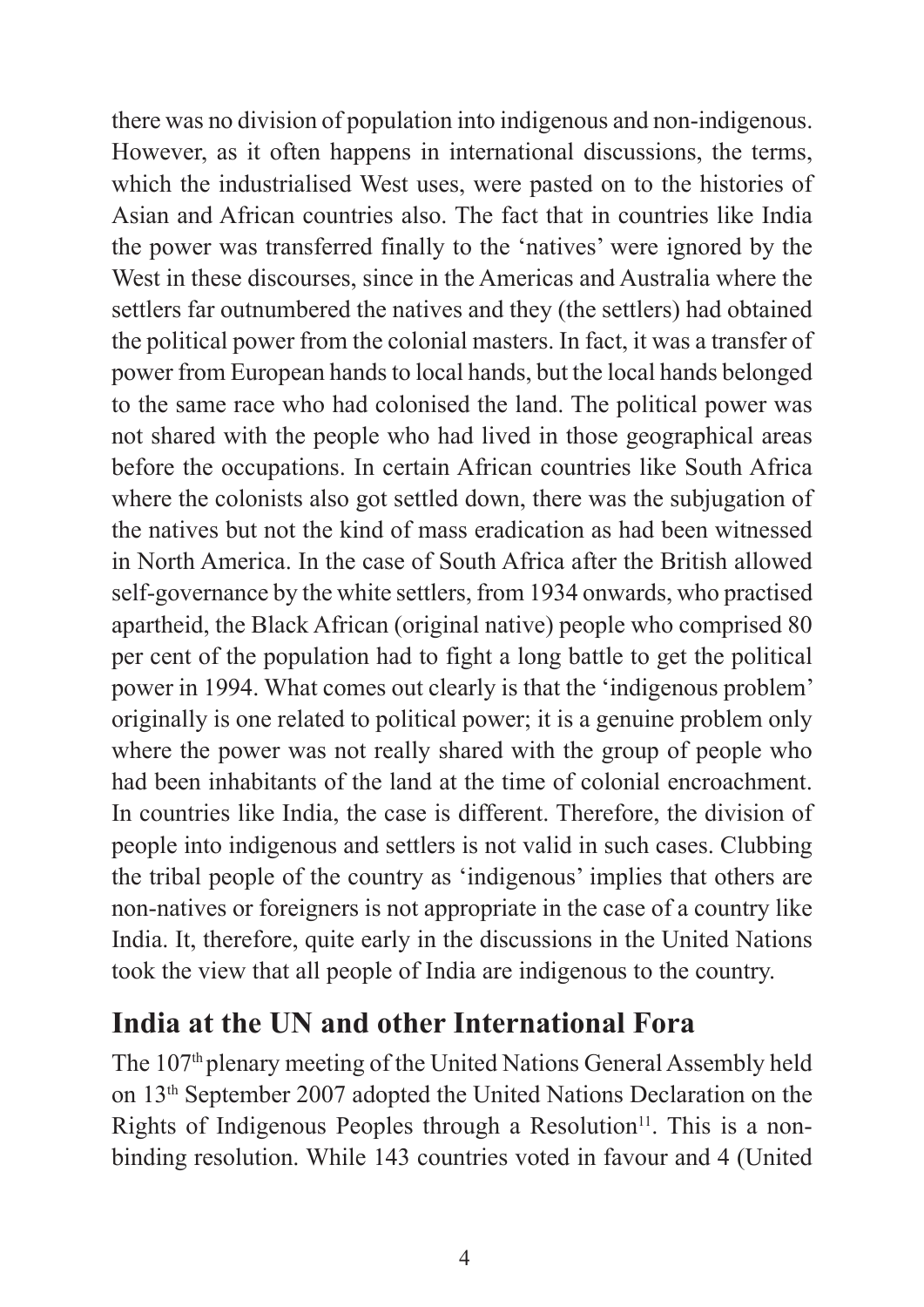States, Canada, Australia and New Zealand) voted against it there were 11 abstentions<sup>12</sup>. India's neighbours, Bangladesh and Bhutan belonged to the absentees.

Although India voted in favour of the resolution, Shri Ajay Malhotra, India's representative to the UN made a qualifying statement on India's position on who all form 'indigenous people' in India. He said:

*While the Declaration did not define what constituted indigenous peoples, the issue of indigenous rights pertained to peoples in independent countries who were regarded as indigenous on account of their descent from the populations which inhabited the country, or a geographical region which the country belonged, at the time of conquest or colonization or the establishment of present State boundaries and who, irrespective of their legal status, retained some or all of their socio-economic, cultural and political institutions.*<sup>13</sup>

India was also concerned with the clause relating to selfdetermination in the Resolution. On that issue, the representative said:

*Regarding references to the right to self-determination, it was his understanding that the right to self-determination applied only to peoples under foreign domination and that the concept did not apply to sovereign independent States or to a section of people or a nation, which was the essence of national integrity. The Declaration clarified that the right to self-determination would be exercised by indigenous peoples in terms of their right to autonomy or self-government in matters relating to their internal and local affairs, as well as means and ways for financing their autonomous functions. In addition, article 46 stated clearly that nothing in the Declaration might be interpreted as implying for any State, people, group or person any right to engage in any activity or to perform any act contrary to the Charter. It was on that basis that India had voted in favour of the adoption of the Declaration.*<sup>14</sup>

The term, 'indigenous' was used in the deliberations and instruments of an international organisation for the first time in 1957 (Xaxa:3590) in the discussions of the International Labour Organisation (ILO) on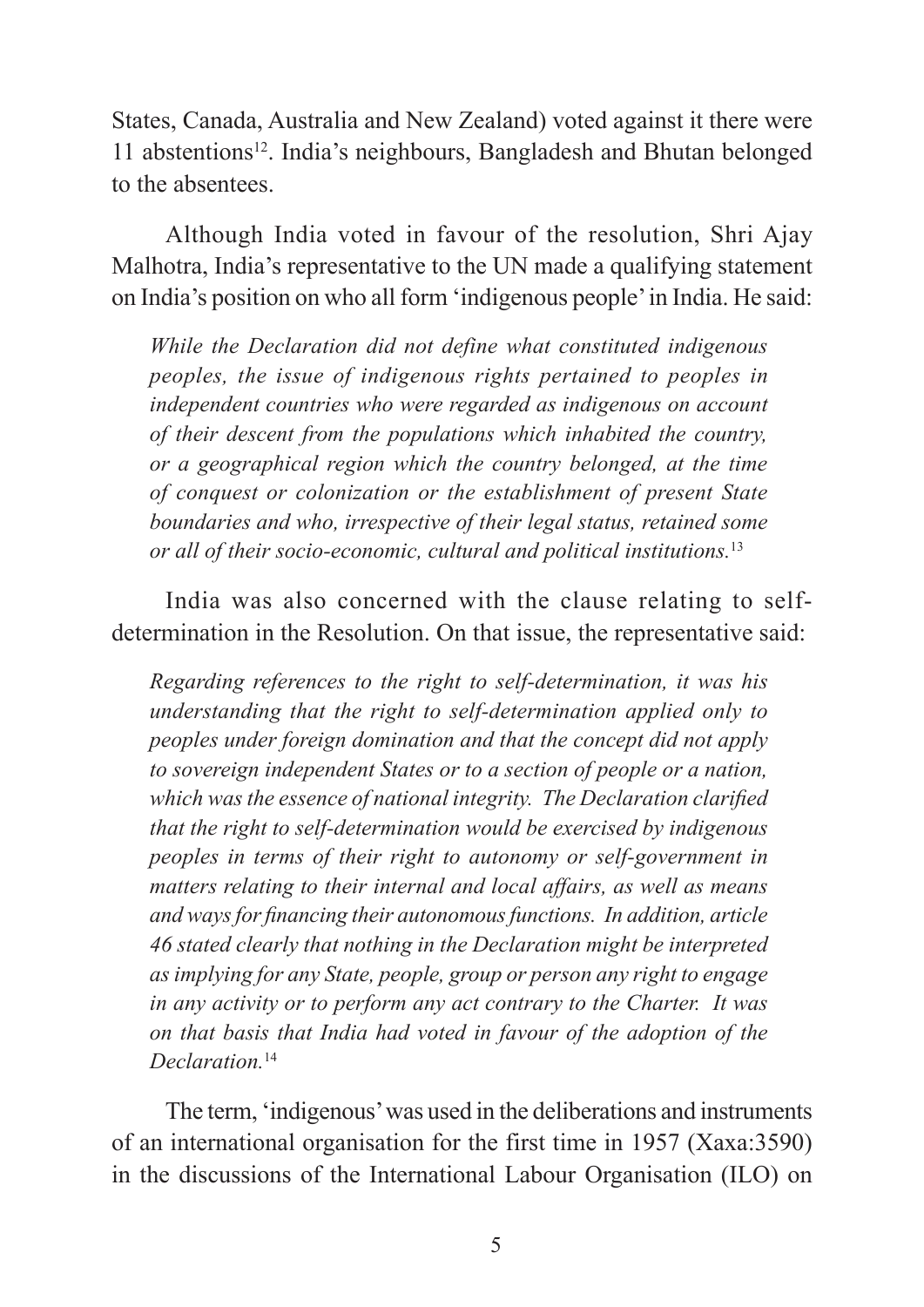the Convention concerning the Protection and Integration of Indigenous and Other Tribal and Semi-Tribal Populations in Independent Countries (Convention No 107). However, India seems not to have raised any objection or put any caveat on the term 'indigenous' at that time since the term had not linked issues such as rights and empowerment and the focus then was on integrating indigenous and tribal people into the larger social system. But when issues of focus shifted, India felt the need for clarification of the relevance of the term in the Indian context (Xaxa: 3591). India has not yet ratified the updated 1989 Convention and remains with the 1957 Convention, which it had ratified on 29 September 1958. In fact, from Asia, only Nepal and from Africa, only the Central African Republic ratified the 1989 Convention. During the deliberations, the Indian representative reiterated that:

*(T)he tribal peoples in India were not comparable in terms of their problems, interest and rights, to the indigenous populations of certain other countries. For this reason, attempts to set international standards on some of the complex and sensitive issues involved might prove to be counter-productive.*<sup>15</sup>

Other Asian countries like China, Bangladesh, Myanmar and Indonesia also raised objections to the term 'indigenous' on account of the conceptual approach to the term. Their general view was that the concept of 'indigenous peoples' "is so integrally a product of the common experience of European colonial settlement as to be fundamentally inapplicable to those parts of Asia that did not experience substantial European settlement<sup>"16</sup>. From this perspective, either all the people in their countries are indigenous or there are no indigenous people as made out in the Convention. The African countries took the view that all African people be technically considered indigenous insofar as they are descendants of populations that inhabited the continent before the European colonization.<sup>17</sup> In their opinion, the use of such terms to segregate people who had been living in the continent for millennia would create discord and stand in the way of integration of the newly independent countries.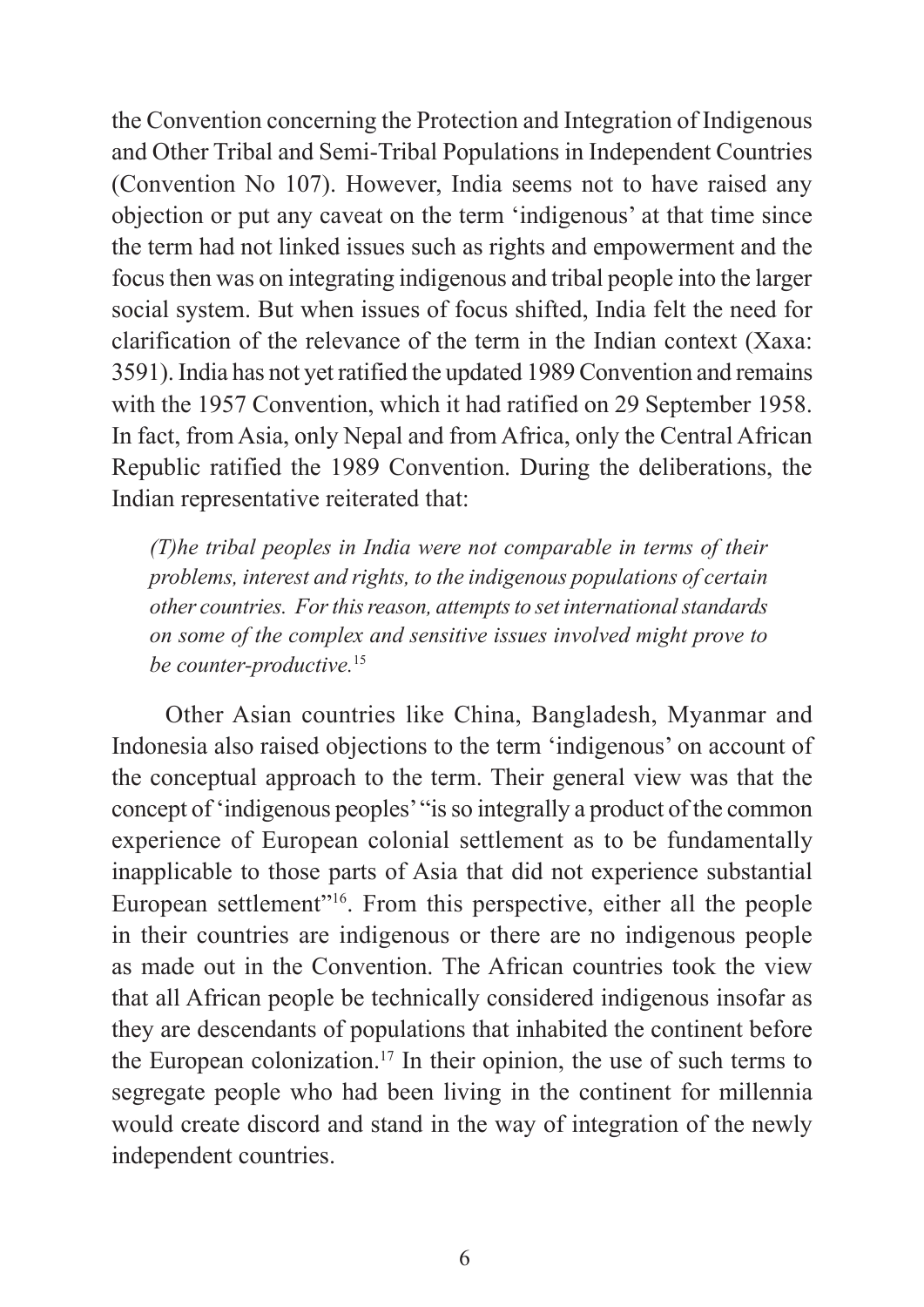#### **Definition of 'Indigenous People' in UN and Other International Bodies**

There are many international conventions and agreements<sup>18</sup> that deal with the rights and development issues of 'indigenous people' but a universally acceptable definition of the expression is still eluding. The UN Department of Economic and Social Affairs, on its website, describes indigenous peoples as "inheritors and practitioners of unique cultures and ways of relating to people and the environment" and that they "have retained social, cultural, economic and political characteristics that are distinct from those of the dominant societies in which they live."19 But this cannot be considered as a formal definition of indigenous people besides it lacking specificity from a historical angle; it may apply to any community that has a distinct culture or social, economic and political characteristic.

The UN Resolution No. 61/295 of 2007 did not contain any definition of 'indigenous people', but in a report (*Study on the Problem of Discrimination against Indigenous Population* by Jose R. Martinez Cobo, the Special Rapporteur of the UN Sub-Commission on Prevention of Discrimination and Protection of Minorities, 1981) that had formed the basis of UN discussions, the concept of indigenous people was explained as below:

Indigenous communities, peoples and nations are those which, having a historical continuity with pre-invasion and pre-colonial societies that developed on their territories, consider themselves distinct from other sectors of the societies now prevailing on those territories, or parts of them. They form at present non-dominant sectors of society and are determined to preserve, develop and transmit to future generations their ancestral territories, and their ethnic identity, as the basis of their continued existence as peoples, in accordance with their own cultural patterns, social institutions and legal systems.<sup>20</sup>

The report went on to explain what factors are to be considered in deciding the historical continuity. These are: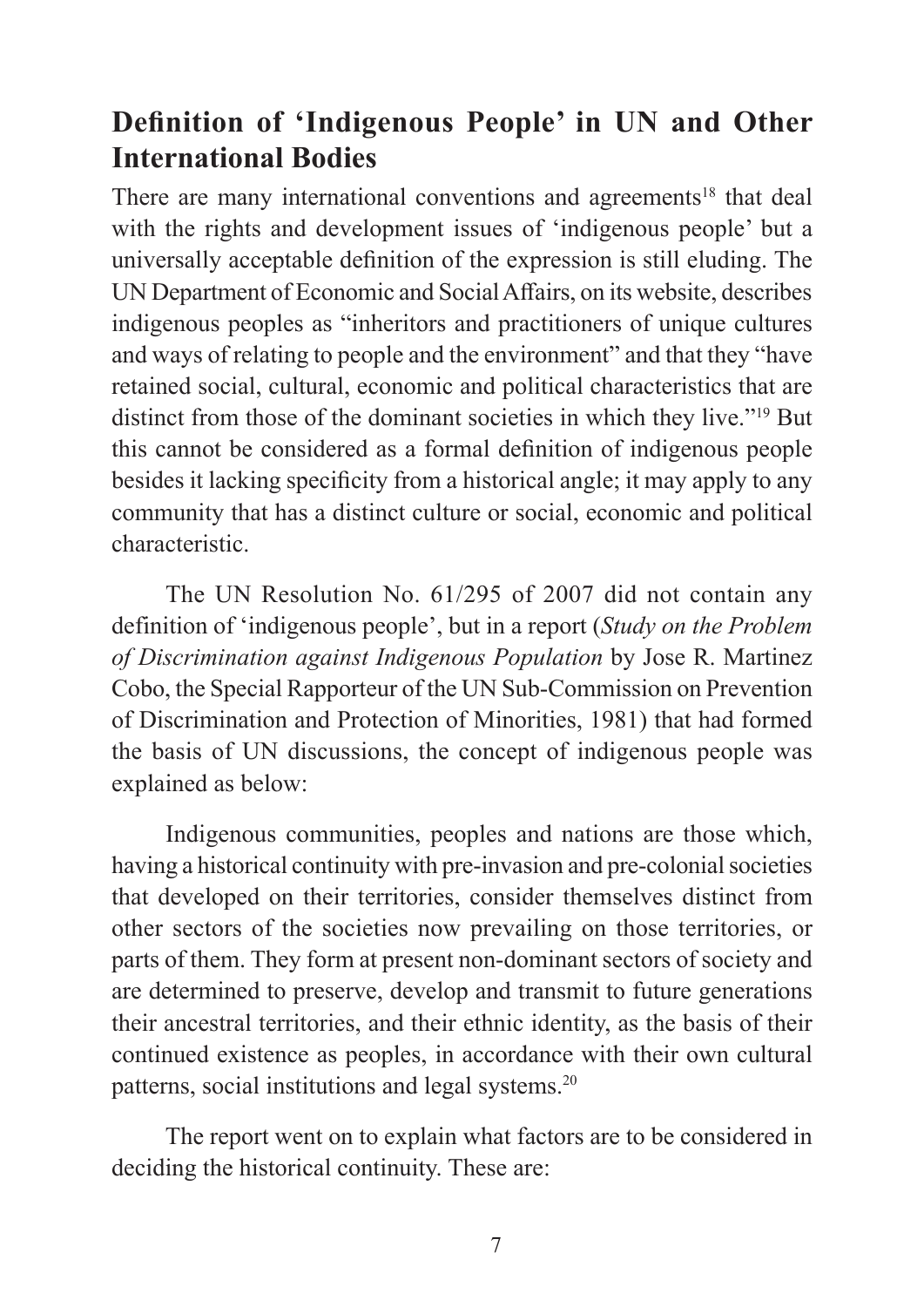- "Occupation of ancestral lands, or at least of part of them
- Common ancestry with the original occupants of these lands.
- Culture in general, or in specific manifestations (such as religion, living under a tribal system, membership of an indigenous community, dress, means of livelihood, lifestyle, etc.)
- Language (whether used as the only language, as mother-tongue, as the habitual means of communication at home or in the family, or as the main, preferred, habitual, general or normal language)
- Residence in certain parts of the country, or in certain regions of the world
- Other relevant factors."<sup>21</sup>

Apart from the pre-colonial continuous existence in the territory, it also brings in two important additional factors, namely, nondominance and distinctiveness in the society. These elements make it possible to include within the ambit of 'indigenous people' those who are partialized or deprived of political power. These components are important and necessary in the context of human rights, but not perhaps in other situations. While this statement attempted to bring clarity into the discussions on indigenous peoples in the international fora, in the case of India, it raises complexities. This extends from the first factor of occupation of ancestral lands to residence in certain parts. India is a microcosm of the world. We have people speaking different languages, practising different religions, different customs, different trades, and tracing different ancestries. The issues of human rights have distinctive dimensions in India than a mere question of 'indigenous' and 'foreign'.

Language is certainly an important marker for any society, but in the case of languages, different families of languages, such as Indo-European (24 languages spoken by 76.89 %), Dravidian (17 languages spoken by 20.82 %), Austro-Asiatic (14 spoken by 1.11 %), Tibeto-Burmese (66 languages spoken by 01.00 %), and Semito-Hamitic (1 language spoken by 0.01 %) are spoken in the country. There are also speakers of Tai-Kadai and Great Andamanese language families though in small numbers.<sup>22</sup> The Eighth Schedule of the Constitution includes a list of 22 languages.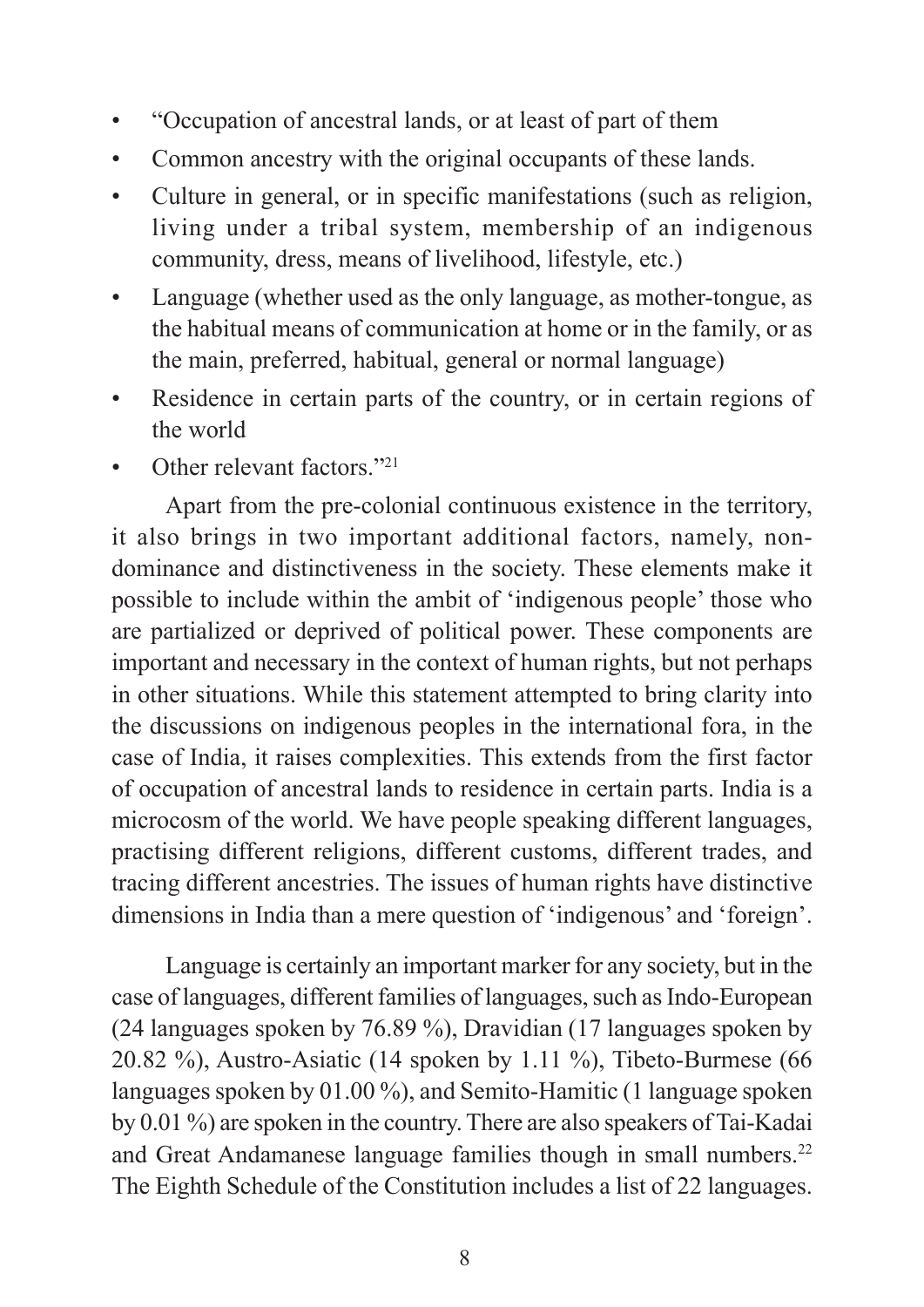This diversity of language is also observed among the scheduled tribe population with languages belonging to Austro-Asiatic (Monkhmer, Mundari, Santali, etc.), Dravidian (Gondi and Kurukh languages) and Indo-European (Bhil language) families being spoken by different tribes. That being so on a classification purely based on language, one cannot come to a conclusion on the ethnicity of the tribal and non-tribal people of India. There are also many ancient languages, which are described as 'classical languages' of India, like Sanskrit<sup>23</sup>. There are also other old languages like Pali and Prakrit which are not in use in ordinary discourse now but remain as languages of scholarship and religious rituals. Many of them have given birth to the languages currently spoken in the country, but they all are generally referred to as Indian languages. These languages developed indigenously over many centuries. In India, the languages that are labelled 'foreign' are those like the European languages of English, French, and Portuguese which made their entries mostly during the colonial times, and languages like Arabic, Russian, Chinese, Japanese, etc. which are clearly identifiable with other countries and which have developed in those countries.<sup>24</sup> The issue of suppression of any language is not there. When a person's mother tongue is a language that was born and developed in India, i.e., an indigenous language, can that person be considered 'non-indigenous'?

The International Labour Organisation (ILO) has used the combined phrase 'indigenous and tribal populations' when it adopted the Indigenous and Tribal Populations Convention in 1957 (No. 107). The current Convention in use is of the year 1989 (No. 169)<sup>25</sup>. These Conventions do not offer any formal definition of the term 'indigenous people'. Article 1 of the 1989 convention, however, states that the convention applies to

- "(a) tribal peoples in independent countries whose social, cultural and economic conditions distinguish them from other sections of the national community, and whose status is regulated wholly or partially by their own customs or traditions or by special laws or regulations;
- (b) peoples in independent countries who are regarded as indigenous on account of their descent from the populations which inhabited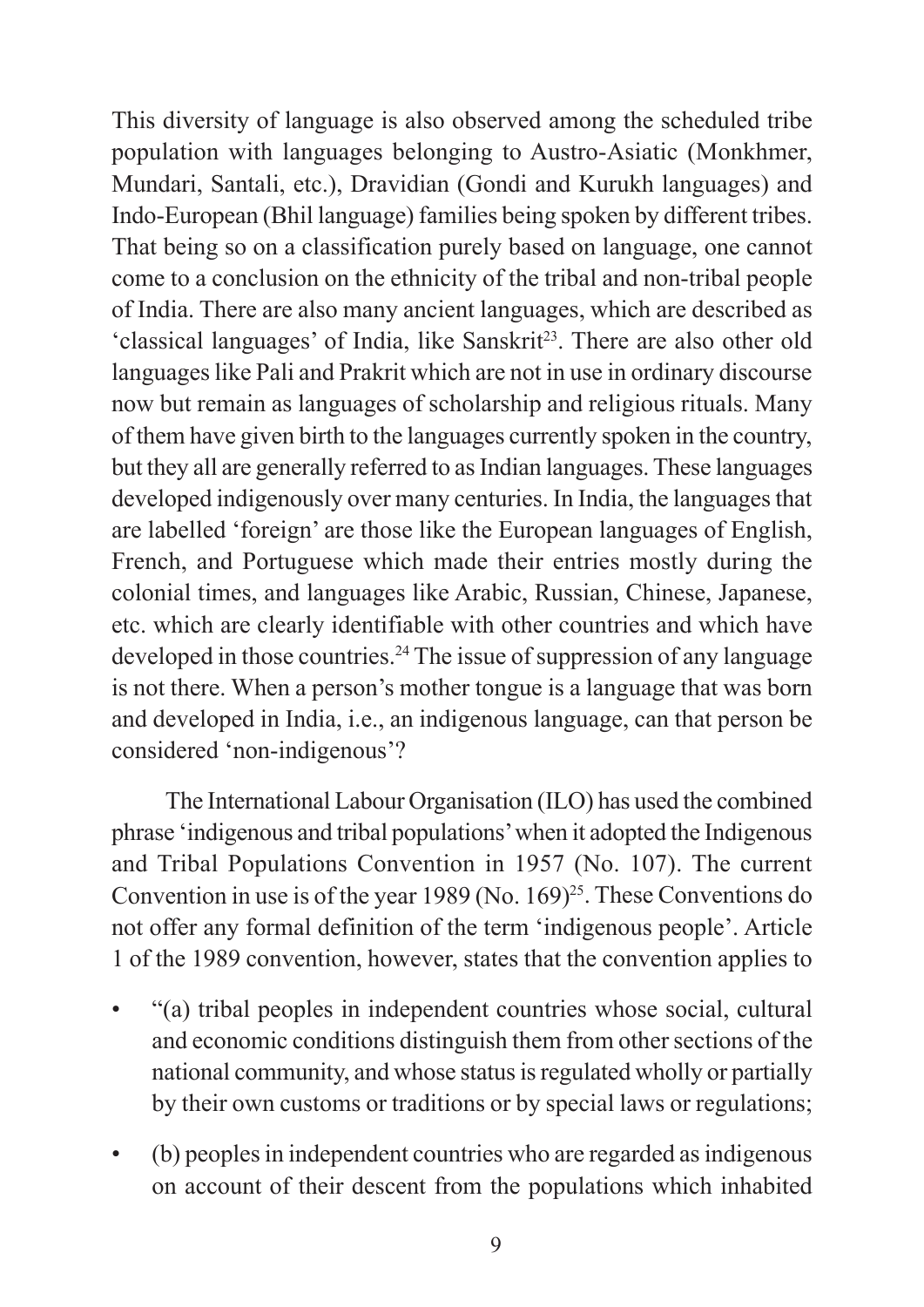the country, or a geographical region to which the country belongs, **at the time of conquest or colonisation or the establishment of present state boundaries** and who, irrespective of their legal status, retain some or all of their own social, economic, cultural and political institutions." (Emphasis added).<sup>26</sup>

This description contains most of the components in Cobo's definition. The definition imparts a time qualification for people to be called 'indigenous', that is, "at the time of conquest or colonialism or the establishment of the present state boundaries". While the period marker being that of the colonisation or formation of the present country has certain merits, but separating certain groups as 'indigenous' to the exclusion of others from the ancestry who also satisfy the period marker may raise issues.

The World Intellectual Property Organisation (WIPO) has been discussing for more than two decades possible international legal instrument(s) for the protection of traditional knowledge through the agency of an Inter-Governmental Committee. In the meetings of this committee indigenous peoples' representatives participate as observers. However, the organisation has not formally defined the term. But in a draft text of a legal instrument on the protection of traditional knowledge, under consideration by the Committee, the word 'indigenous' is used while defining 'traditional knowledge':

*Traditional Knowledge refers to knowledge originating from indigenous [peoples], local communities and/or [other beneficiaries] that may be dynamic and evolving and is the result of intellectual activity, experiences, spiritual means, or insights in or from a traditional context, which may be connected to land and environment, including know-how, skills, innovations, practices, teaching, or learning.27*

The square bracketed expressions have not yet received consensus. 'Peoples' in the phrase 'indigenous peoples' is one such contentious term when it is qualified by 'indigenous'.

The World Health Organization (WHO) also defined the phrase 'indigenous populations' in the context of the provision of healthcare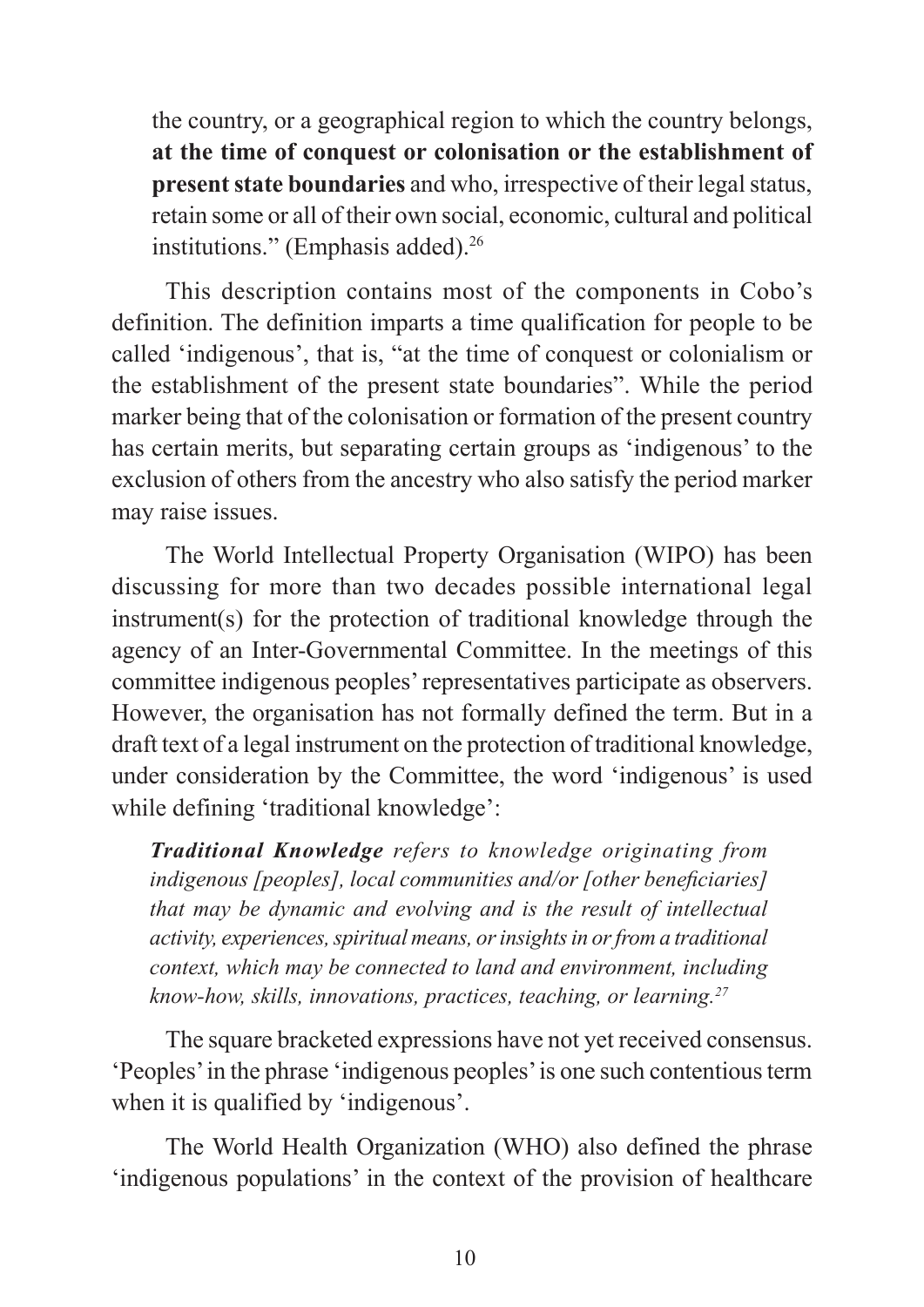services in the following terms: "communities that live within, or are attached to, geographically distinct traditional habitats or ancestral territories, and who identify themselves as being part of a distinct cultural group, descended from groups present in the area before modern states were created and current borders defined. They generally maintain cultural and social identities, and social, economic, cultural and political institutions, separate from the mainstream or dominant society or culture".<sup>28</sup>

One of the simple definitions of '*Indigenous Peoples' is that they*  "are people who have inhabited all continents since time immemorial.<sup>29</sup> They have lived on their lands, maintained their cultural values, maintained and cultivated their environment and kept their traditions alive over centuries.<sup>30</sup> This one is without any political ramifications and eschew terms like 'tribe' 'group' 'community', etc. and does not prescribe a cut off year or period for inclusion, except that they should have been living in those areas for very long times.

#### **Indian Population: Historical Migrations**

India has not seen any large-scale immigration of people<sup>31</sup> in recent centuries. The last major migration into India, as per the latest studies using DNA for dating, was before 1000 BCE<sup>32</sup>. Prior to that, different waves of immigration took place at different times. A Government of India paper describes the waves of migrations to India thus:

"The expansions of Europeoid peoples (probably Tocharians) possibly started around 3800 years ago. And, perhaps 1000 years (or more) earlier, Indo-European speakers from the oases south of the Urals, north of the Black Sea and in western Kazakhstan moved in western and in eastern directions, and finally moved to the south, mixing with (presumably) Dravidian or the other original inhabitants of the South Asian region."<sup>33</sup>

After this, there has not been any great influx of people into India. Ruling regimes changed a number of times since then in many parts of the country. The only rulers who left the country at the end of their regime were the English. The others got subsumed in the Indian society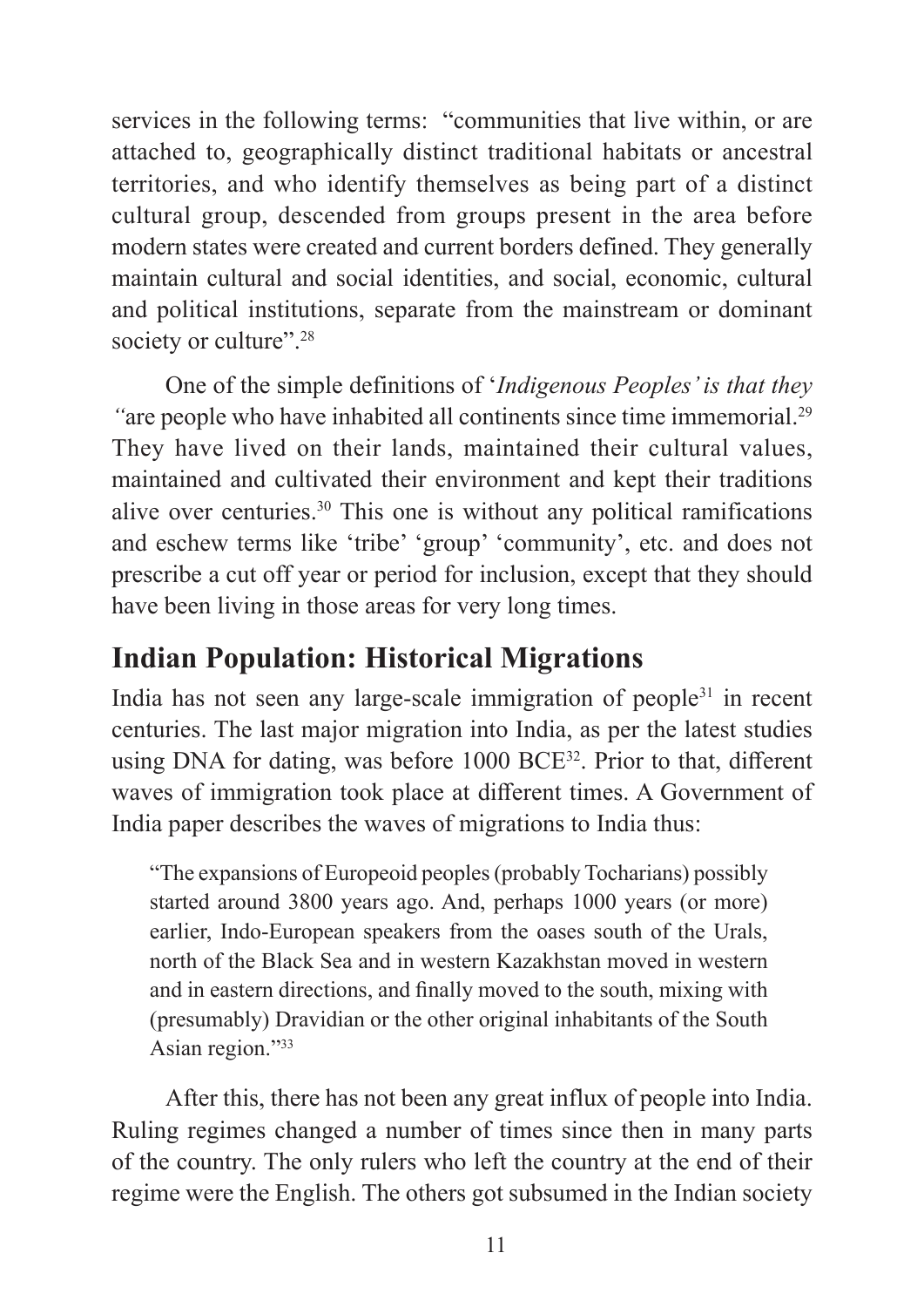and culture. People of different faiths and ethnicities including tribal have held sway in smaller or larger parts of the country. The plurality of faith is a common phenomenon of both tribals and non-tribals. Over the course of the centuries, a unique composite culture emerged in India. It is a culture that reflects diversity in unity.

Recent studies based on archaeological excavations, anthropology, linguistics and genetic sequencing have identified more than one wave of major migrations of *homo sapiens* into India.<sup>34</sup> The first wave was of those who belonged to the earliest groups who came out of Africa *circa* 70,000 years ago and moved to West Asia, India, South East Asia and on to Australia. They might have entered India around 65,000 years ago. The people of the Onge tribe in Little Andaman, whose total number is now less than 100, are considered as the descendants of this group. Their physiological profile is comparable to that of Australian aborigines. David Reich (2018) observed that these people "had been separated for tens of thousands of years from people of the Eurasian mainland."35 However, genetically, the foundation of the present Indian population is the first group that came out of Africa since between half and two-thirds of our genome-wide ancestry today comes from this group (Joseph:2018); "almost all regions, all linguistic groups and all castes and tribes of the country carry the genetic imprint of the First Indians, as scientific studies have shown repeatedly"<sup>36</sup>. The second wave of migration was that from the Zagros region of Iran, who were mostly agriculturists. The West Eurasian people's major migration to India was in the Bronze Age (9000 – 7000 years ago) or afterwards. The Eurasian people who subsequently mixed with the earlier settlers in India were the people who had stayed on the steppes for longer periods before migrating to India at different points. The third wave of migration happened from South East Asia around who brought Austro-Asiatic languages such as Mundari and Khasi. The last major wave of migration into India was by the Indo-European language-speaking pastoralists from the Steppes between 2000 and 1000 BCE (Joseph: 2018).

As per Narasimhan, *et al* (2018), "essentially all the ancestry of the present-day eastern and southern Asians (prior to West Eurasian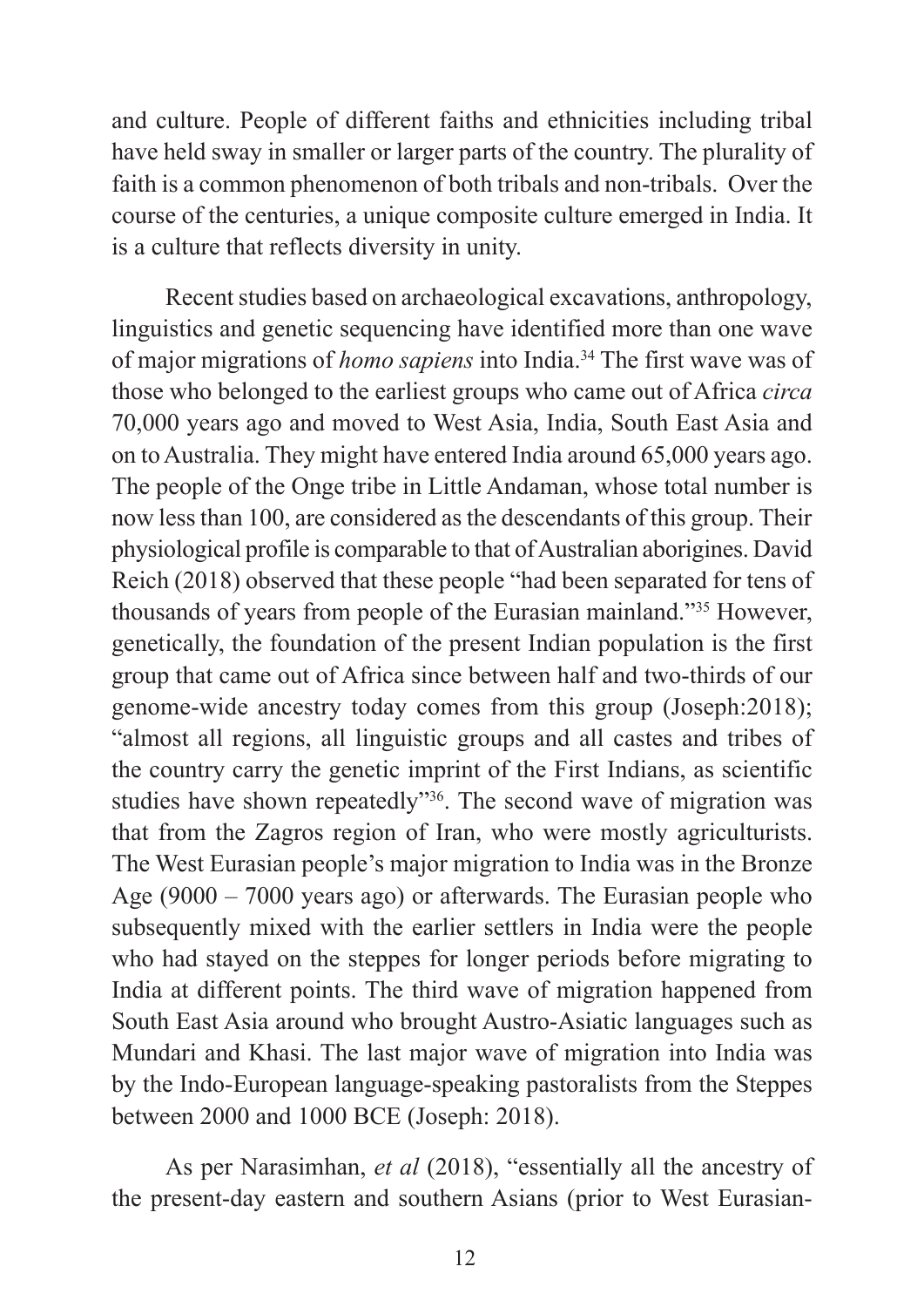related admixture in southern Asians) derives from a hypothetical single eastward spread, which gave rise in a short span of time to the lineages leading to AASI (Ancient Ancestral South Indian), East Asians, Onge, and Australians"<sup>37</sup>. In their 2019 paper Narasimhan, *et al* shows that the primary source of ancestry in modern South Asians is a prehistoric genetic gradient between people related to early hunter-gatherers of Iran and southeast Asia.<sup>38</sup> David Reich (2018) who did a detailed study of the Indian population based on DNA have found two streams, namely, Ancestral South Indians (ASI) and Ancestral North Indians (ANI)<sup>39</sup> from whom the present population have derived. The result of his study is "that everyone in mainland India today is a mix, albeit in different proportions, of ancestry related to West Eurasians, and ancestry more closely related to diverse East Asian and South Asian populations. **No**  group in India can claim genetic purity." (Emphasis added).<sup>40</sup> This mixture ranges from 20 to 80 per cent. Reich observes that among the mainland people, "No group is unaffected by mixing, neither the highest not the lowest caste, including non-Hindu tribal populations living outside the caste system".<sup>41</sup> As observed earlier by Tripathi, et al, (2008) the caste system in India is only 3,000 – 5,000 years old and considering that period is quite recent compared to human evolutionary time, the caste system may not have had a strong impact on the genetic architecture of Indian populations and that there is a considerable amount of gene flow across caste and sociocultural boundaries. As per their study, geographic distance has a more powerful effect on the phylogenetic relationship than sociocultural background does. Tripathi *et al,* based on other studies, however, proposed the Dravidian-speaking people as the oldest inhabitants of India who had entered India about 10,000 – 15,000 years ago. According to them, a further migration was the arrival of pastoral nomads from the Central Asian steppes about 4,000 years ago bringing with them the Indo-European languages. The crucial point that all these geneticists bring out is that the Indian population is an admixture of different genes but across castes and tribes.

With the second-largest population in the world, India entertains diverse groups with degrees of variations among them. Such variations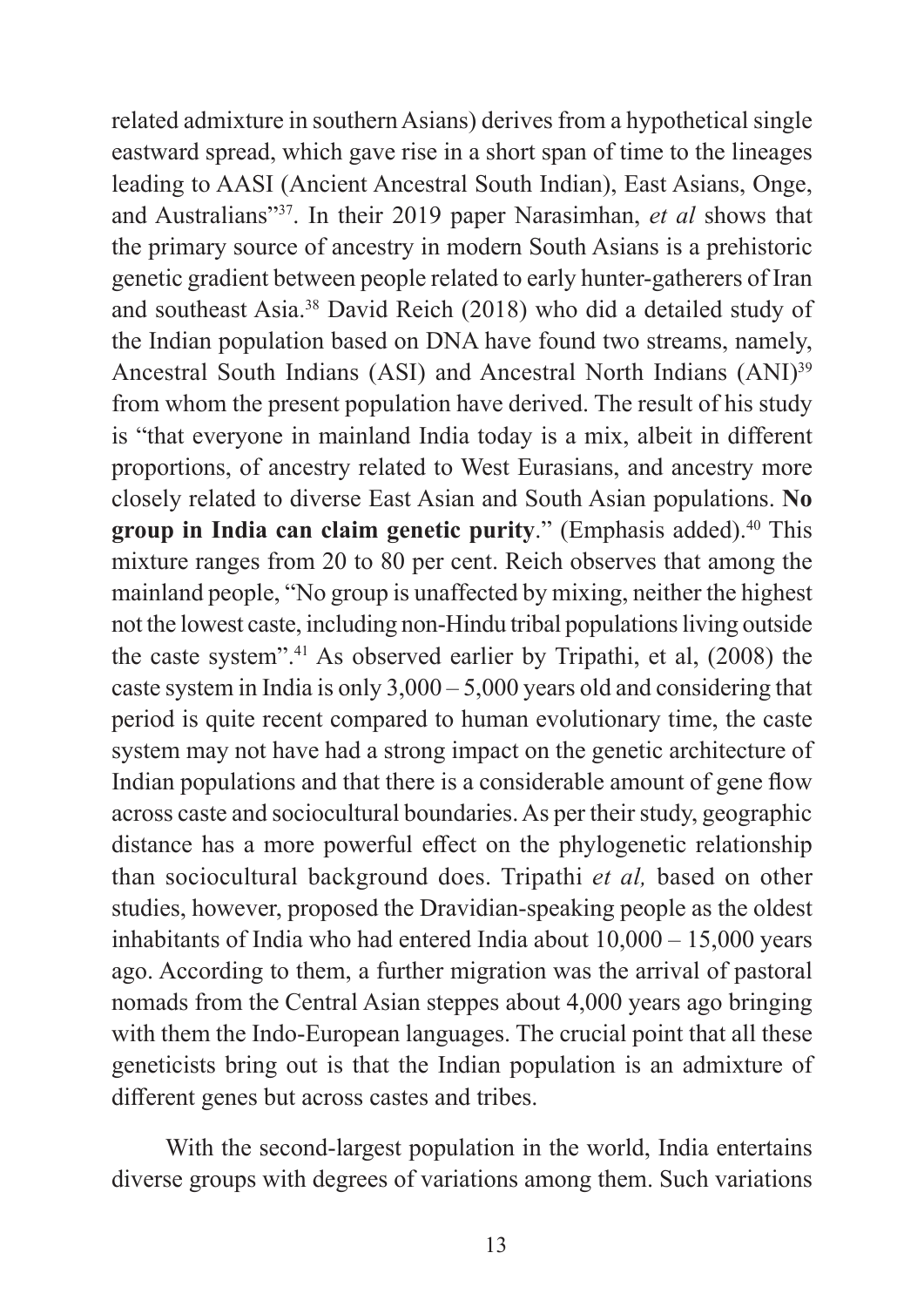may be in languages and dialects, in rituals and social practices, and so on. The geographical features of the country also contributed to this diversity. Over time, these groups got settled in different parts of the country and made themselves distinctive. Even within a defined geographical area also, many a time, one can find different cultural and social groups. Their economic and social developments also varied. At the time of the Independence of the country, the development of the socially and economically backward groups attracted attention and the Constitution of India made special provisions for their socio-economic development.

#### **Census Documents**

Long before Independence, classification of the people of India has posed problems for the government, especially for the decadal census initiated by the British administrators since people at "all stages of civilisation are found in India"<sup>42</sup>. The 1872 Census House Register used the terms 'caste or class' and was also required to indicate 'race'. That Census also used labels like 'Aboriginal Tribes' to refer to groups of people who lived separately from the major communities and mostly followed a nomadic or semi-nomadic lifestyle and had cultural and religious practices and rituals different from the mainstreams. The 1881 census, however, had only 'caste' and not 'class' and that too if Hindu; in the case of other religions, people were required to indicate 'sect' as per the Census Schedule. The 1891 Census Schedule used classifications of caste and race and also sect for religion.

The tribe was not well defined initially. Das Gupta, Sanjukta (2019) states that the colonial administration after the experience of three censuses, by the beginning of the twentieth century, ventured to define a tribe as "a collection of families or groups of families bearing a common name which as a rule does not denote any specific occupation; generally claiming common descent from a mythical or historical ancestor and occasionally from an animal, but in some parts of the country held together by the obligations of the blood-feud than by the tradition of kinship; usually speaking the same language, and occupying, professing, or claiming to occupy a definite tract of country."43 It goes on to say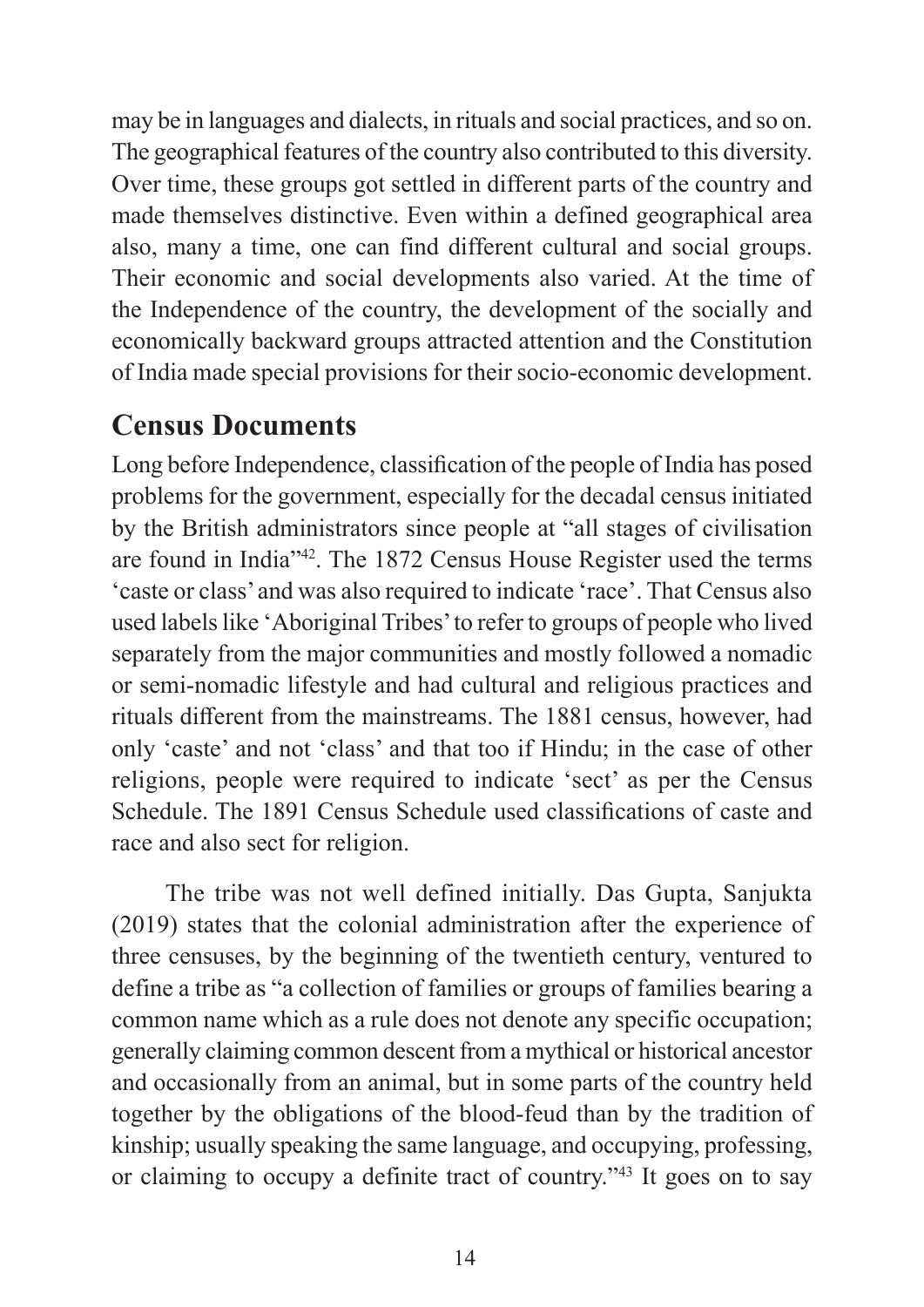that "a tribe is not necessarily endogamous". The British seem to have included within tribes, the forest-dwellers, the barbarous and the "semibarbarous" people reflecting a world-view of white racial superiority.

In the 1901 census, the term 'tribe' makes its entry in the following classification, "Caste of Hindus & Jains, Tribe, or race of others" at number 8 of the Census Schedule. This classification continued in the 1911 census. In 1921, 1931 and 1941 censuses the classification 'race, tribe or caste' was used without any religious connotation. In the first post-Independence census of 1951, the term 'special groups' was used and also for the state of Assam, a question to be asked to people by the enumerator was "Are you an indigenous person of Assam?". In this case, the term indigenous was specific to the state of Assam and not in general for India. At that time, the entire North East was part of the Assam state and there were a large number of tribes who dominated different parts of the state and subsequently formed the basis of the reconstitution of the North East states. From 1961 to 2011, in the census, SC and ST status was to be indicated.<sup>44</sup> What this suggests is that tribe as such is not considered as distinguishing indigenous people from settlers. In fact, the report on religion of the Census of India 2001 used the expression 'indigenous' to refer to faiths and rituals of tribal people, which did not form part of any major religion.

#### **Constituent Assembly Debates**

During the Constituent Assembly debates (1946-1949), the issue of the tribes had come up. Mr Jaipal Singh<sup>45</sup> from the then Bihar (now Jharkhand) was the spokesperson of the *Adivasis,* who had variously been known as backward tribes, primitive tribes, criminal tribes and *Jungli.*  He argued that these were the people of the Indus valley and others are intruders.<sup>46</sup> He also referred to an observation by Dr Rajendra Prasad (President of the Constituent Assembly) as Chairman of the Organising Committee of the  $53<sup>rd</sup>$  All India Congress at Ramgarh in the present-day Jharkand that the people there are regarded as the original inhabitants of India.<sup>47</sup> Jaipal Singh preferred the term 'Adibasi' or Adivasi. He said to the President of the Assembly: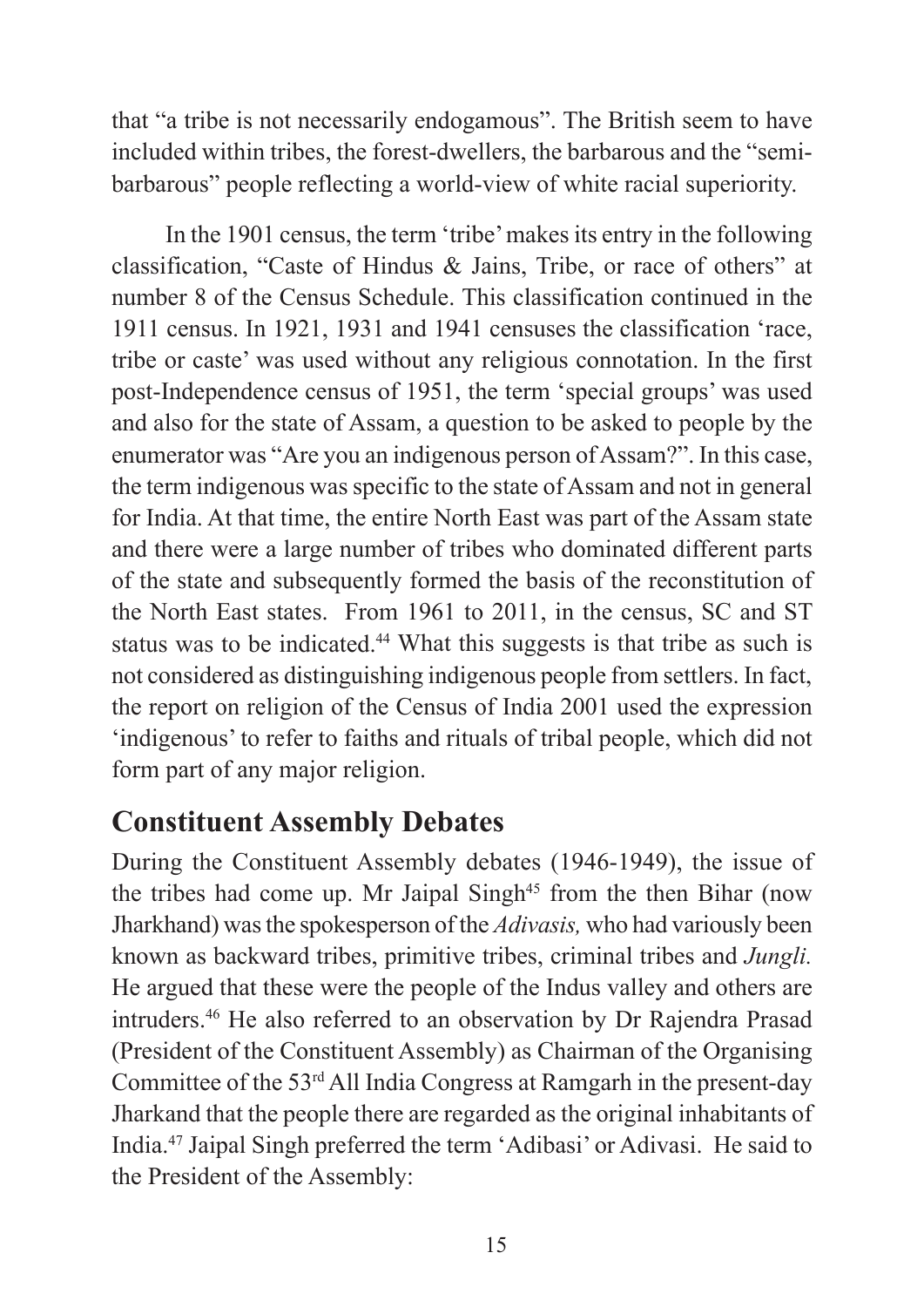"I wish that you would issue instruction to your Translation Committee that the translation of scheduled Tribes should be Adivasi (meaning original inhabitants or indigenous peoples). The word Adivasi has a grace … Why this old abusive epithet Banjati (forest dwellers) being used …"<sup>48</sup>

However, his proposal was not accepted. Biswanath Das, another member of the Assembly, loudly protested against the use of the term 'Adivasi' on the ground that it encourages separatist tendencies. He said:

*I have pleaded with Shri Thakkar Bapa, to save the country from this unfortunate expression 'Adibasis'. As long as you recognise such terms you keep on fanning differences and find very many people like the Aranyas or Jungli Brahmins seeking to come under this category. I am therefore pleading … not to perpetuate these distinctions tending to encourage separatist tendencies in our land. It is this curse that has kept India divided so long.*<sup>49</sup>

K M Munshi also objected to the use of the term 'Adibasis' and said that the problems of Scheduled Tribes differ from one province to another, "sometimes even from district to district"<sup>550</sup>. He said:

*Each province has many scheduled tribes of its own. Each of these tribes is different from the other ethnically as well as from the point of view of language, from the point of social and religious customs. There is nothing in common between one tribe and another. In my own province, there are five tribes, who are scheduled tribes under this Constitution. Dublas, Bhils, Kolis, Bardas and Gonds. … They are completely different from one another. I am sure no one would agree with the view that the Santals of Bihar, the Gonds or Bhils of Bombay and the Nagas of Assam are members of the same ethnic, religious or social group. They belong to different types of civilisations and different geological periods and it is necessary that different considerations should be applied for bringing them to the level of the rest of the country. To call them all Adibasis and group them together as one community will not only be an untruth in itself but would be absolutely ruinous, for the tribes themselves. … The Adibasis are not one conscious corporate, collective whole in this country…."*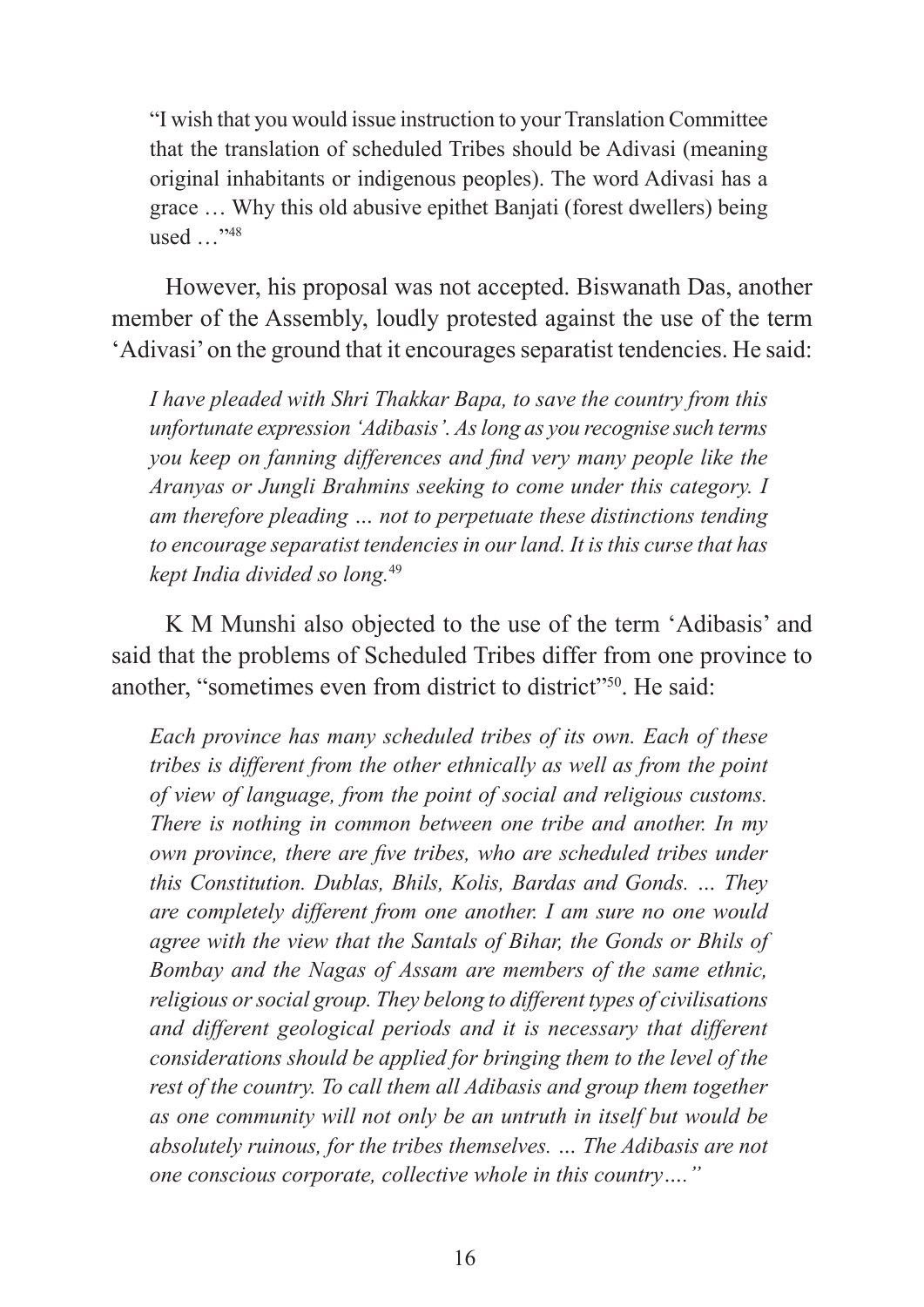Dr B R Ambedkar supported the stance of K M Munshi and said when the President asked him whether he wished to say anything: "Mr. Munshi has said everything that was needed to be said and I do not think I can usefully add anything."51

At the end of the discussion, the expression *Adivasi* to denote scheduled tribe was rejected and the Constitution nowhere uses the term *Adivasi*. The translation of tribe used in the Hindi version of the Constitution is *Janjati* and not *Adivasi.52*

The Assembly, however, extensively debated the issue of the development of the tribes. It had formed a special sub-committee to study and make recommendations on this. The Constitution of India which has the right of equality as a fundamental right<sup>53</sup>available to all people also provides for certain special treatment for the socially and economically disadvantaged groups, which it categorises as Scheduled Castes and Scheduled Tribes. As per specific orders issued from time to time, currently, there are 1,108 castes across 28 States and 8 UTs and 705 tribes across 22 States figure in the Scheduled Castes (SCs) and Scheduled Tribes (STs). The government has taken several affirmative and development programmes for their development. Initially, the Constitution had provided for a 10-year reservation for SCs and STs, by which it had been thought by the Assembly that they would reach the same level of economic and social development as others, but the reservation has been extended from time to time. As time progressed, other groups like Other Backward Castes also came up with requests for reservations in government jobs, etc. since they felt they were lagging in the same. Social and economic backwardness is the main criterion for such reservations and not ethnicity.

Article 366 (24) and 366 (25) [Article 303(1) of the Draft Constitution] are the definitional clauses of SCs and STs respectively in the Constitution. Article 366 (24) says that SCs are "such castes, races or tribes or parts of groups within such castes, races or tribes as are deemed under Article 341 to be Scheduled Castes". Similarly, Article 366 (25) says that STs are "such tribes or tribal communities, or parts of or groups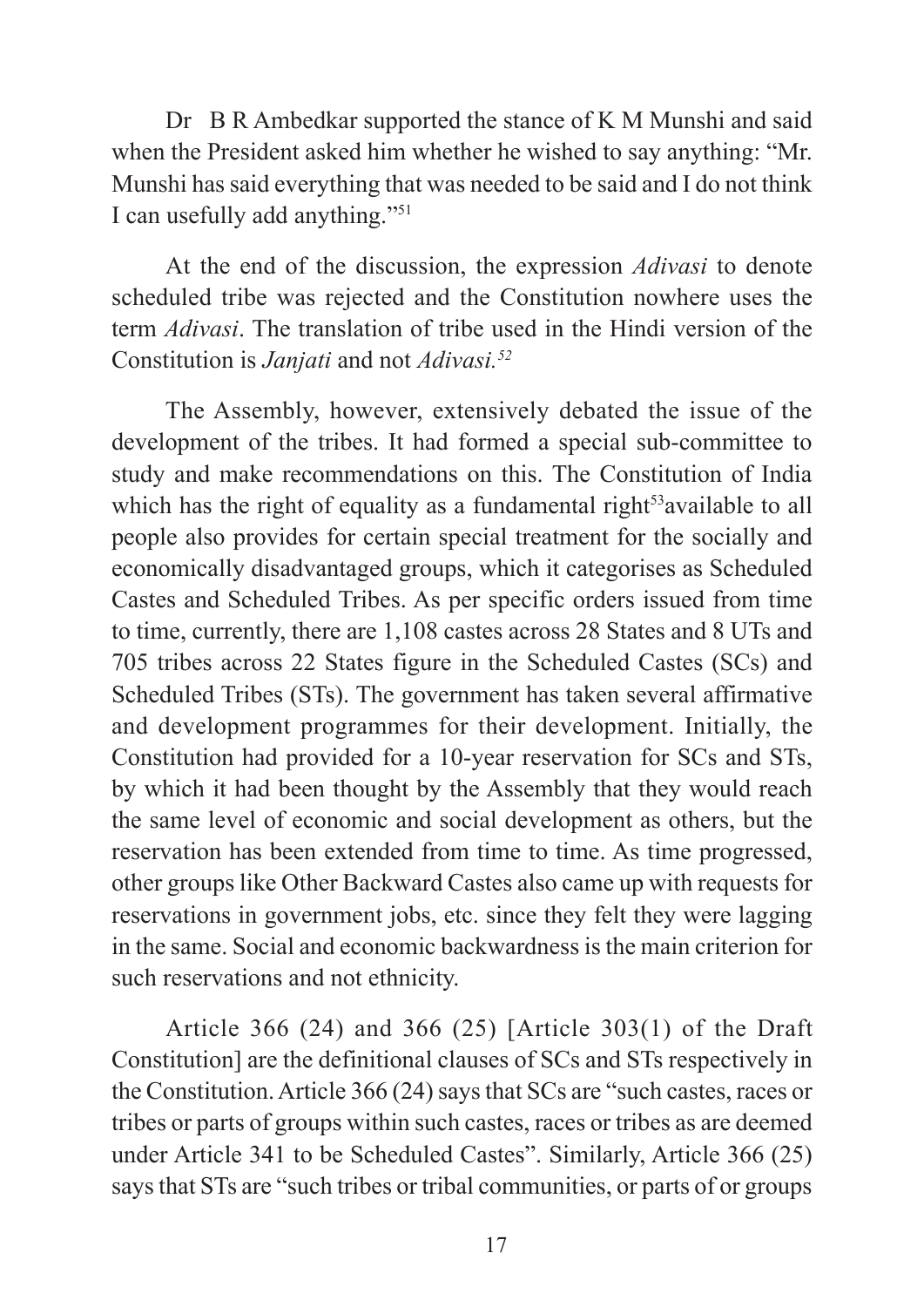within such tribes or tribal communities as are deemed under Article 342 to be Scheduled Tribes." Articles 341 and 342 are the provisions that entitle the President to notify such castes and tribes. Nowhere ethnicity has been made a criterion for such castes and tribes. Shri Jaipal Singh, the Member who vociferously argued for *Adibasis,* however*,* finally gave his unstinted support to the Constitution. He said:

*I know there are many things regarding Adibasis that are not written in the Constitution. For example, we do not know yet, Sir, how the President is going to treat the question of scheduling of the areas. We do not know, for example, what kind of inventory of the various Scheduled Tribes will be made. We do not know yet as to whether there will be coordinated administration from the Centre so that the work in the various provinces where we have Scheduled Tribes, will be regulated and directed. None of these things are mentioned and yet I have faith enough to say that I am looking forward to a great future for the Scheduled Tribes, as well as for others, because it would be for us to make or mar the future of our country, to make or mar the Constitution. Sir, it is in that great faith I give my unqualified support to the Constitution.*<sup>54</sup>

The qualification 'indigenous people' for either the SCs or the STs as different from other castes and tribes is without any basis in the Constitution of India and is a later development. However, they were given, apart from the fundamental rights applicable to all Indians, several special rights in the Constitution itself, which was not the case with similarly placed people in most Western countries at that time.

The Constituent Assembly also debated extensively on tribes in the North East (on  $5<sup>th</sup>$ ,  $6<sup>th</sup>$  and  $7<sup>th</sup>$  September 1949), but these discussions dealt with the administration of tribal areas in the North East (Sixth Schedule of the Constitution) and did not focus on the term '*adivasi*'. The Constitution did not define 'tribe'.<sup>55</sup>

While Scheduled Castes belong only to Hindu or Buddhist or Jain or Sikh religion, Scheduled Tribes may belong to any religion. Both SCs and STs are the most backward socially and economically, among the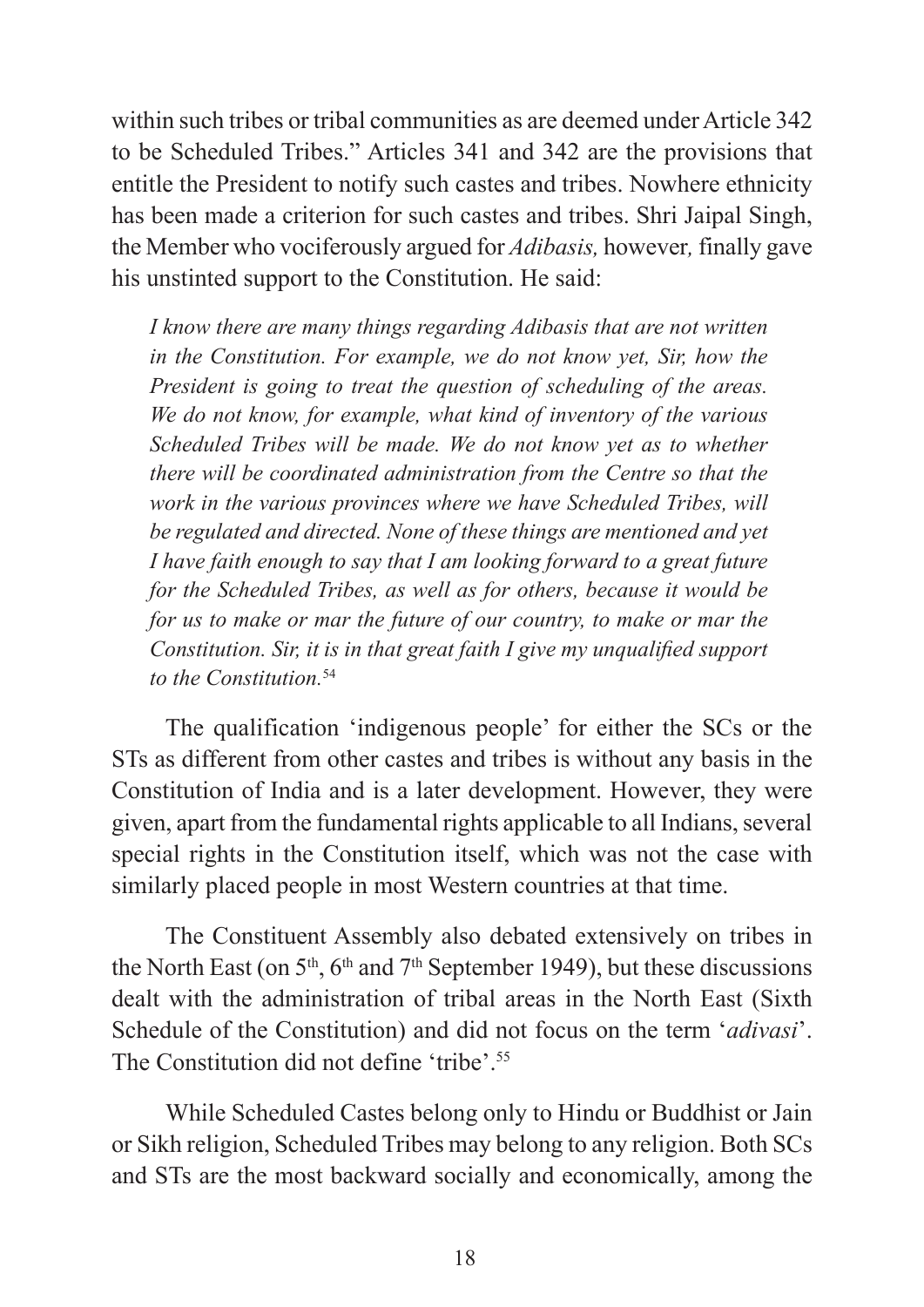people of India. The caste parameters are strict and are determined by birth. A person cannot change his/her caste. This is also the case with the tribes. Some writers use the term '*Adivasis*' for all tribal people of India based on the understanding that they were the original inhabitants of the country and the others are later colonisers. This is foisting particular realities in certain countries on India and is not based on any documented historical facts, since the period in question was much before recorded history began and most possibly before even writing was developed by humans. For that, it would not be easy for any group or community of persons to claim authentically that they were the first settlers even in any significant part of present India, leaving aside the whole of India, and that they were driven out by a group of new community. The establishment of claims of being the first settlers in a land has to be based on reliable evidence or facts. In the arena of ancient history, pertaining to pre-historic times, such evidences are mostly "fossils, archaeological excavations of ancient human settlements, various objects made by humans, like tools" (Tony Joseph: 2018. P.6). It is such an excavation in the late  $19<sup>th</sup>$  and early  $20<sup>th</sup>$  centuries that led to the discovery that there was a civilisation in the Indus valley between 2600 BCE and 1900 BCE. However, the actual identity of the people who had developed that civilisation has still not been conclusively established. Historians treat it (Indus Valley or Harappan civilisation) as an urban one and not a tribal one. Tribes in India are different from the tribes in North America or South America or Australia who had been driven out of the lands they had been living in by people who conquered their lands during the  $15<sup>th</sup>$  century onwards.

The list of STs may vary from state to state, i.e., a community that is an ST in one state may not be so in another state. It is based on the notified state lists which take into account the local conditions. In fact, the notification of the lists of STs is a continuous process. Some of the norms being taken care of in making the lists are the following, which have been laid down by the Lokur Committee  $(1965)^{56}$ :

- Indication of primitive traits
- Distinctive culture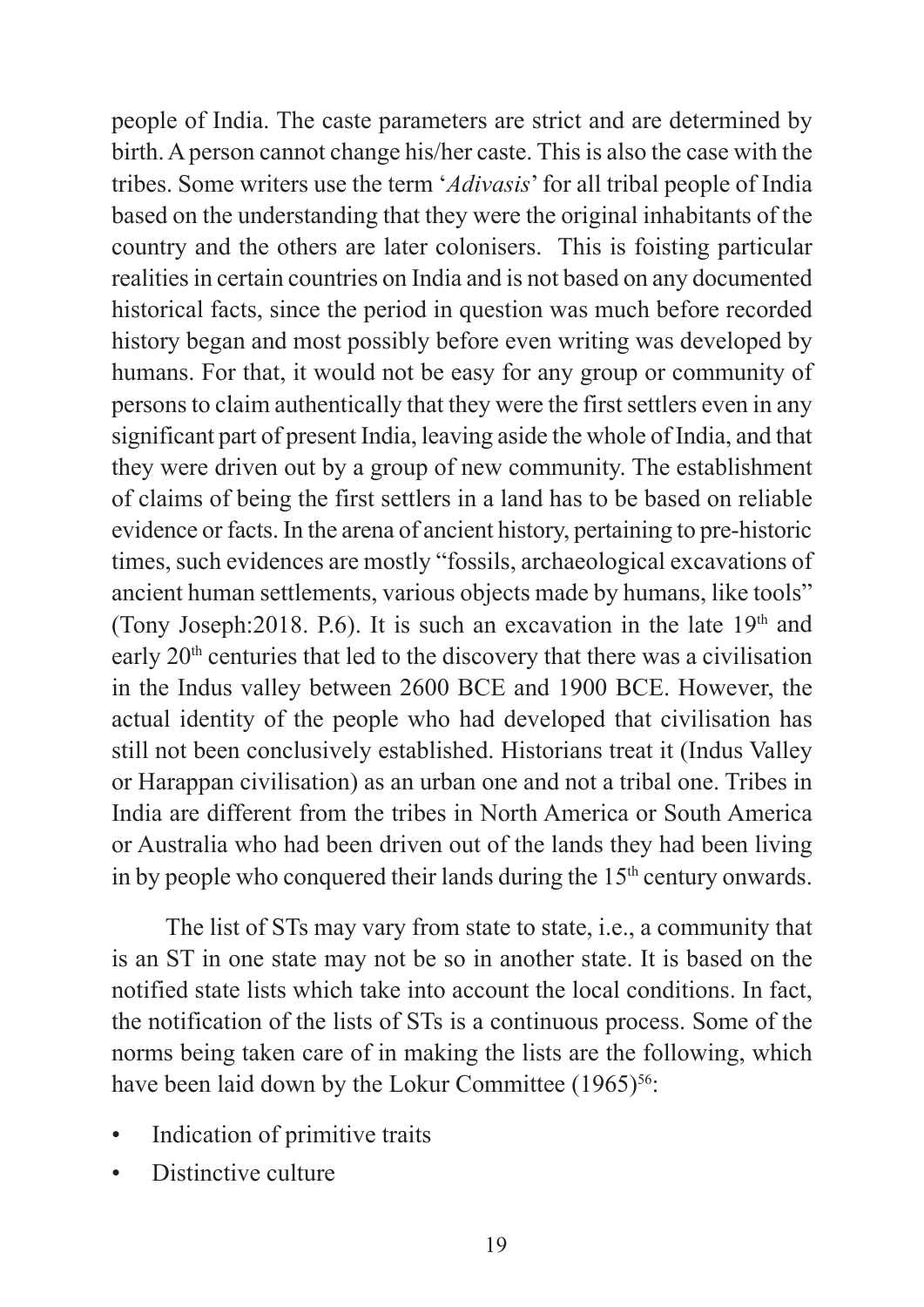- Shyness of contact with the community at large
- Geographical isolation, and
- Backwardness.

The total number of communities notified as STs in all states and UTs at present is 705.<sup>57</sup> These are state-specific and, therefore, the benefits are available in the original state and not in other states.<sup>58</sup>

The proportion of the ST population has increased since Independence. It was 5.6 per cent as per the 1951 census whereas it was 8.6 per cent in 2011. The gross number of STs in 2011 was 10,42,81,034. In four states and two Union Territories, they form the overwhelming majority. In 7 other states they constitute more than 20 per cent of the population as may be seen from Table 1below:

| State/UT                 | Percentage of ST population in |
|--------------------------|--------------------------------|
|                          | the State population           |
| <b>States</b>            |                                |
| Mizoram                  | 94.5                           |
| Nagaland                 | 86.5                           |
| Meghalaya                | 86.1                           |
| Arunachal Pradesh        | 68.8                           |
| Manipur                  | 40.9                           |
| Sikkim                   | 33.8                           |
| Tripura                  | 31.8                           |
| Chhattisgarh             | 30.6                           |
| Jharkhand                | 26.2                           |
| Orissa                   | 22.8                           |
| Madhya Pradesh           | 21.1                           |
| <b>Union Territories</b> |                                |
| Lakshadweep (UT)         | 94.8                           |
| Dadra & Nagar Haveli     | 52.00                          |

**Table 1: States and Union Territories with Sizable ST Population**

*Source*: Office of the Registrar General of India. Census 2011.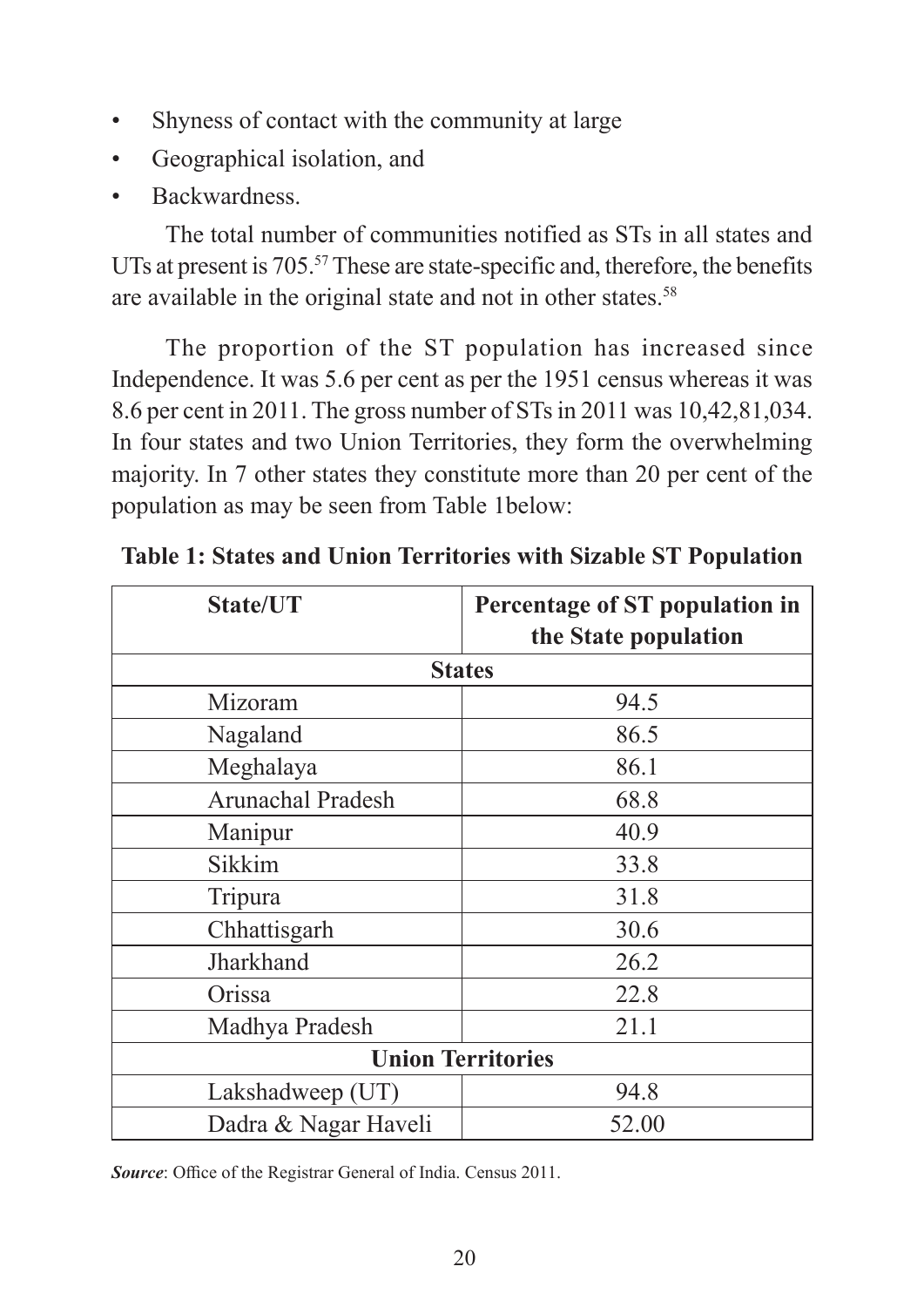This means that STs have a presumably decisive stay in the administration of a number of states and UTs.

While in ancient times the STs might have predominantly occupied in and around hilly and forest areas, in modern times, they "live in various ecological and geo-climatic conditions ranging from plains and forest to hills and inaccessible areas."59 They are to be found both in rural and urban settings; as per the 2011 Census, they form 8.13 per cent of the rural population and 2.8 per cent of the urban population. Out of the total ST population, 89.97 per cent live in rural areas and 10.03 per cent live in urban areas.<sup>60</sup> Many of these communities have adopted the mainstream way of life in language, religion, dress and so on.<sup>61</sup>

#### **Supreme Court of India**

In an appeal case relating to a woman belonging to the Bhil community of Maharashtra, who was beaten, abused and paraded naked by four persons belonging to other communities, but the conviction of the accused under the Scheduled Castes and Scheduled Tribes (Prevention of Atrocities) Act, 1989, was set aside by the Aurangabad bench of the Bombay High Court, the Hon'ble Supreme Court, which was rightly shocked and outraged at the shameful parade of a tribal woman on the village road in broad daylight, has put forth a thesis that India is a land of migrants with more than 92 per cent people being immigrants and that the pre-Dravidians are the original inhabitants of India. According to this thesis, "India is broadly a country of immigrants like North America." The court has taken much pain to prove that the scheduled tribes preceded the Dravidians. It quotes approvingly from Thurston, author of *Castes and Tribes of Southern India* (1909) that "(I)t is the Pre-Dravidian aborigines, and not the later and more cultured Dravidians, who must be regarded as the primitive existing race … (*The Madras Presidency*, pp. 124-5)"<sup>62</sup>. The Court goes on to conclude, based on the existence of Munda languages belonging to the Austric family in North India, that "according to the evidence now available, … the Austric element is the oldest and it has been over laid in different regions by successive waves of Dravidian and Indo-European on the one hand, and by Tibeto-Chinese on the other". The thesis appears to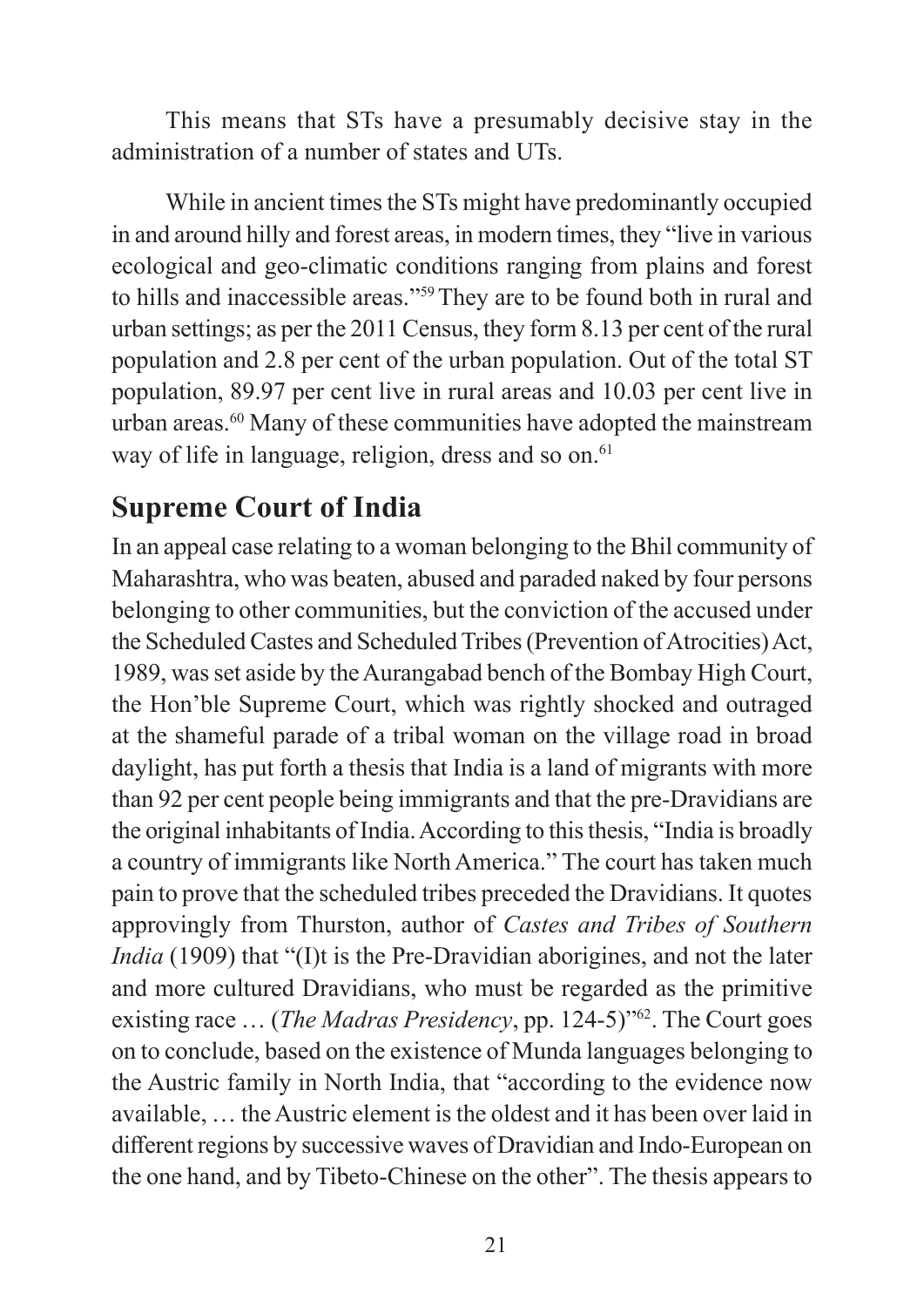base itself on a premise that except for the first entrants to a land all others are immigrants, irrespective of the period of entry. The court's direction was to extend benefits for the social and economic development of the Bhils, they being socially and economically backwards and have been pushed out in the developmental progress by later entrants. The court used strong words to highlight the injustice done to the tribal people of India, which is a shameful chapter in our country's history and it is now time to undo the historical injustice to them.<sup>63</sup>

While the court in the above case of 2011 was positive about the tribal people being the indigenous or original people of India, His Lordship Mr Y K Sabharwal, then Chief Justice of India while addressing the plenary session on 'Rights of Indigenous People' at the 72<sup>nd</sup> International Law Association (ILA) Biennial Conference that concluded in Toronto on 8 June 2006, had said that the term 'indigenous peoples' was still being debated in India, that there are several difficulties in recognising certain groups as indigenous, and that the general perception of India according to which the term 'indigenous people' is a misnomer in India.<sup>64</sup> Referring to the topic of the session 'rights of indigenous people', he said that the Indian experience in protecting the rights of indigenous people was worth trying in other parts of the world. He pointed out that the international law concerned regarding indigenous people could be meaningfully addressed in terms of seeking solutions only when the existing legal framework of countries like India was taken up for the study as models.<sup>65</sup>

#### **Domestic Discourse**

While India had taken a nuanced stand on the issue of the nomenclature 'indigenous' in the UN, of late there has been an increasing trend in the official documents to use the term 'indigenous.' "The Scheduled Castes and Scheduled Tribes Commission, in its 1961 Report stated that scheduled tribes are known as indigenous peoples under international law". 66

Ms Meira Kumar, the then Speaker of the Lok Sabha while speaking on the occasion of International Indigenous Peoples Day on 9th August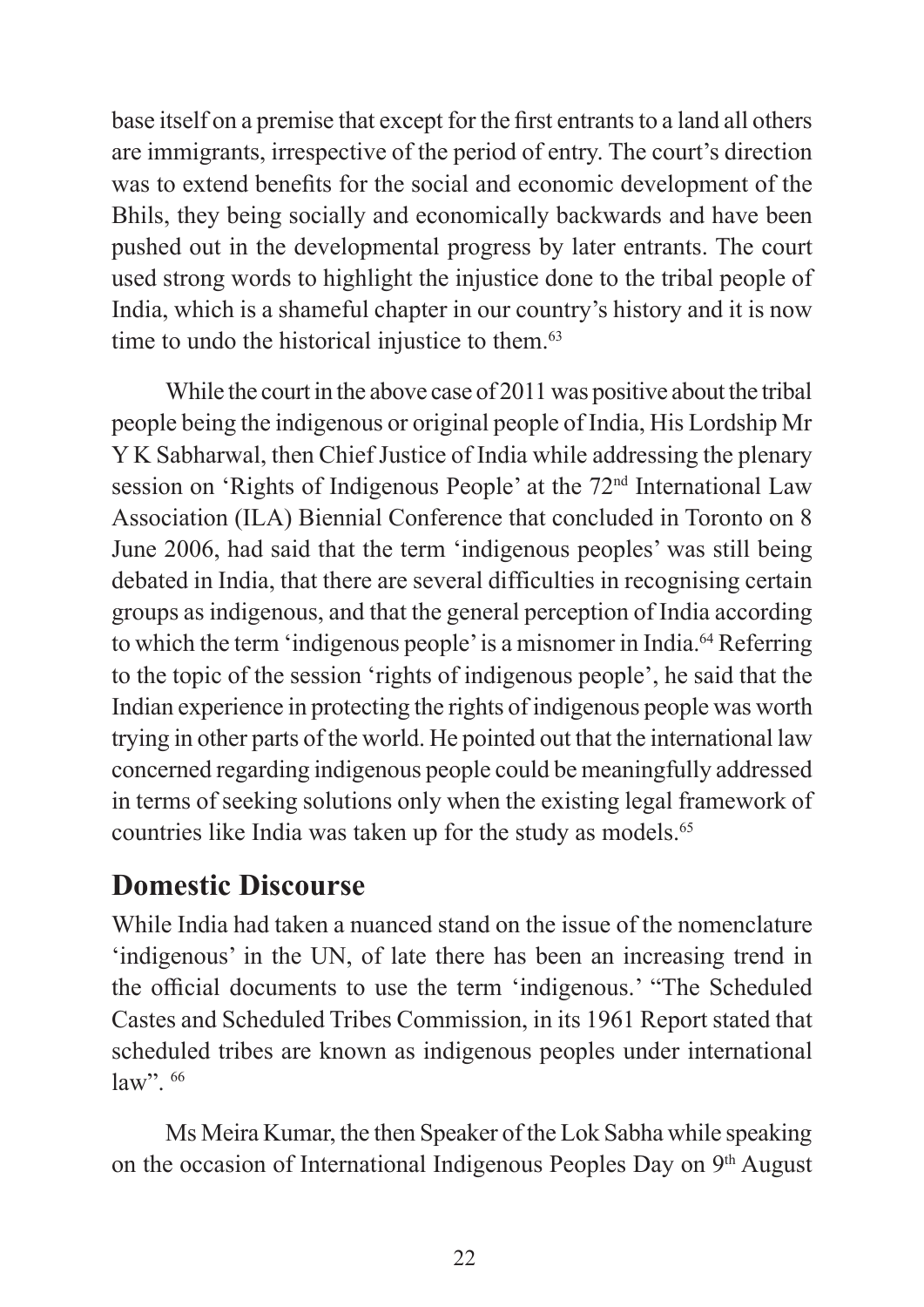2012 told the House that the Indigenous People are referred to as Tribals in the country (Faizi and Nair:2017). The Ministry of Home Affairs used the term in an office order dated  $27<sup>th</sup>$  September 2018 which set up a High-Level Committee to look into the "social, economic, cultural and linguistic issues of the indigenous population in the State of Tripura."<sup>67</sup> In this case, the context has been a divider between the people who had been living in Tripura before Independence and those who migrated to Tripura from present Bangladesh at the time of the country's partition and later.

In the Statement of Objects and Reasons of the Citizenship (Amendment) Bill 2019, the term 'indigenous' has been used in the context that "the Bill further seeks to protect the constitutional guarantee given to the indigenous population of North Eastern States covered under the Sixth Schedule to the Constitution and the statutory protection given to areas covered under "The Inner Line" system of the Bengal Eastern Frontier Regulations, 1873",<sup>68</sup> although in the operative part of the Bill or the text of the Act, there is no such reference. The Sixth Schedule of the Constitution contains provisions as the administration of Tribal Areas in the States of Assam, Meghalaya, Tripura and Mizoram. It does not use the term 'indigenous.'

However, other legislations have not used the expression, indigenous. The Scheduled Tribes and Other Traditional Forest Dwellers (Recognition of Forest Rights) Act, 2006, (Forest Rights Act) which was a major step towards addressing the long-standing insecurity of tenurial and access rights of forest dwellers, nowhere mentions the Scheduled Tribes as 'indigenous.' It specified a new category, forest-dwelling Scheduled Tribes and defined it as "the members or community of the Scheduled Tribes who primarily reside in and who depend on the forests or forest lands for bona fide livelihood needs and includes the Scheduled Tribe pastoralist communities."<sup>69</sup>

K S Singh, former Director-General of Anthropological Survey of India, who had headed the People of India Project was of the view that the tribal and non-tribal division is a recent one. He said in an interview  $(1996)$ "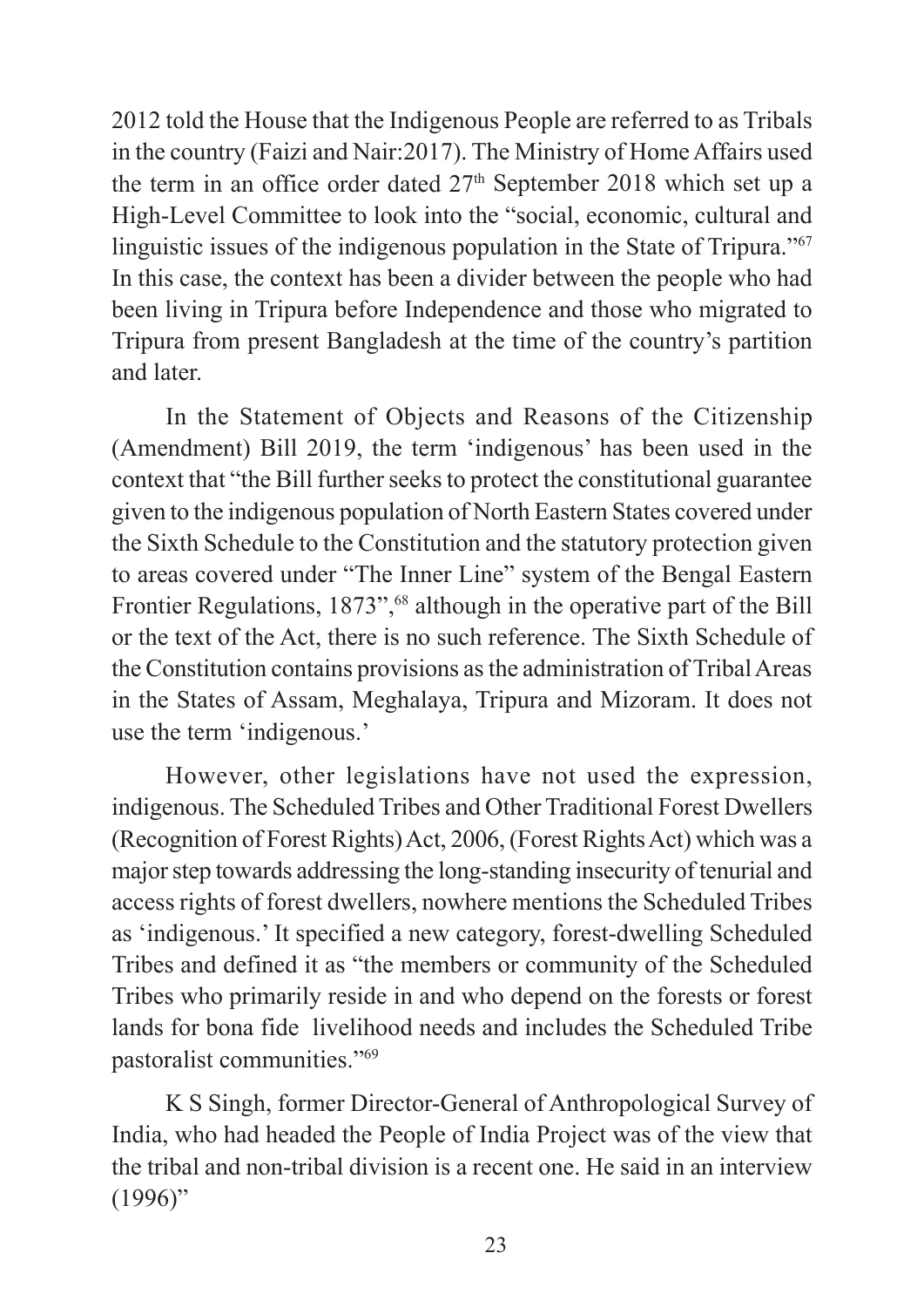"All-India surveys of tribal movements, customary laws and tribal economy had been organized by me. It was obvious from these surveys that the distinction between tribe and non-tribe was a rather recent one and primarily academic. Tribals and non-tribals are so closely integrated with each other that is difficult to isolate the former."<sup>70</sup>

At the same time, he admits that it is not possible to do away with the expression tribes as the same has been in use for more than two centuries in the country.

#### **Current Administrative Status of STs**

The Constitution has detailed provisions for  $STs$ .<sup>71</sup> These provisions enable the ST people to have adequate representation in Parliament, legislatures and government services. These along with the fifth and sixth Schedules of the Constitution ensure that different tribal communities are able to maintain their distinct culture and that they have autonomy in the administration of their areas through the mechanism of the autonomous district and regional councils under the Sixth Schedule<sup>72</sup> as well as Tribes Advisory Councils under the Fifth Schedule<sup>73</sup>. These councils have wideranging legislative, executive and judicial powers. The Fifth Schedule deals with the administration of Scheduled Areas and Scheduled Tribes in States other than Assam, Meghalaya, Tripura and Mizoram and Schedule Six deals with the tribal areas in these four states. The enactment of the Forest Rights Act has been hailed by most people as a major step in the direction of empowerment of the ST community.<sup>74</sup> This Act recognizes and vests the forest rights and occupation in forest land in forest-dwelling Scheduled Tribes and other traditional forest dwellers who have been residing in such forests for generations but whose rights could not be recorded. It also provides for a framework for recording the forest rights so vested and the nature of evidence required for such recognition and vesting in respect of forest land. In its preamble, the Act also makes a telling statement that

*the forest rights on ancestral lands and their habitat were not adequately recognised in the consolidation of State forests during the colonial period as well as in independent India resulting in historical*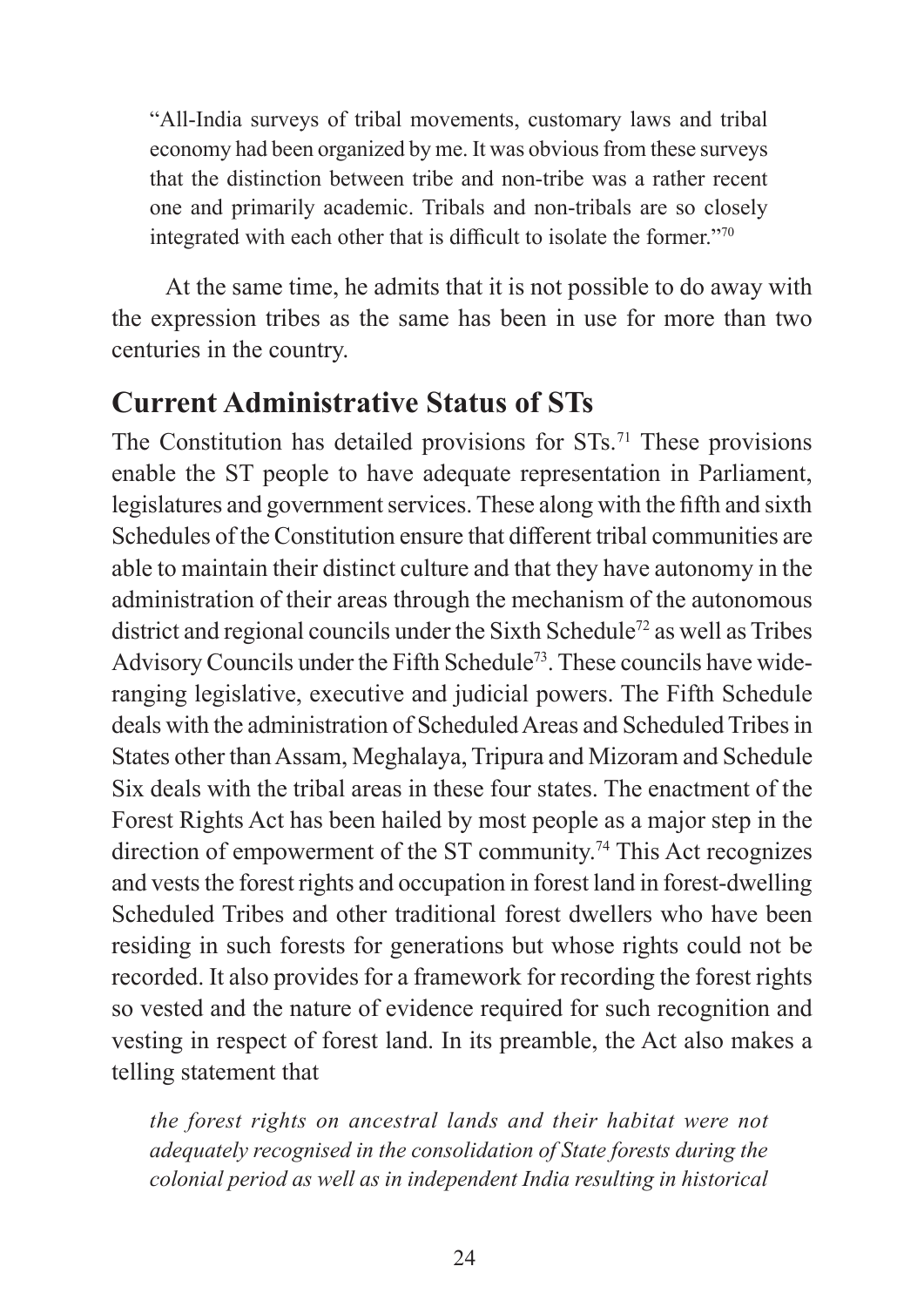*injustice to the forest dwelling Scheduled Tribes and other traditional forest dwellers who are integral to the very survival and sustainability of the forest ecosystem*<sup>75</sup>*.*

There were earlier legislations also protecting the rights of STs, such as the Scheduled Tribe's Bonded Labour Abolition Act, 1976, and the Scheduled Castes and Scheduled Tribes (Prevention of Atrocities) Act, 1989. The new legislation is in the overall interest of India's commitments on conservation of biological diversity and sustainable development. Tribal communities who depend on forests have a positive interest in preserving the biological diversity and ensuring sustainable practices in collecting forest products.

A separate Ministry of Tribal Affairs was set up in 1999 to provide a more focussed approach towards the integrated socio-economic development of the scheduled tribes. The Government of India has also set up a National Commission for Scheduled Tribes as per Article 338A of the Constitution. The Commission, *inter alia*, has the power to investigate and monitor all matters relating to the safeguards provided for the STs under the Constitution and any other law. The chairperson of the Commission is of the rank of a Union Cabinet Minister. The First Commission was set up in March 2004.

#### **Appropriate Term: Indigenous, Aboriginal or Tribal?**

There are many terms in academic literature and official records such as first peoples, first nations, aboriginal people, native peoples, autochthonous peoples which are in current use besides indigenous people, though that is the one which is in currency in international discussions. The term 'indigenous' though used by the UN has not found universal acceptance. A 2017 paper says that many tribal groups prefer the term 'First Nations' to 'indigenous' or 'aboriginal'.<sup>76</sup> In Australia, Canada, the USA, etc. First Nation has got more acceptability though some consider that along with the other terms as "offensive to tribal groups especially when used in an international, totalising and universal way".77 They consider it as homogenising diverse groups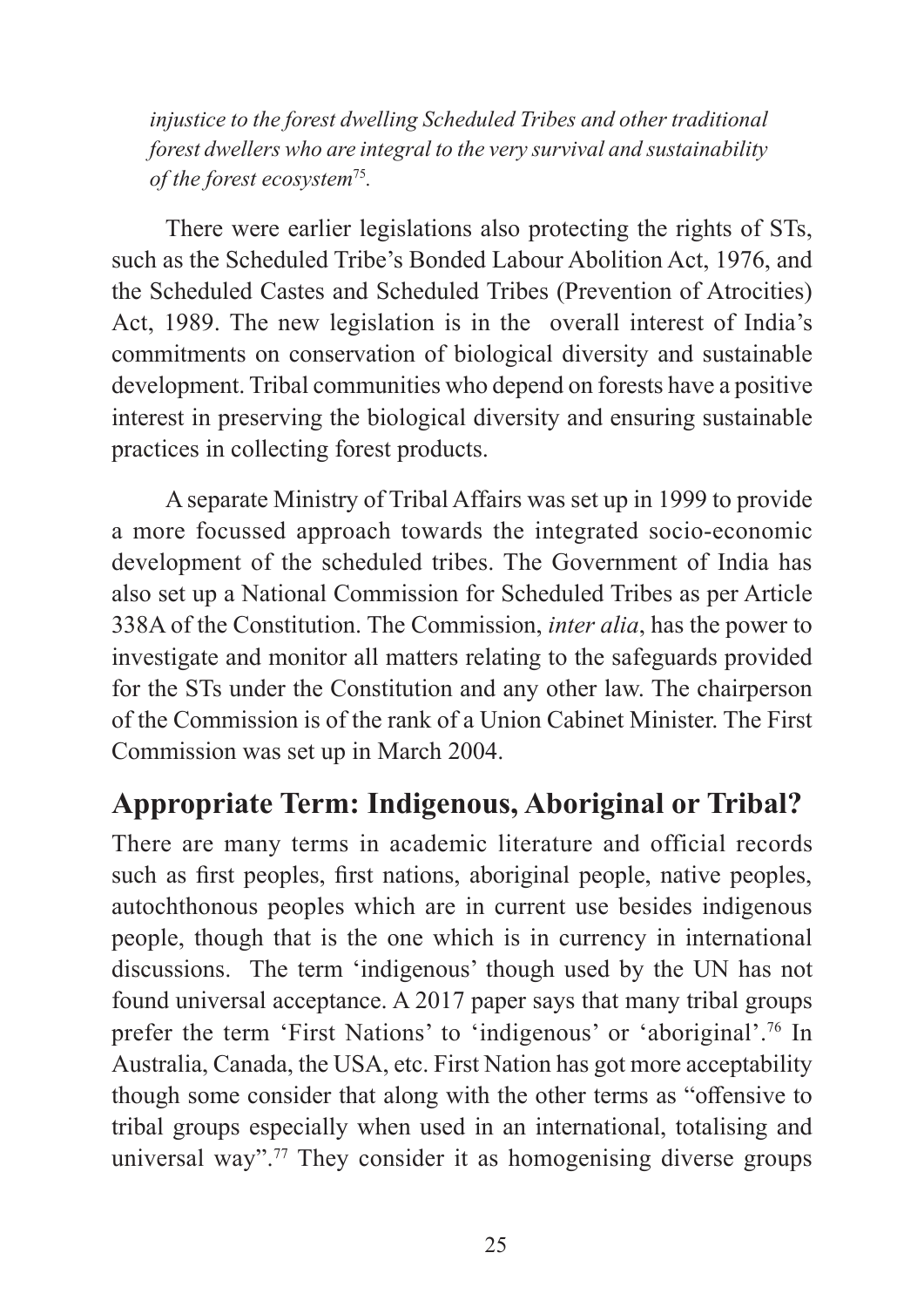as colonial anthropologists did with the term 'indigenous' to define radically different groups because they have the effect of homogenising peoples in ways that early imperial anthropology created 'others' as 'indigenous', as different from the colonial settlers. Many scholars argue that the "collective nouns used to name the world's tribal groups have become increasingly problematic and that at source the terms have often been derogatory, historically inaccurate and contaminated by a colonial past based on the demeaning notion of 'primitive' peoples with its assumption of western cognitive superiority." (Peters and Mika:2017). However, many still prefer to use the term 'indigenous.' The International Work Group for Indigenous Affairs (IWGIA), a global human rights organisation dedicated to promoting, protecting and defending indigenous peoples' right with headquarters in Copenhagen, the International Labour Organisation (ILO), etc. use this expression. Some scholars use 'indigenous and ethnic'<sup>78</sup>. Roxanne Dunbar-Ortiz titled her history of the United States from the perspective of the original inhabitants of that land as "An Indigenous Peoples' History of the United States" (2014). She uses the terms "Indigenous", "Indian", and "Native" interchangeably. Though the term "Indian" is a misnomer, the author says that the indigenous people in North America "on the whole do not consider it a slur."<sup>79</sup> The expression indigenous is used by many civil society organisations in India such as Indigenous Peoples' Forum Orissa (IPFO), Jharkhand Indigenous and Tribal Peoples for Action (JITPA), Zo Indigenous Forum (ZIF), Mizoram, etc. However, as observed by Peters and Mika in an editorial, there has been objection by the people who are designated so to the terms 'Indigenous' and 'Aborigine' (and its cognates) "because they have the effect of homogenising peoples in ways that early imperial anthropology created 'others' as 'indigenous' in differentiation and opposition to colonial settlers" (Peters and Mika:2017).

In India, the terms tribe, *Adivasi, Vanvasi*, etc. have been in use many a time interchangeably. Minority Rights Group International says that the term *Adivasi* is the collective name of "many indigenous peoples of India". It goes on to explain that the term is derived from two Hindi words, one *Adi* meaning from the beginning and *vasi* meaning inhabitant.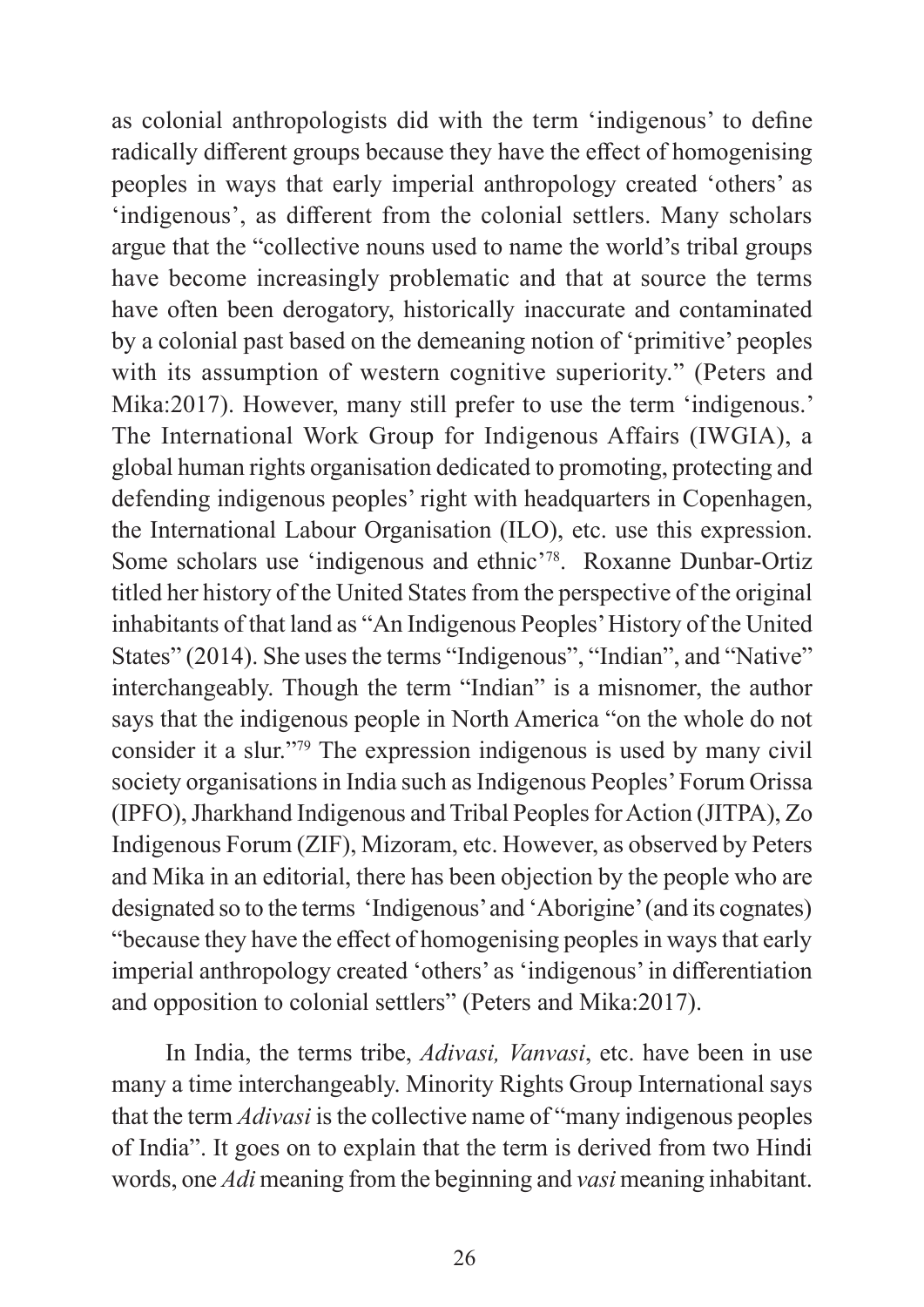On the use of the term, it says that "it was coined in the 1930s, arguably a consequence of a political movement to forge a sense of identity among the various indigenous peoples of India."<sup>80</sup> The article concedes that they are not a homogenous group and "little is known of their history". The term seems to have become popular after the formation of the Adivasi Mahasabha in May 1938 whose president Mr Jaipal Singh was and which aimed at the creation of a separate province of Chotanagpur and Santal Parganas which had then formed part of Bihar.<sup>81</sup> Dasgupta, Sangeeta (2018) says that the term 'adivasi' is a politically assertive term and that it "came into use for the first time in 1938, in a political context".<sup>82</sup>

Ambedkar preferred to use the term 'aboriginal' for the tribals. He in his book '*Annihilation of Caste'* (1936) which was a speech prepared for the annual conference of the Jat-Pat-Todak Mandal of Lahore, but not delivered, he says that "these aborigines have remained in their primitive uncivilised state in a land which boasts of a civilisation thousands of years old."<sup>83</sup> He was not very appreciative of the tribals and said, in an address to All-India Scheduled Castes Federation held in Bombay on 6<sup>th</sup> May 1945 that "Aboriginal Tribes have not as yet developed any political sense to make the best use of their political opportunities and they may easily become mere instruments in the hands either of a majority or a minority and thereby disturb the balance without doing any good to themselves."<sup>84</sup> This is in marked contrast to what Jaipal Singh argued in the Constituent Assembly, on 19th December 1946 that the aboriginal people wanted to be treated like every other Indian and did not want any special protection, a stand that reflects high political sense.<sup>85</sup> Ambedkar's views might have been influenced by his concerns for the SCs many of whom were '*asprasya*'(untouchables) against which many movements were happening all across India at that time, unlike the case with the STs. He was pleading earlier and also in the Constituent Assembly for a different approach to the ST issue from the SC one. However, the moot point is that he was not using the expression 'adivasi'.

The term 'Adivasi' is presently used in common discourse and media reports in India and abroad, for all the tribal people of India,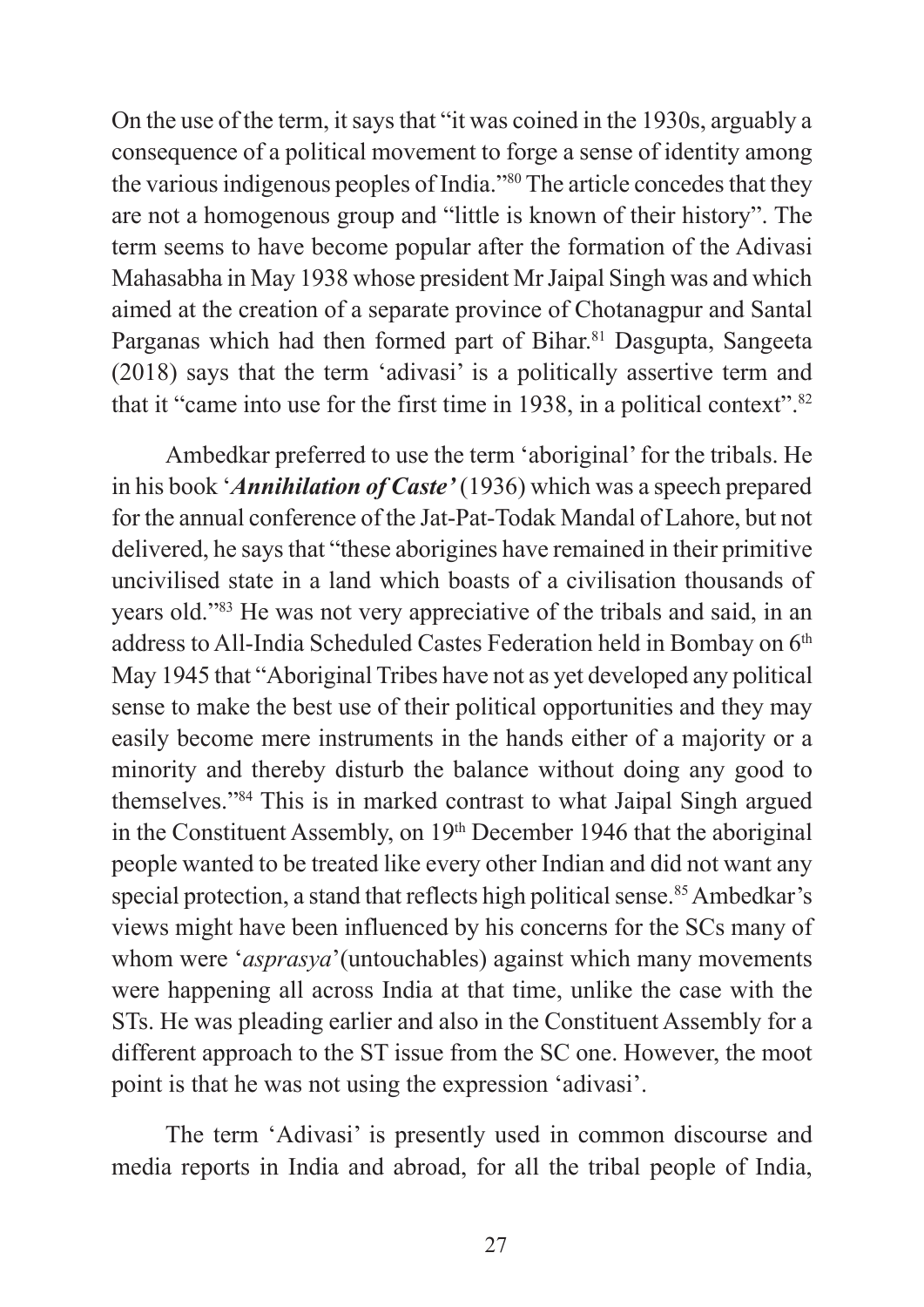irrespective of whether the tribe is included in the list of Scheduled Tribes or not. In fact, *Adivasi* is not a single group of people but belongs to different tribes, settled in different states and places, including cities, practitioners of different religions, speak different languages belonging to different language families and have different cultural and social practices. At the same time, there is also no consensus among academics and civil society organisations as to the use of the term '*Adivasi*' which literally means, original or early settlers in Sanskrit (*Adi*=first plus *vasi*=resident). Ghurya was not comfortable with the term and used the expression "so-called aborigines" (Xaxa: 1999). Prathama Banerjee in a 2016 paper clarifies in a footnote that he uses both the terms because in the North East indigenous groups prefer to call themselves tribes instead of *Adivasis* since that (*adivasi*) is the term applied to the migrants from Central India.86 In the *Arthashastra*, ("a pioneering work on statecraft written at least one thousand years ago"<sup>87</sup>) Kautilya refers to tribes and tribal people. He talks of border tribes (*seemanth jati*) ("the frontier regions were either mountainous or jungles inhabited by tribes which were not completely under the control of the king"<sup>88</sup>), and tribes being independent ("Unsubdued jungle tribes live in their own territory, are more numerous, brave, fight in daylight and, with their ability to seize and destroy countries, behave like kings")<sup>89</sup> but not use the expression *adivasi*.

Although mostly occupying hilly and forest areas, certain tribes formed their own kingdoms like the Gond kingdoms in central India during the  $14<sup>th</sup>$  to  $18<sup>th</sup>$  centuries. They, in fact, ruled for almost four centuries the entire hilly region of central India, including parts of Madhya Pradesh, Chhattisgarh and Vidarbha in Maharashtra. They had significant give and take with the dominant cultures of the Hindu and Muslim royal families of those times, including through inter-marriages. Koreti (2016) speaks of many illustrious kings of different Gond kingdoms of central India. Their mother tongue was Gondi, belonging to the Indo-Dravidian family, and spoken in the six states of Madhya Pradesh, Maharashtra, Chhattisgarh, Andhra Pradesh, Telangana and Odisha.<sup>90</sup> In ancient times there were tribal kingdoms like the Kamboja, mentioned in the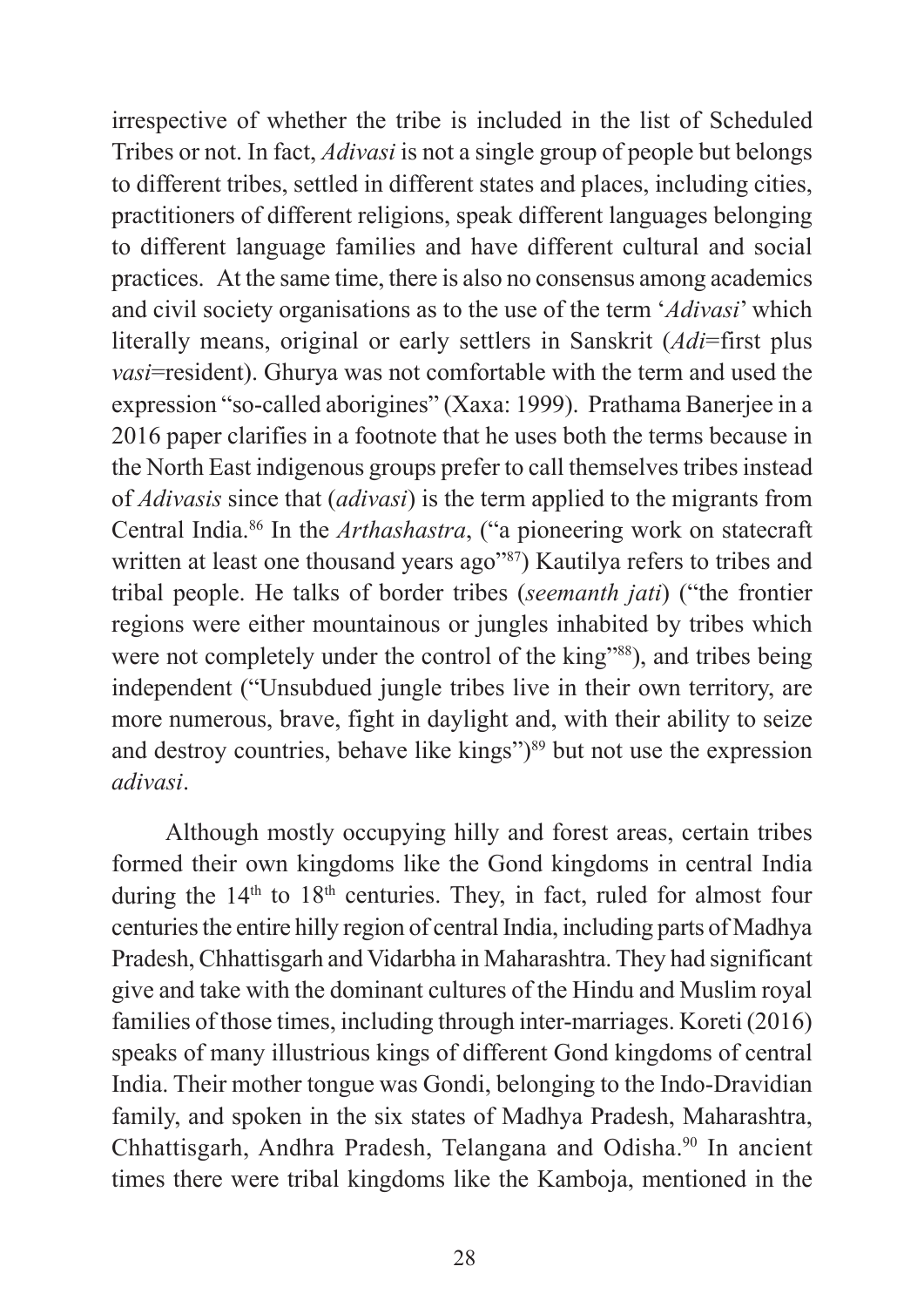Mahabharata. The Ahom kingdom of Assam (1228-1838) is another example<sup>91</sup>. Unlike the Gonds and the Ahoms, there are tribal kings who ruled their subjects only in forest areas like the Mannans of Kerala who in their stories claim that they are 700 years old and are descendants of the Pandya king Chirayvarman who was defeated by a Chola king and got settled in the Idukki district of Kerala seven centuries ago.<sup>92</sup>

Andre Beteille in a 1998 paper<sup>93</sup> describes the evolution of the designation of 'tribes' for certain groups of India. He speaks about the use of different terms in the past such as 'primitive' which fell out of favour after World War II, 'disadvantaged', 'hill and forest tribes', 'aboriginal tribes' ('*adivasis*') and then points out that the term 'Scheduled Tribes' was adopted by the government of India even before the Independence. He points out that in India "both tribal and non-tribal populations have undergone many transformations through usurpation, miscegenation, and migration" and by the middle of the  $19<sup>th</sup>$  century the tribes of today have largely been "either subordinated or marginalised economically, politically and socially". But this is different from the kind of usurpation that took place in Australia or the USA and the appropriateness of the use of the term 'indigenous' which emerged in response to a particular experience in a particular part of the world in the Indian context is debatable.

In the Indian context, the concept of 'indigenous' needs to be explored from a continental perspective and not from a nation-state angle. In the latter, there is generally a predominant group whose language and culture form the basis of the *raison d'etre* of the nation or the state. In the case of India, with the second-largest population in the world, which form 16 per cent of the world population, with over 2.4 per cent of land area, 94 there are 22 official languages recognised in its Constitution itself.95These languages belong to four major language groups, namely, Indo-European, Dravidian, Austro-Asiatic, and Sino-Tibetan. There are different scripts, almost all developed indigenously. The predominant languages in different states vary, with Kerala at one end having more than 96 per cent Malayalam language speakers and Nagaland at the other end having only 14 per cent speaking Ao. There are 1,652 mother tongues, including 103 foreign mother tongues, alone in the country.96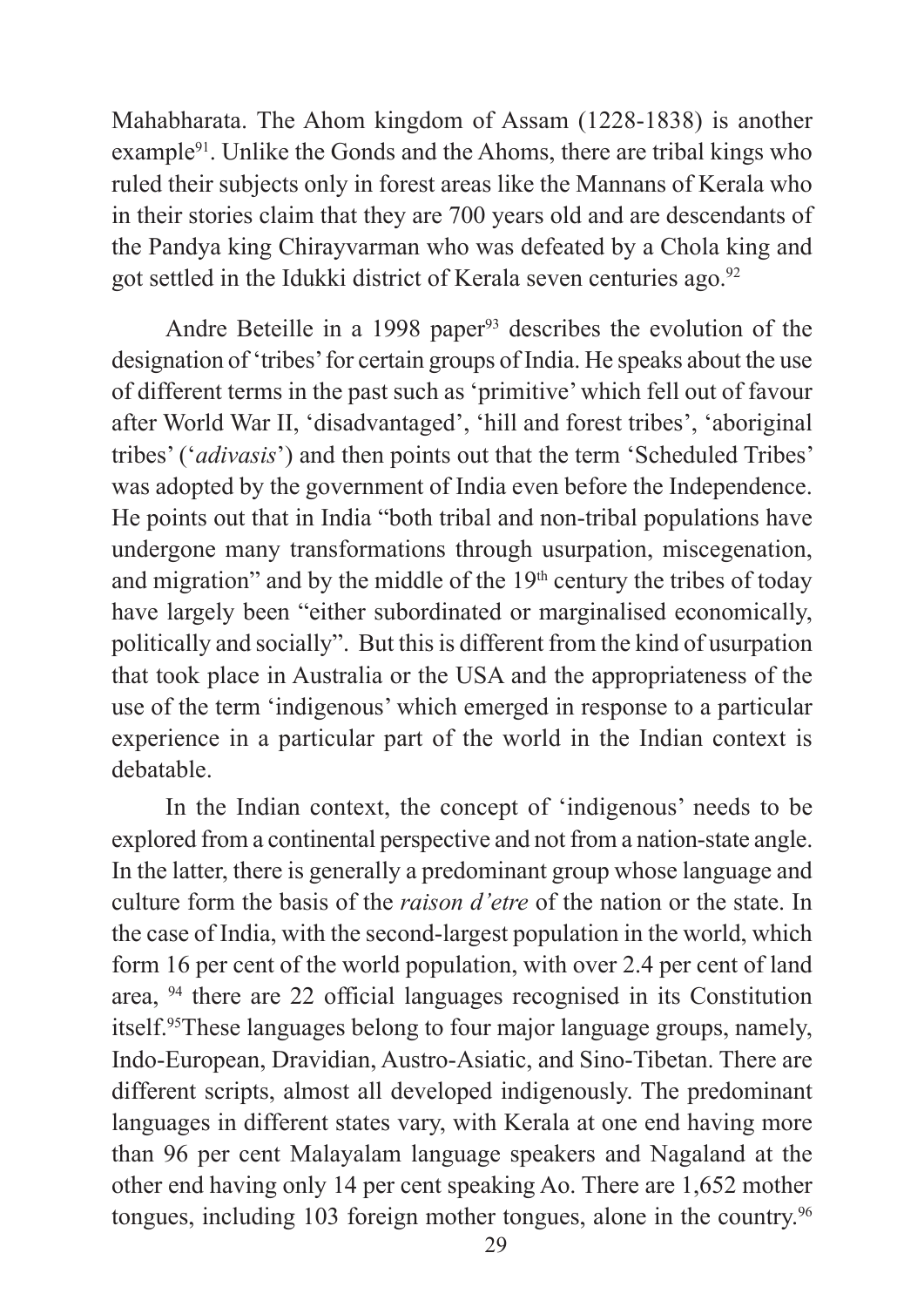It is hundreds of different communities who all have come together to form a country, and not one community speaking the same tongue. The tribal and caste groups are all equal partners in this. They all have roots that run for more than 2000 years in this country. From that angle, all the people of India are 'indigenous' and to make a distinction among them is not appropriate.

In the academic and activist literature, there have been many [Parmar (2018 and 2019), Pillai (2014)] who favour the expression 'indigenous' to refer to the tribal people of India. They mostly base their argument on the statement that the tribals are "the earliest inhabitants of India".<sup>97</sup> They rely on Jaipal Singh's statements in the Constituent Assembly and the Supreme Court judgement in the *Kailas case* (2011). The Supreme Court had noted that the tribal people are probably the descendants of the original inhabitants of India, and also observed that their situation characterised by a high level of poverty, illiteracy, unemployment, disease, and landlessness, is a result of historical injustices. These are deprivations that certainly need to be addressed on priority and the court said that "the historically disadvantaged groups must be given special protection and help so that they can be uplifted from their poverty and low social status".<sup>98</sup>

There is an underlying fear among the members of the STs that considering the tribal people not as indigenous might deny them the human rights of indigenous people, which is their right. Being part of the international movement for the protection of the human rights of indigenous communities naturally gives a boost to their efforts. Karlsson says that several tribal organisations in India base their struggle to establish their rights on the claim that they are the indigenous people of the country and participate in national, regional and international networks engaged in strengthening indigenous rights (Karlsson: 2008). Many of the activists in favour of '*Adivasi*' or 'indigenous' are concerned about the denial of land rights to the STs. They raise their voice against the non-restoration of alienated tribal lands during development projects. In the North East, communities demand recognition of their ownership over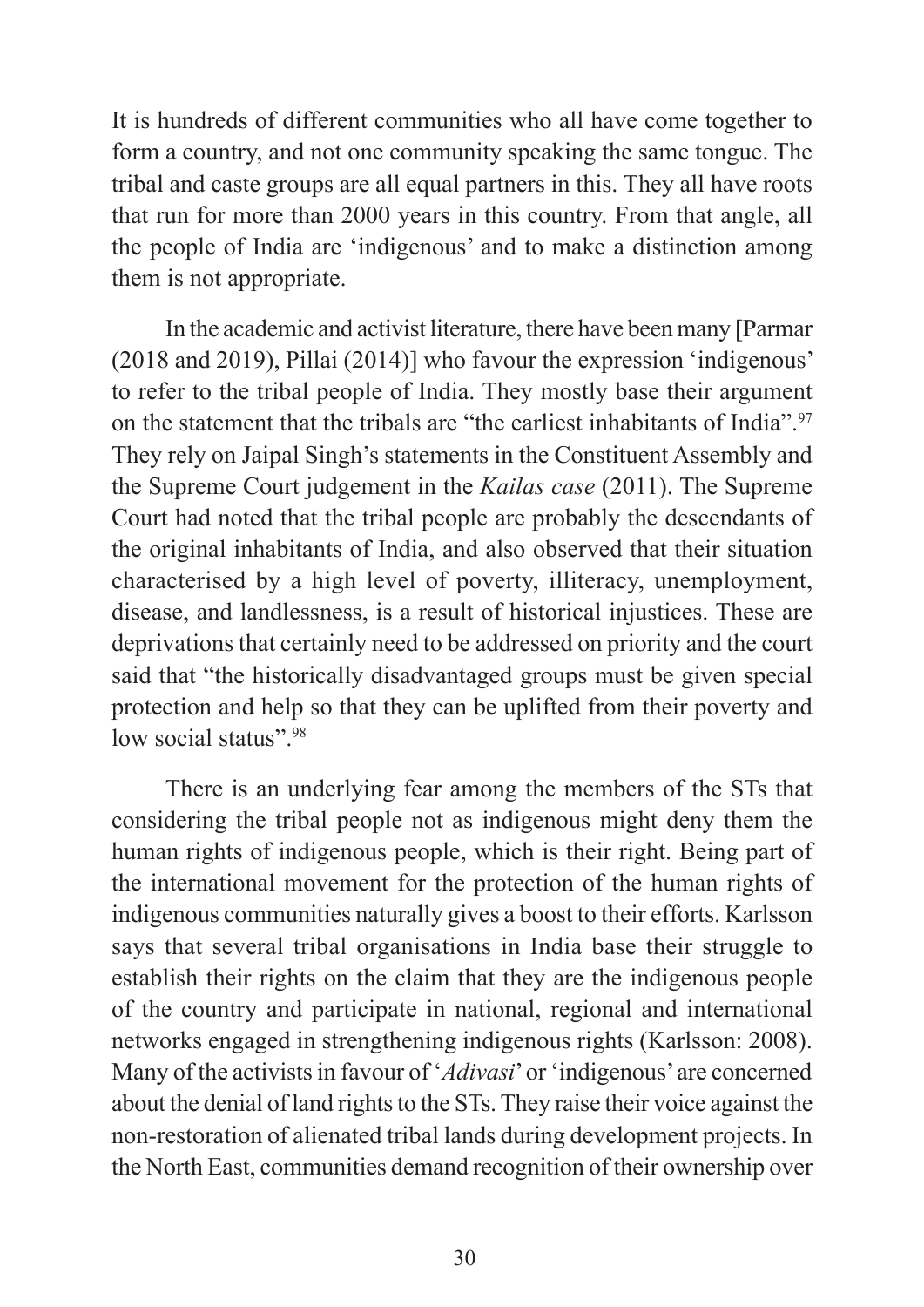coal, forests and oil. (IWGIA: 2021). They were always concerned about their rights over their land and culture, as the Simon Commission (1928), stated: "They do not ask for self-determination, but for security of land tenure, freedom in the pursuit of the traditional methods of livelihood and the reasonable exercise of their ancestral customs."<sup>99</sup> These concerns still persist and the nomenclature 'indigenous' help them to base the demands on international instruments. For example, Roy Burman says that "One of the prime factors for claiming aboriginal or indigenous status for the tribes is to enable them to gain territorial, land rights and control over natural resources" (Roy Burman: 2009). To that extent, the use of the term is a political statement.

India does not easily fit into the colonial construct of large-scale influx and mass destruction of people in the recent centuries. There are both advantaged and disadvantaged groups in India and all the people of British India, and indirectly of the princely states, were under colonial subjugation till 1947, irrespective of their anthropological or social or economic classification. But, as Beteille observes, "intellectual disciplines are so organized today that concepts and terms that emerge in response to a particular experience in a particular part of the world travel to other parts of it where they lodge themselves and acquire a life of their own."<sup>100</sup> It creates intellectual confusion and gets used for the political or economic agenda of certain groups. Dasgupta, S (2018) states clearly that the literal meaning of Adivasi as "original inhabitants" enables these communities "to position themselves, strategically and politically, as Indigenous People in the global arena."<sup>101</sup>

Communities other than the scheduled tribes also claim the status of indigenous people. These include various other groups such as Dalits, the Vaishnavite Meiteis of Manipur and the caste Hindus of Assam (Roy Burman:2009).

Identifying the true first settlers of India is a difficult task, but it is a fact that many tribes like the Nagas in the North East are not very ancient settlers. They are believed to have come into India in the middle of the first millennium BC. The Mizos have come to India in the 16<sup>th</sup>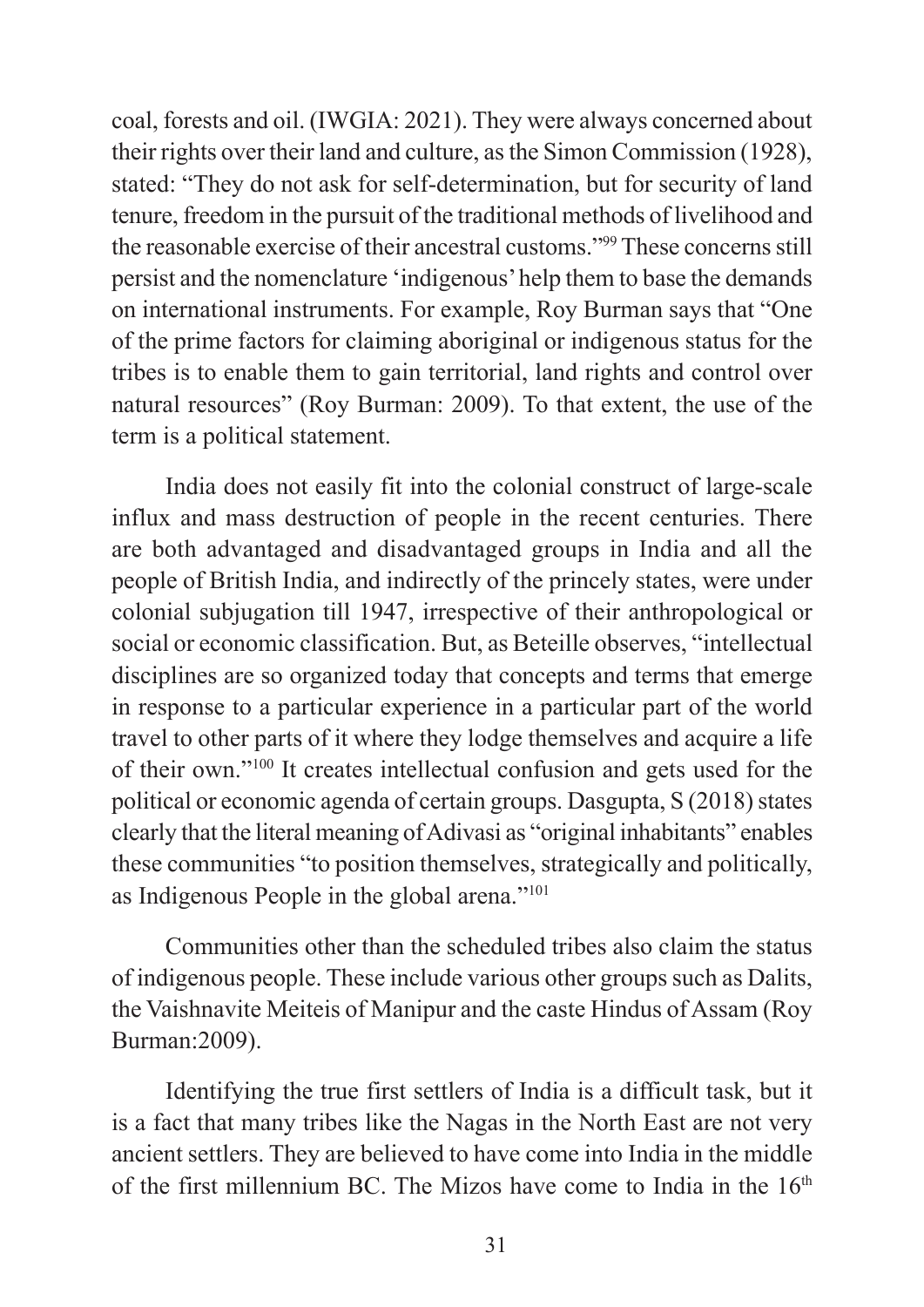century only (Xaxa:1999). Also, the tribes as well as other communities have moved from their places of occupation many times in the past even within India. Application of historical ethnicity to any group in India is a confusing exercise; should the entire territory of the Indian sub-continent be treated as one whether particular regions be identified; what should be the length of stay in a place, and; when people have been freely intermixing how much cultural purity should be ensured?

The main concern of those who argue for the term 'indigenous' and to have India's STs recognised as indigenous<sup>102</sup> seems to be that principles and obligations on human rights contained in the UN Declaration should be extended to these people. For example, *Cultural Survival* in its observations for the United Nations Human Rights Council in  $2016<sup>103</sup>$  refers to the following types of rights violations such as land and settlement rights, neglecting free, prior and informed consent by extractive industries, and torture, physical abuse and murder. These are equally applicable to almost all communities that may happen to be in the project areas. There are no two arguments that the ST populations' human rights should be protected, but so are the human rights of other communities, particularly vulnerable groups like the scheduled castes. At the same time, the right to 'self-determination' poses problems. Karlsson while referring to the possible grounds for India's stand at the UN says that "there is a risk that it will undermine national sovereignty and territorial integrity" (Karlsson: 1999. P. 26). Thrusting the tag of indigenous on some communities, which were identified for the specific purpose of extending special treatment for affirmative action under the Constitution, creates complications, irrespective of historical accuracy or not. As already mentioned, such special treatment for development purposes is available to another socially and economically deprived group like the SCs. Pitting STs against SCs, equally, if not more, disadvantaged, is inappropriate.

Each of the terms being used for the STs has its own merits and drawbacks. The term *Adivasi,* though means the first residents only, had through usage acquired in some parts pejorative connotations in common discourse to mean some group who are not 'civilized', or barbarians,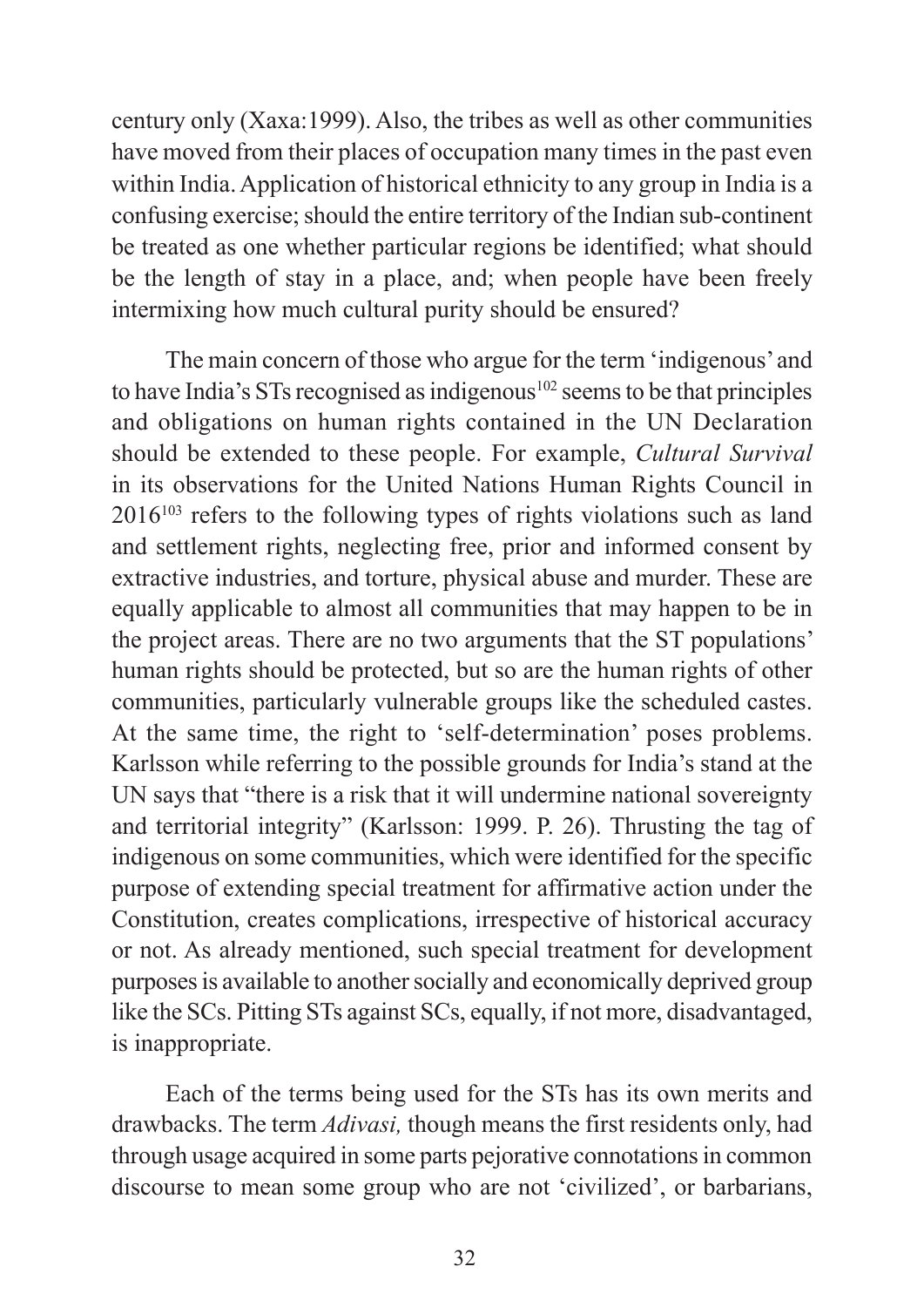etc. This attitude, of course, is not dependent on the term *per se* or its dictionary meaning but on how the others' (i.e., the dominant other) look upon them. Indigenous as the Cambridge Dictionary defines refers to or relating to "the people who originally lived in a place, rather than people who moved there from somewhere else<sup>"104</sup> Extending this definition, one can come to two conclusions: One, indigenous people are those who are still there where *homo sapiens* first emerged, which is around the Victoria lake in Africa, as per the current state of knowledge, and two, the first human settlers in any land (which is very relative and problematic since in most of Asia and Africa the present political boundaries are not very ancient). The Supreme Court seems to have followed the second perspective, but within the territory of India ("The Bhils are probably the descendants of some of the original inhabitants of India living in various parts of the country particularly southern Rajasthan, Maharashtra, Madhya Pradesh, etc."<sup>105</sup>). At the same time, it must be understood that in India the term, *Adivasi* is applied to the people who are addressed so from outside 'to mark out differences from to dominant community'. It must also be kept in view that the term has now been internalised by the people concerned and they use it as a 'tool of articulation for empowerment'(Xaxa:1999).

#### **Conclusion**

India's is a unique nation-building exercise. Different communities speaking different languages, practising different religions and with a multiplicity of social and cultural practices have come together to form a 'nation' and for which they drew up a constitution that guarantees basic human rights as fundamental rights to all its citizens. In order to protect diversity, it extends special rights to minorities and other smaller groups as well as socially and economically disadvantaged groups like SCs and STs. But the objective is an integration of all as equal partners, and not the creation of any 'enclosures.' There are no insiders and outsiders, no indigenous and alien population. It is one people, one country. The stand on nomenclature that India takes in international discussions should be consistent and based on this basic position. It should also be in harmony with its policies on benefit-sharing of genetic resources including human genetic resources,106 protection of traditional knowledge, conservation of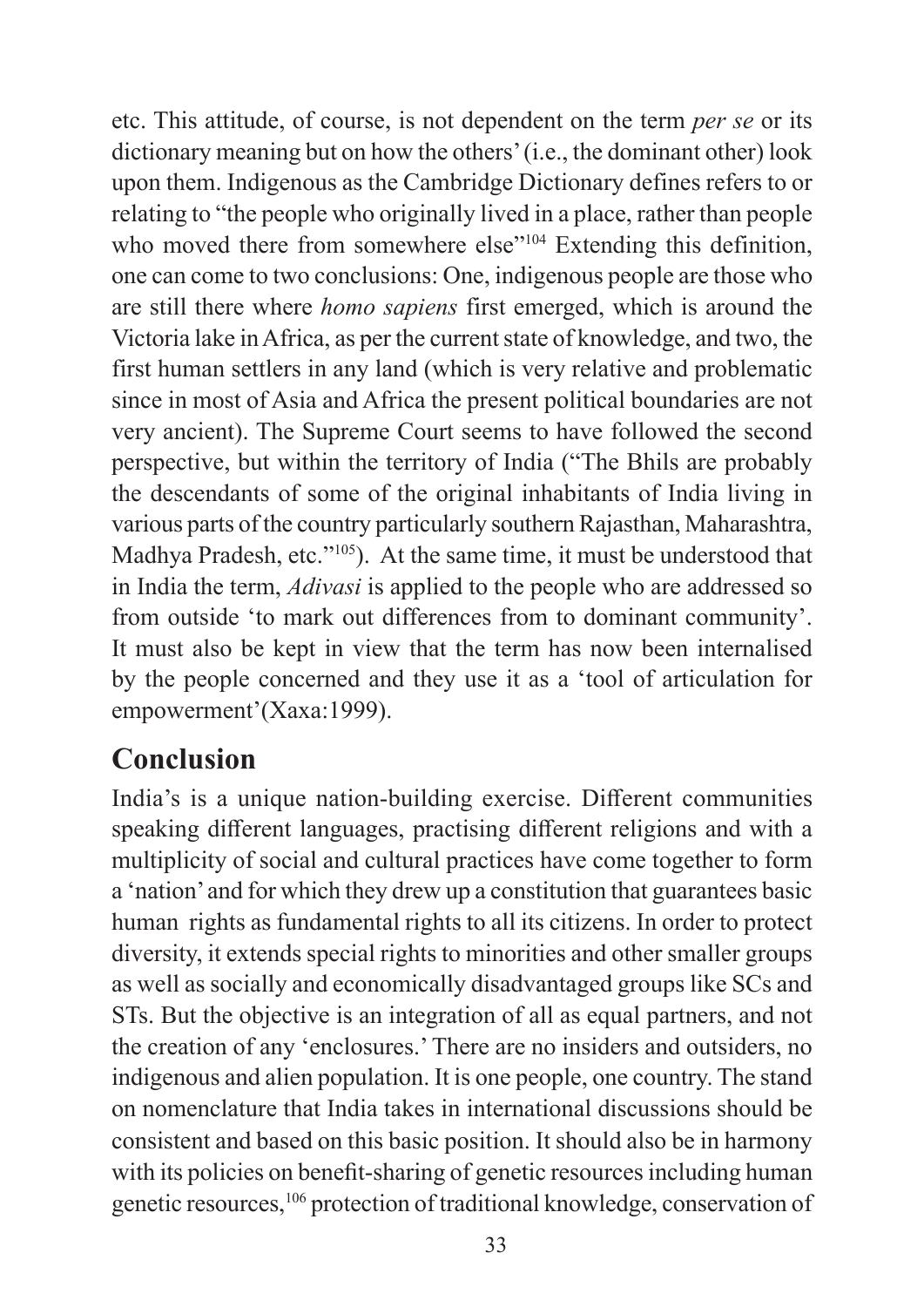biological resources, greater use of traditional medicine systems in health care and climate control and environment protection, which are also inter-linked. Irrespective of the nomenclature of any group India should strive to see all Indians are equally empowered to reap the rewards of development so that in a few years there are no socially and economically disadvantaged groups in the country. Ultimately that is what will enable India to take its rightful place in the comity of nations.

#### **References**

- Ambedkar, B.R. 1936. Annihilation of Caste. The annotated critical edition by S.Anand. Navayana. New Delhi. 2014.
- Banerjee, Prathama. 2016. *Writing the Adivasi: Some historiographical notes* in The Indian Economic and Social History Review, 53, 1 (2016): 1–23 SAGE Los Angeles/ London/New Delhi/Singapore/Washington DC DOI: 10.1177/001946461561954.
- Beteille, Andre. 1998. *The Idea of Indigenous People*. Current Anthropology, Vol. 39, No.2. 187-192. Htttp://www.jstor.org/stable/10.1086/204717.
- Chaturvedi, Sachin. 2007. Kani Case. A Report for GenBenefit, available at: www. uclan.ac.uk/genbenefit and also at http://www.ris.org.in/images/RIS\_images/pdf/ SACHIN\_CHATURVEDI.pdf
- Constituent Assembly Dabates. 1946-1949. Lok Sabha Secretariat, New Delhi. Fourth Reprint Volumes I to IX in 5 volumes (2003).
- Das Gupta, Sanjukta. 2019. *Imagining the 'Tribe' in Colonial and post-Independence India* in Politeja 2(59)/2019 pp. 107-121. Available at https://www.jstor.org/ stable/26916356. Last accessed on 30 December 2021.
- Dasgupta, Sangeeta. 2018. *Adivasi studies: From a historian's perspective* in History Compass, September 2018. Available at Research Gate.
- Faizi, S & Nair , Priya K. 2017 *Adivasis: The World's Largest Population of Indigenous People* at Citizens for Justice and Peace. https://cjp.org.in/wp-content/ uploads/2021/08/Adivasis-Indias-IPs-faizi-and-nair.pdfIWGIA (International Work Group for Indigenous Affairs) (2021). The Indigenous World, 2021. Copenhagen, Denmark.
- Joseph, Tomy. 2018. Early Indians: The Story of Our Ancestors and Where We Came From. Juggernaut, New Delhi.
- Karlsson, Bengt. 2008. *Asian Indigenousness: the case of India* in Indigenous Affairs 3-4/08 https://www.iwgia.org/images/publications/IA\_3-08\_India.pdf. Pp.24-20.
- Kautilya. 1987. The Arthashastra. Edited, rearranged, translated and introduced by Rangaranajan, L.S. Penguin Books. New Delhi.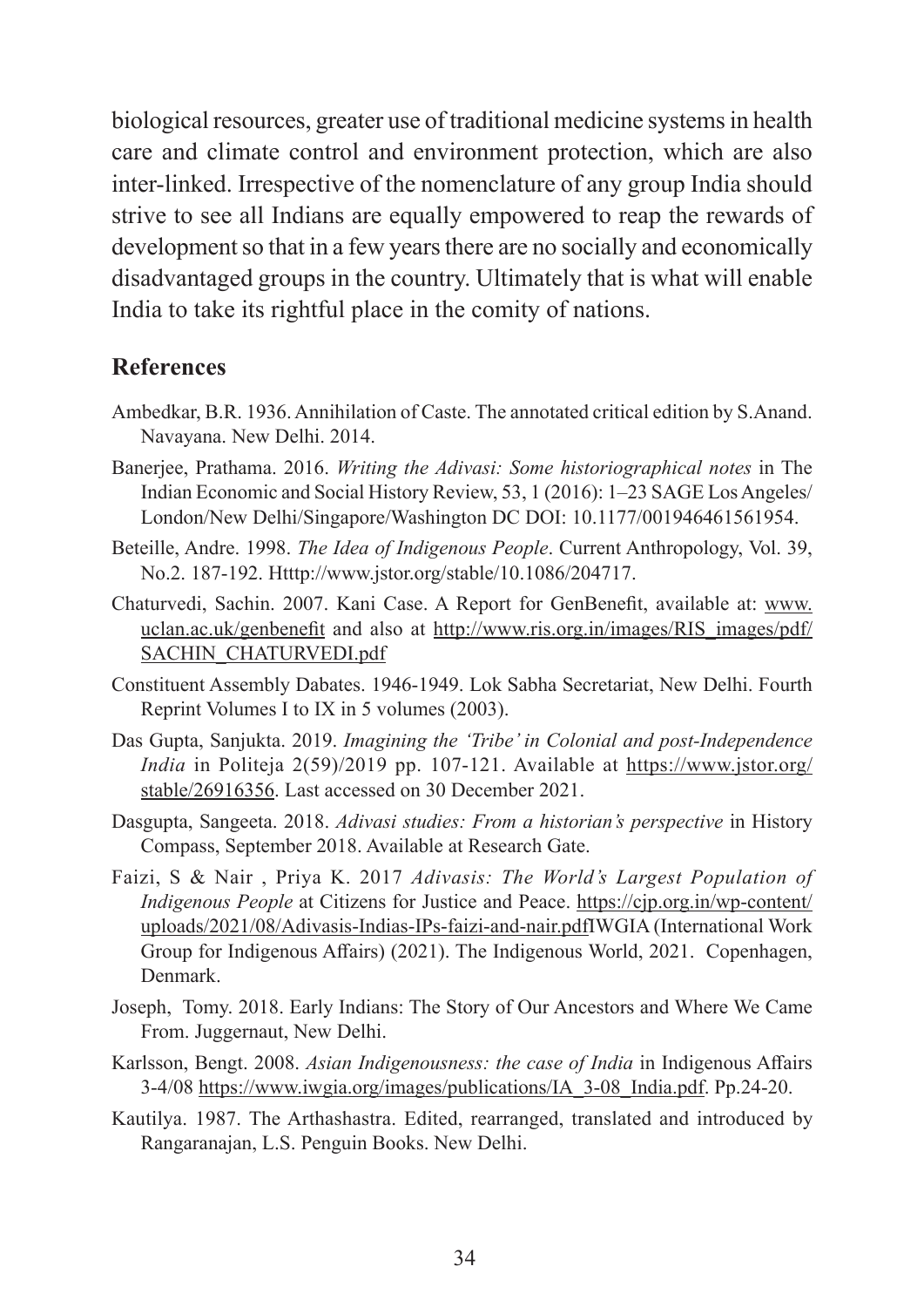- Koreti, Shamrao. 2016. " Socio-Cultural History of the Gond Tribes of Middle India," International Journal of Social Science and Humanity vol. 6, no. 4, pp. 288- 292, 2016.
- Minority Rights Group. 2019. *A Practitioner's Perspective on the Rights of Indigenous Peoples Since the Adoption of ILO Convention No. 16*9 Available at https:// minorityrights.org/2019/07/01/rights-indigenous-peoples-ilo/
- Narasimhan VM, Anthony D, Mallory J, Reich D. 2018. *The Genomic Formation of South and Central Asia.* bioRxiv: 292581*.*
- Narasimhan; et al. 2019, *"The formation of human populations in South and Central Asia",* Science, **365** (6457): eaat7487*.*
- Parmar, Pooja. 2012. *Undoing Historical Wrongs: Law and Indigeneity in India*. Osgoode Hall Law Journal. 49. 491-525.
- Parmar, Pooja. 2015. *Indigeneity and Legal Pluralism in India: Claims, Histories, Meanings*. Cambridge University Press. New York.
- Peters and Mika. Michael A. Peters & Carl T. Mika (2017) *Aborigine, Indian, indigenous or first nations?*, Educational Philosophy and Theory, 49:13, 1229-1234, DOI: 10.1080/00131857.2017.1279879.
- Pillai, Aneesh V. 2014. *Protection of Rights of Indigenous People: International and National Legal Perspective* in Bharati Law Review, April-June 2014.
- Reich, David. 2018. *Who We Are and How We Got Here: Ancient DNA and the New Science of the Human Past*. South Asia Edition. Oxford University Press, New Delhi.
- Roy Burman J.J., 2009. 'Adivasi' A Contentious Term to denote Tribes as Indigenous Peoples of India. http://www.sacw.net/article1066.html.
- Thresiamma V. G 2011. *Making of the Indian Constitution and Debate on the Issue of Tribal Development* in The Indian Journal of Political Science Vol. LXII, No. 1, Jan. March, 2011. Pp. 179-189.
- Tripathi, Manorama; Tripathi, Piyush; Chauhan, Ugam Kumari; Herrera, Rene J. and Agrawal, Suraksha. 2008. Alu Polymorphic Insertions Reveal Genetic Structure of North Indian Populations, *Human Biology*, Vol. 80, No. 5 (October 2008), pp. 483- 499.Wayne State University Press Human Biology.
- Xaxa, Virginius. 1999. *Tribes as Indigenous People of India* in Economic and Political Weekly, Dec. 18-24, 1999, vol. 34, No. 51 (Dec 18-24, 1999), pp. 3589-3595. https:// www.jstor.org./stable/4408738

#### **Endnotes**

- https://www.iwgia.org/en/india.html. Accessed on 29 September 2021.
- <sup>2</sup> Some of the important publications that RIS faculty had brought out on the subject are the following: Chaturvedi, Sachin. 2007. "TRIPS, Indigenous Knowledge and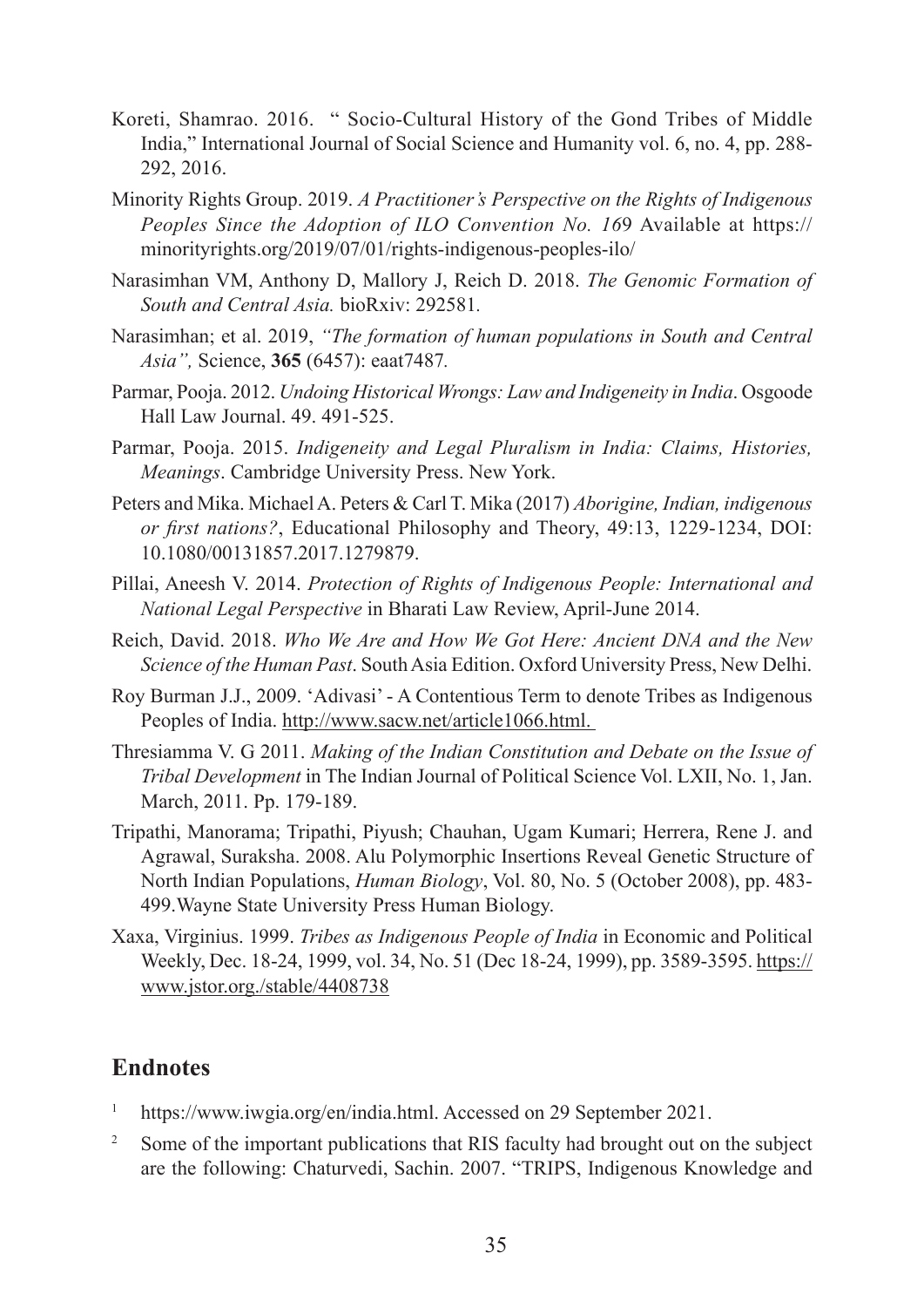Geographical Indications". World Trade and Development Report, RIS, New Delhi. Dhar, Biswajit and Anuradha R.V. 2005. Access, Benefit Sharing, Intellectual Property Rights: Establishing Linkages between the Agreement on TRIPS and the Convention on Biological Diversity, available at http://wtocentre.iift.ac.in/Papers/2. pdf as on 27th November 2010. Dhar, Biswajit. 2010. "Reconciling Convention on Biological Diversity and The Agreement on TRIPS: Issues and Concerns". Internal note circulated for comments, Research and Information System for Developing Countries, New Delhi. Joseph, Reji K. 2010. International Regime on Access and Benefit Sharing: Where are we now? In Asian Biotechnology and Development Review Vol. 12 No. 3, pp 77-94 . RIS. Dhar, Biswajit, James T.C. and Pandey, Vinayak, RIS. 2014. National Study on ABS Implementation in India. James T.C and Pathak, Namrata. 2018. China's Policy Initiatives for National and Global Promotion of TCM (Scoping Paper). RIS. James T.C and Pathak, Namrata. 2018. Protection of Traditional Knowledge in India (Scoping Paper). RIS. James T.C and Pathak, Namrata. 2018. Protection of Traditional Cultural Expressions in India (Scoping Paper). RIS. James T.C and Pathak, Namrata. 2019. Protection of Medicinal Plant Genetic Resources in India (Scoping Paper). RIS. James T.C, Pathak, Namrata and Bhatnagar, Apurva. 2020. China's Policy Initiatives for National and Global Promotion of TCM. RIS. James T.C, Pathak, Namrata and Bhatnagar, Apurva. 2021. In-depth Study on Protection of Traditional Knowledge, Traditional cultural Expressions and Plant Genetic Resources. RIS.

- <sup>3</sup> https://www.un.org/ga/search/views\_doc.asp?symbol=A.CONF.199/20&Lang=E.
- <sup>4</sup> *Ibid*.
- $5$  173 times. See https://www.un.org/ga/search/view doc.asp?symbol=A/ CONF.199/20&Lang=E
- <sup>6</sup> The New Oxford Dictionary of English. 1998.
- <sup>7</sup> *Ibid*.
- <sup>8</sup> Sir Thomas Browne (1646; 6th ed., 1672) Pseudodoxia Epidemica VI.x (pp. 370- 378), University of Chicago. Accessed at http://penelope.uchicago.edu/pseudodoxia/ pseudo610.html on 16 November 2021.
- <sup>9</sup> Nelson Mandela in his autobiography, *Long Walk to Freedom*, says: "I did not yet know that the real history of our country was not to be found in standard British textbooks, which claimed South Africa began with the landing of Jan van Riebeeck at the Cape of Good Hope in 1652." (p.27). Most standard books of history of the United States until recently like A Pocket History of the United States by Allan Nevis, et al (1942) began with the planting of the colonies by the European settlers. Recently, there has been efforts like Roxanne Dunbar-Ortiz' An Indigenous Peoples' History of the United States (2014) narrating the history from the point of view of the pre-European people.
- <sup>10</sup> UN General Assembly Press Release (GA/10612) dt 13 September 2007. Department of Public Information • News and Media Division • New York. Plenary 107<sup>th</sup> and 108th Meetings (AM & PM.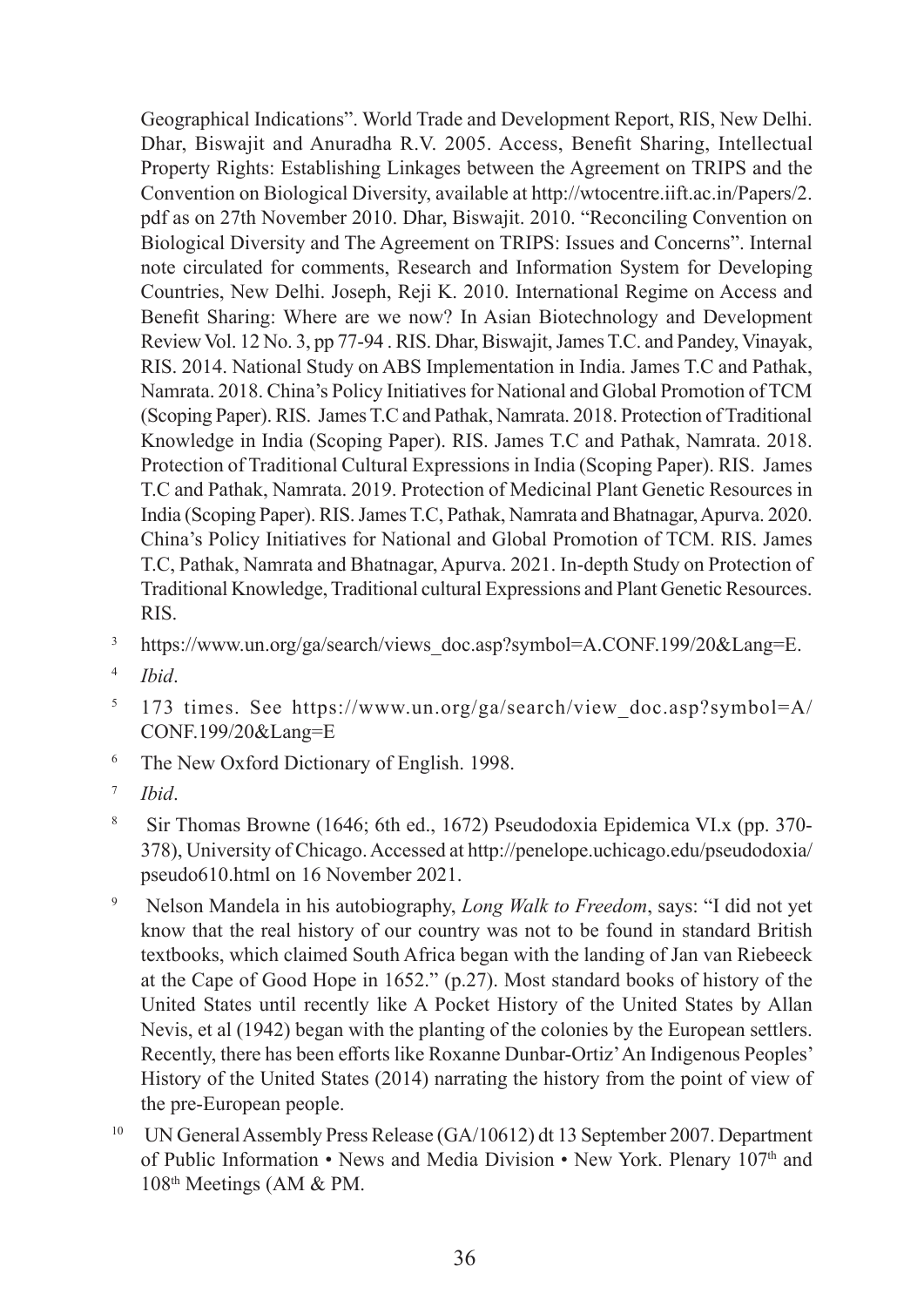- $11$  Resolution No. 61/295.
- <sup>12</sup> https://www.un.org/press/en/2007/ga10612.doc.htm. Accessed on 29 September 2021.
- <sup>13</sup> https://www.un.org/press/en/2007/ga10612.doc.htm . Accessed on 29 September 2021.
- $14$  Ibid.
- <sup>15</sup> ILO Conference, Provisional Record, Seventy-sixth Session (1989), Appendix 25, p. 25/3, para. 12. As quoted in A Practitioner's Perspective on the Rights of Indigenous Peoples Since the Adoption of ILO Convention No. 169. Accessed at https:// minorityrights.org/2019/07/01/rights-indigenous-peoples-ilo/. On 21 November 2021.
- <sup>16</sup> Ibid. referring to Benedict Kingsbury, *Indigenous Peoples in International Law: A Constructivist Approach to the Asian Controversy*, 92 Am. J. Int'l L. 414 (1998), p. 418.
- $17$  Ibid.
- <sup>18</sup> The Universal Declaration of Human Rights (UDHR), 1957, the International Labour Organization Convention (ILO) Concerning the Protection and Integration of Indigenous and Other Tribal and Semi-Tribal populations in Independent Countries of 1957, Convention No.169 Concerning the Indigenous and Tribal Peoples in Independent Countries of 1989 and the United Nations Declaration on the Rights of Indigenous Peoples 2007.
- <sup>19</sup> https://www.un.org/development/desa/indigenouspeoples/about-us.html
- <sup>20</sup> José R. Martínez Cobo's Study on the Problem of Discrimination against Indigenous Populations as quoted in The State of the World's Indigenous Peoples. Volume 1. United Nations. Department of Economical and Social Affairs. No. ST/ESA/328. ISBN 92-1-130283-7. UN 2009.
- <sup>21</sup> *Ibid*.
- $22$  https://www.education.gov.in. Accessed on 30 December 2021. The statistics are based on 2001 census.
- <sup>23</sup> Ibid. Sanskrit is having a special status under Article 351 of the Constitution of India. In the year 2004 the Government of India decided to declare Indian languages which meet certain requirements as 'classical languages.' The criteria for such declaration are: high antiquity of its early texts/recorded history over a period of 1500-2000 years, a body of ancient literature / texts, which is considered as valuable heritage by generations of speakers, original literary tradition, and classical language and literature being distinct from the modern one. The following are the declared classical languages: Tamil (2004), Sanskrit (2005), Kannada (2008), Telugu (2008), Malayalam (2013) and Odiya (2014).
- <sup>24</sup> The English and Foreign Languages University (formerly Central Institute of English and Foreign Languages), Hyderabad has programmes in English, Arabic, Chinese, French, German, Spanish, Italian, Russian, Japanese, Korean, Persian and Turkish. See https://www.efluniversity.ac.in.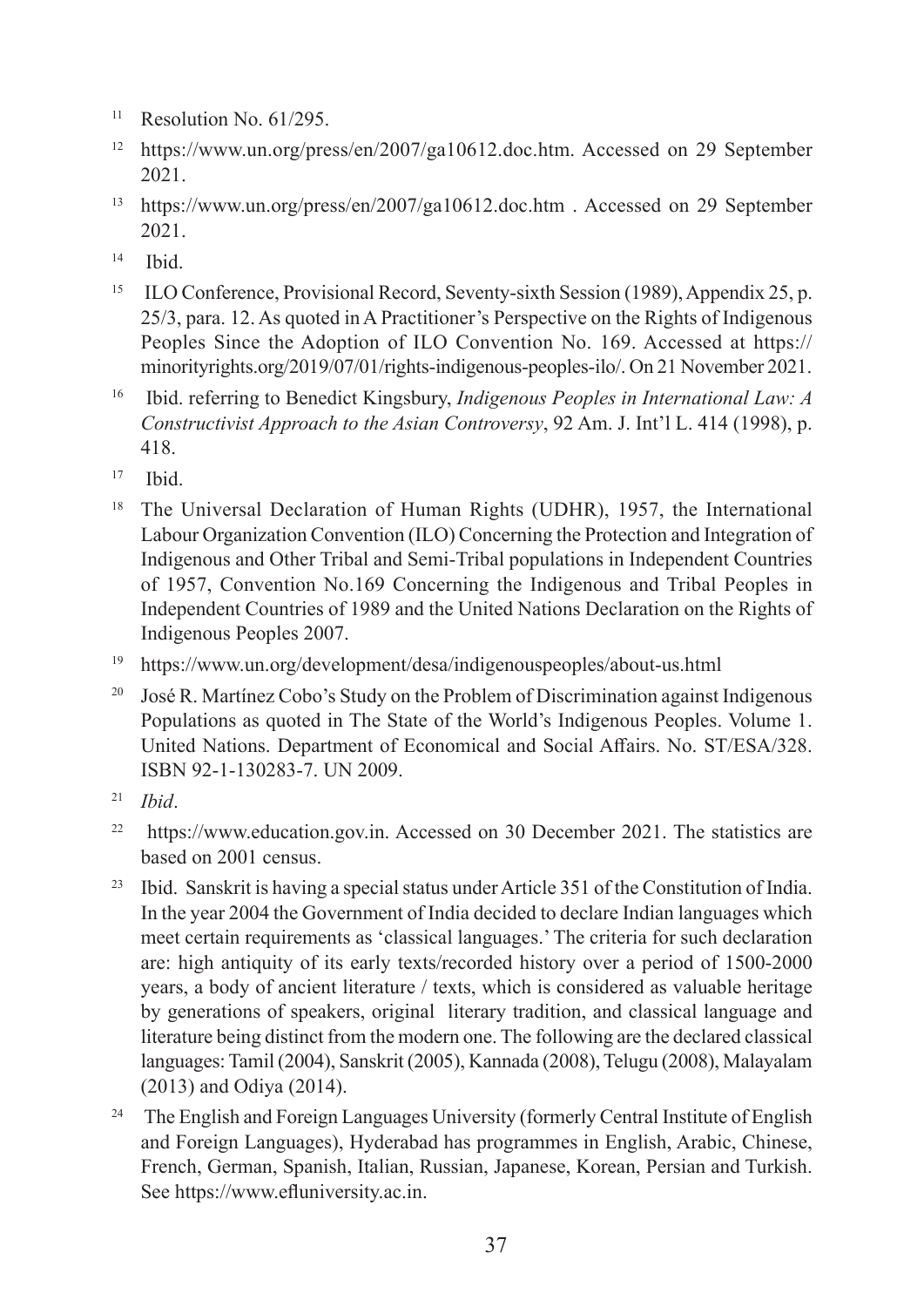- <sup>25</sup> Available at http://www.ilo.org/dyn/normlex/en/f?p=NORMLEXPUB:12100:0::N O::P12100\_INSTRUMENT\_ID:312314.
- <sup>26</sup> https://www.ilo.org/dyn/normlex/en/f?p=NORMLEXPUB:12100:0::NO::P12100\_ ILO\_CODE:C169
- <sup>27</sup> The Protection of Traditional Knowledge: Draft Articles Facilitators' Rev. (June 19, 2019). Available at
- <sup>28</sup> World Health Organisation. Indigenous populations. 2015 quoted in Harfield, S.G., Davy, C., McArthur, A. *et al.* Characteristics of Indigenous primary health care service delivery models: a systematic scoping review. *Global Health* **14,** 12 (2018). https:// doi.org/10.1186/s12992-018-0332-2.
- <sup>29</sup> Tony Joseph says, this is the phrase that we hear most often when we try to grasp our deep history. P.5.
- <sup>30</sup> Peter-Tobias Stoll and Anja von Hahn, 'Part II. Indigenous Peoples, Indigenous Knowledge and Indigenous Resources in International Law' in Silke von Lewinski (ed), *Indigenous Heritage and Intellectual Property, Genetic Resources, Traditional Knowledge and Folklore* (2004) 5, 5. As quoted in Thai Law Journal 2009 Spring Issue 1 Volume 12.
- <sup>31</sup> A large-scale movement of people occurred at the time of Partition, on the basis of religion, but that was within the boundaries of an erstwhile country which got divided into two on religious lines.
- <sup>32</sup> Tony Joseph. 2018. Early Indians. P. xiv. Juggernaut.
- <sup>33</sup> Government of India, Ministry of Education. Title, year of first publication and author name not available. The paper, however, has proper references. Available at https:// www.education.gov.in/en/sites/upload\_files/mhrd/files/upload\_document/languagebr. pdf. Last accessed on 30 December 2021.
- <sup>34</sup> Other hominids like the *homo neanderthalensis*, *homo erectus*, have already moved to this and other parts of the world and when the homo sapiens came they interbred with them. Studies have shown that "all non-Africans carry about 2 per cent of Neanderthal genome." Joseph:38.
- <sup>35</sup> Reich. P.129.
- <sup>36</sup> Joseph. P.63.
- $37$  Narasimhan, et al (2018) pp.13-14.
- <sup>38</sup> Narasimhan, et al (2019). P.1 Abstract.
- <sup>39</sup> These are not perhaps the best nomenclatures since the territory of the ancestors cover the entire south Asia.
- 40 Ibid. P. 135.
- 41 Ibid. p. 136.
- <sup>42</sup> Census 1931 Introduction page 2.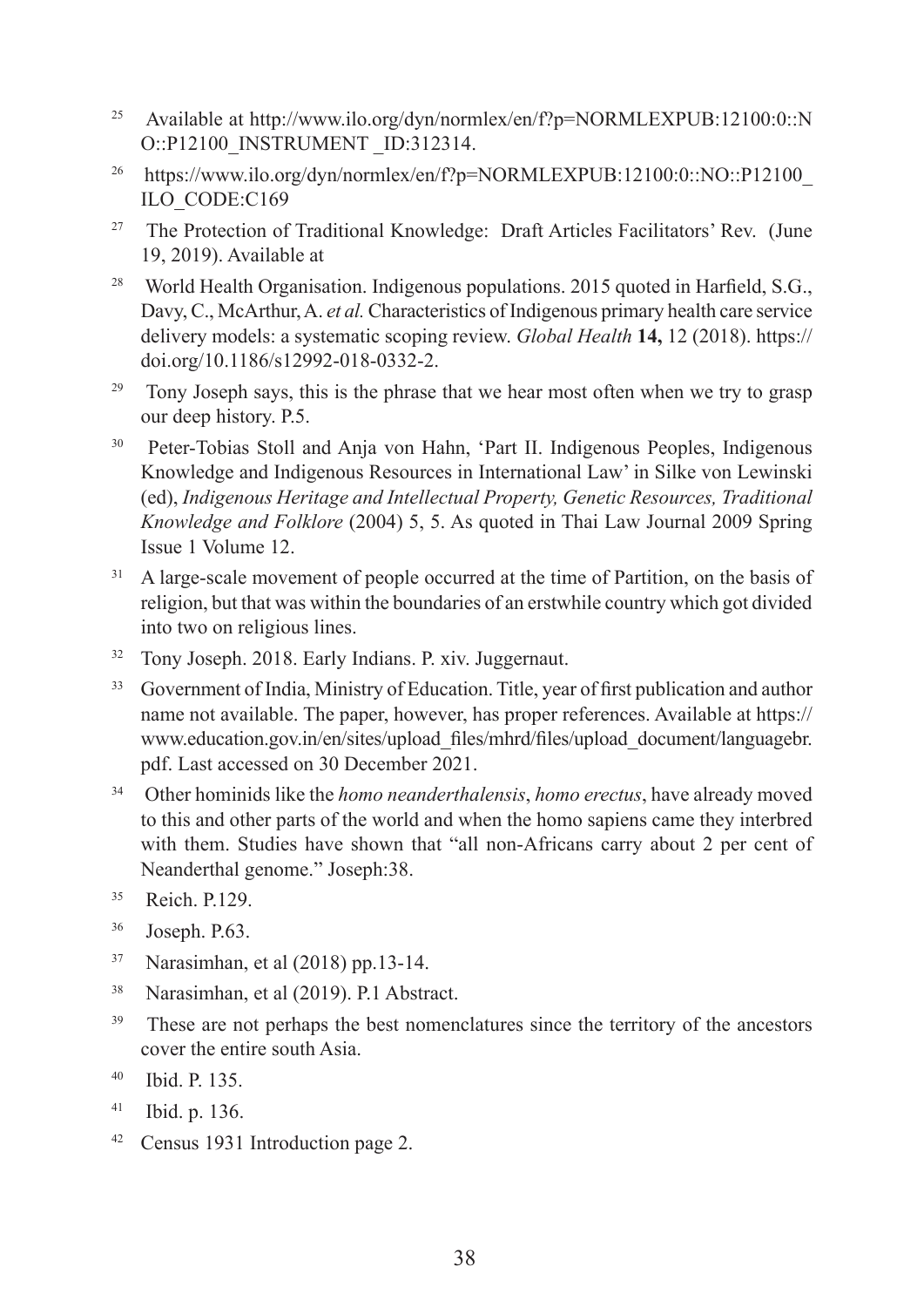- <sup>43</sup> H.H. Risley, E.A. Gait, Report on the Census of India, 1901, vol. 1, part 1, Calcutta 1903, p. 514. As quoted by Dasgupta, Sanjukta (2019). P. 112.
- <sup>44</sup> https://censusindia.gov.in/Data Products/Library/Indian perceptive link/Census Questionaires\_link/questions.htm dt 5.11.21
- <sup>45</sup> He belonged to the Munda tribe.
- 46 Constituent Assembly Debates Volume I 9-121946. P.143.
- 47 Ibid. p145.
- <sup>48</sup> Constituent Assembly Debates Volume IX. 5<sup>th</sup> September 1949. P. 994.
- <sup>49</sup> Constituent Assembly Debates Dt 5 September 1949. P. 996
- $50$  Ibid.
- $51$  Ibid.
- <sup>52</sup> Ibid. p. 995.
- <sup>53</sup> Article 14 of the Constitution of India.
- 54 Constituent Assembly Debates. Dt. 24 November 1949. P.894.
- <sup>55</sup> Bhubaneswar Sabar (2012). Questing History: Excluded Citizens and State Response to Demands for Inclusion in Economic & Political Weekly June 30, 2012. Vol. XLVII. Nos. 26 & 27. Pp. 241-248.
- <sup>56</sup> The Advisory Committee on the Revision of the Lists of Scheduled Castes and Scheduled Tribes under the chairmanship of Shri B.N. Lokur, Secretary, Ministry of Law set up by the Government of India, Department of Social Security on 1<sup>st</sup> June 1965.Report facsimile is available at https://tribal.nic.in/downloads/Statistics/ OtherReport/LokurCommitteeReport.pdf
- <sup>57</sup> https://www.brlf.in/wp-content/uploads/2018/05/Statistical-Profile-of-STs\_2013.pdf
- <sup>58</sup> *Marri Chandra v. Seth G.S. Medical College* (1990) 3 SCC 130; *Action Committee v. Union of India* (1994) 5 SCC 244.
- <sup>59</sup> https://www.brlf.in/wp-content/uploads/2018/05/Statistical-Profile-of-STs\_2013.pdf
- <sup>60</sup> https://www.brlf.in/wp-content/uploads/2018/05/Statistical-Profile-of-STs\_2013.pdf
- <sup>61</sup> https://www.brlf.in/wp-content/uploads/2018/05/Statistical-Profile-of-STs\_2013.pdf
- <sup>62</sup> Supreme Court of India. Kailas & Ors vs. State of Maharashtra Tr. Taluka on 5 January 2011. The Court has taken a long quote from The Cambridge History of India (Vol-I), Ancient India.
- <sup>63</sup> *Ibid*.
- <sup>64</sup> Bengt G. Karlsson, Asian Indigenousness: the case of India in *Indigenous Affairs* 3-4/08 https://www.iwgia.org/images/publications/IA\_3-08\_India.pdf.
- 65 https://www.hindustantimes.com/india/intl-legal-regime-can-t-take-away-power-oflocal-courts/story-0lHkmaPqIhdxN6wVLwvUSL.html.
- <sup>66</sup> Tribal Development Since Independence (2009) ed. by Shyam Nandan Chaudhary in Google books. P.25.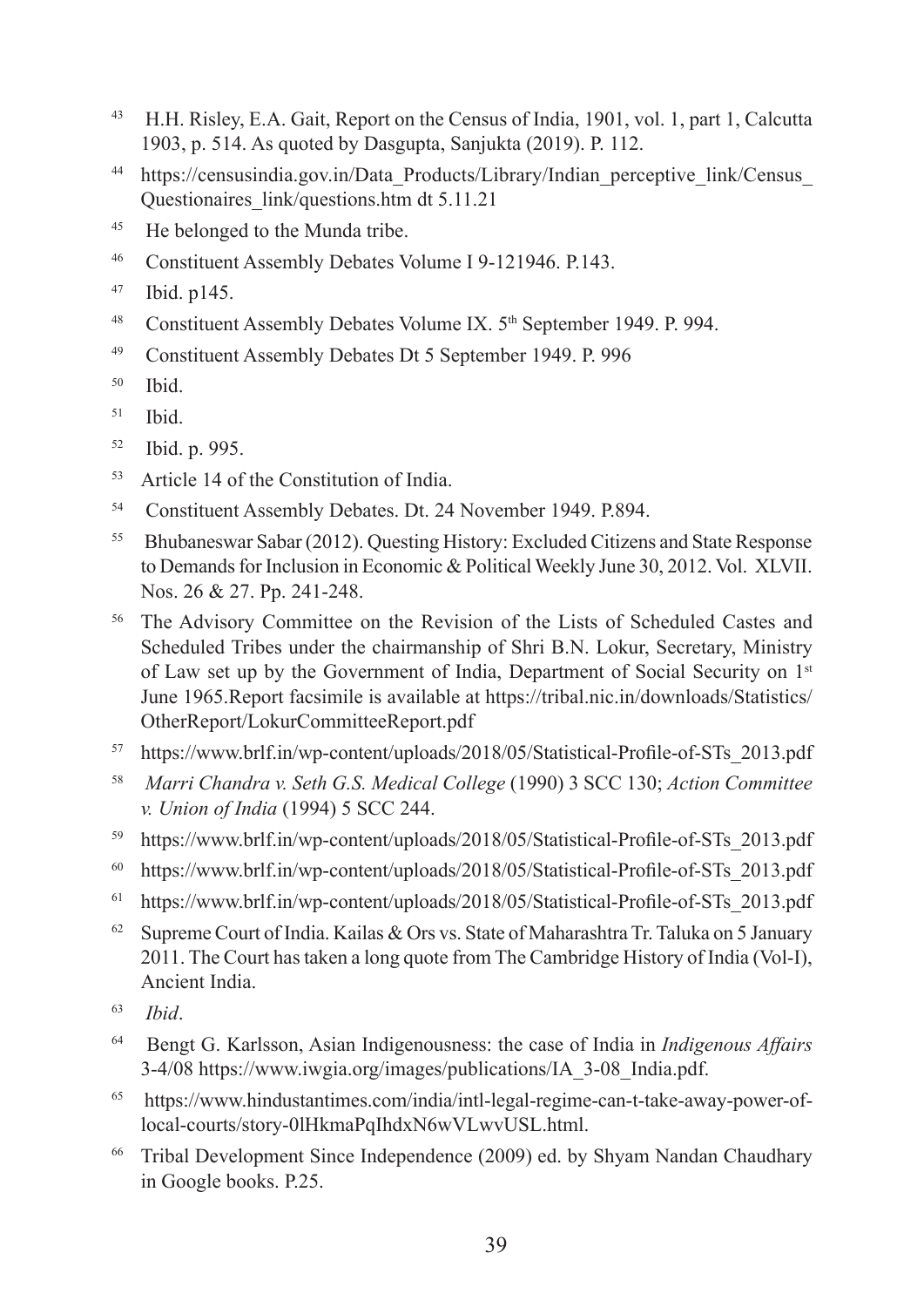- <sup>67</sup> Government of India, Ministry of Home Affairs. Office Order No. F. 11011/53/2012- NE.V dated 27 September 2012.
- <sup>68</sup> Lok Sabha Bill No. 370 of 2019. A Bill further to amend the Citizenship Act, 1955 dated the 4<sup>th</sup> December 2019.
- $69$  Section 2 (c) of the Act.
- 70 K S Singh (1996). Tribals conserve to survive. Interview recorded by Amit Mitra for Down to Earth. https://www.downtoearth.org.in/interviews/tribals-conserve-tosurvive-25422 published on 29 February 1996. Retrieved on 27 December 2021.
- $71$  Articles  $330 342$ .
- $72$  Article 244(2).
- $73$  Article 244(1).
- <sup>74</sup> Act No. 2 of 2007.
- $75$  Ibid.
- <sup>76</sup> Michael A. Peters & Carl T. Mika (2017) Aborigine, Indian, indigenous or first nations?, Educational Philosophy and Theory, 49:13, 1229-1234, DOI: 10.1080/00131857.2017.1279879.
- <sup>77</sup> Ibid.
- <sup>78</sup> The Role of Ethic and Indigenous People of India and Their Culture in the Conservation of Biodiversity by Rajiv Rai and Vijendra Nath accessed at http://www. fao.org/3/xii/0186-a1.htm on 7th October 2021.
- <sup>79</sup> Dunbar-Ortiz. P. xiii.
- 80 Minority Rights Group International, World Directory of Minorities and Indigenous Peoples - India : Adivasis, 2008, available at: https://www.refworld.org/ docid/49749d14c.html [accessed 12 November 2021]
- Rana, L. N. (1992). The Adivasi Mahasabha (1938-1949) : Launching Pad of The Jharkhand Movement. *Proceedings of the Indian History Congress*, *53*, 397–405. http://www.jstor.org/stable/44142817.
- <sup>82</sup> Dasgupta S. Adivasi Studies: From a historian's perspective. *History Compass.*  2018;312486. https://doi.org/10.1111/hic3.12486.
- <sup>83</sup> Ambedkar. Pp 248-249.
- <sup>84</sup> Ibid.
- <sup>85</sup> Ibid. Incidentally, Vallabhbhai Patel also shared this perception.
- <sup>86</sup> The Indian Economic and Social History Review, 53, 1 (2016): 1–23 SAGE Los Angeles/London/New Delhi/Singapore/Washington DC DOI: 10.1177/0019464615619549
- $87$  L.N. Rangarajan (1990) in his preface to his English translation of the work.
- 88 Ibid p.44.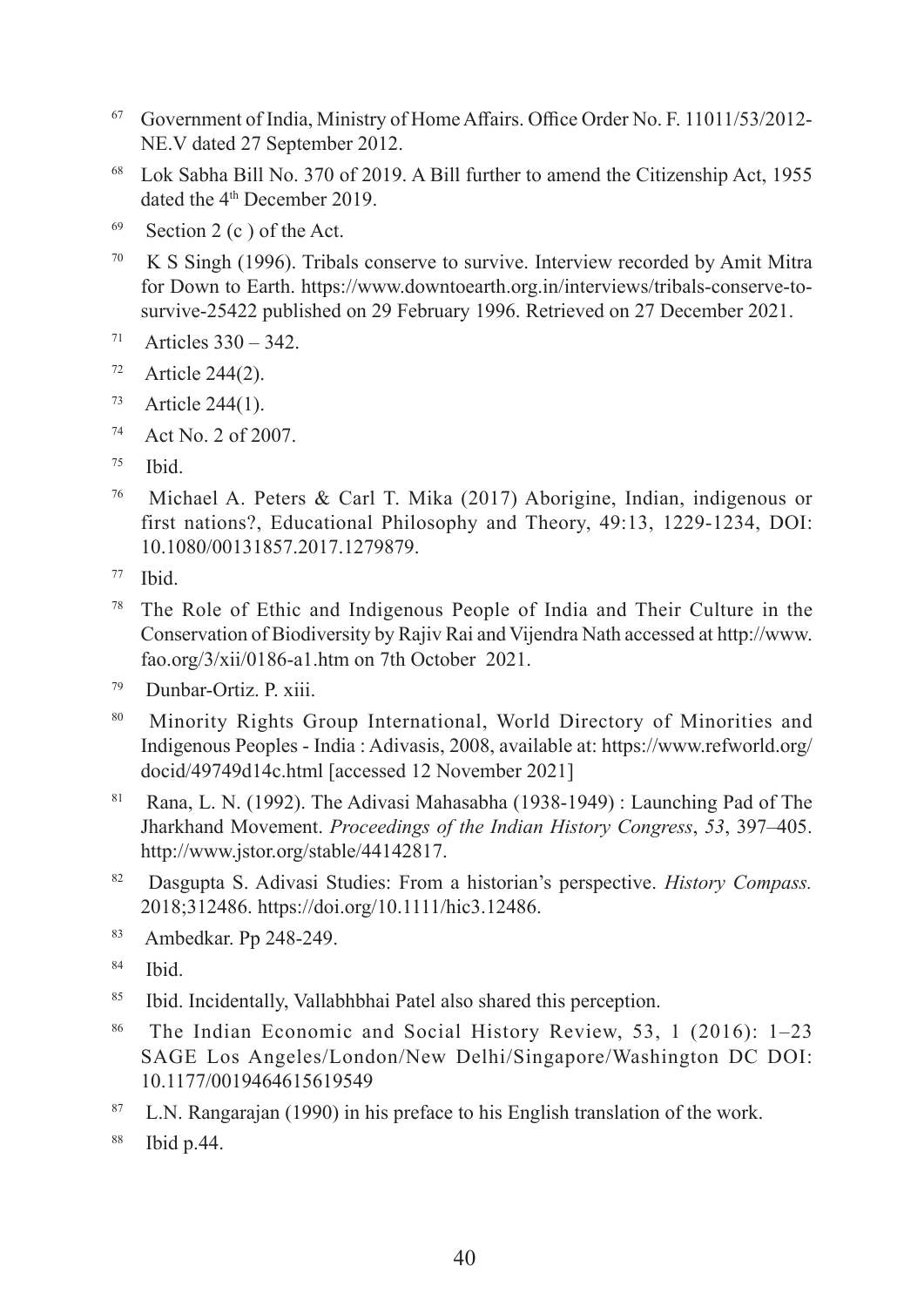- <sup>89</sup> Ibid. p.135.
- <sup>90</sup> "The first historically recorded Gond kingdoms came up in middle India's hilly region in the  $14<sup>th</sup>$  and  $15<sup>th</sup>$  century AD. The first Gond king was Jadurai, who deposed the Kalchuri Rajputs to grab the kingdom of Garha Mandla (1300 to 1789 AD). The second kingdom of Deogarh was created by King Jatba in 1590 AD which lasted till 1796 AD. Around the same time as Deogarh, the Kherla kingdom also came up in 1500 AD and remained for a century. Its first king, Narsingh Rai, who deposed a Rajput ruler, had love-hate relationship with the Rajput and Muslim rulers in his vicinity that attacked his fort due to its geographical accessibility. The Chanda kingdom (1200 to 1751 AD), a contemporary of the Kherla and Deogarh kingdoms, produced several remarkable rulers who developed excellent irrigation systems and the first well defined revenue system among the Gond kingdoms". Shamrao Koreti, " Socio-Cultural History of the Gond Tribes of Middle India," International Journal of Social Science and Humanity vol. 6, no. 4, p. 288.
- <sup>91</sup> Ahom in Encyclopedia Britannia online at www.https://britanica.com/topic/Ahom . Accessed on 28th December 2021. The Tai-Ahom and Matak communities in Assam have been demanding ST status. See The Hindu newspaper on line dated 27 September 2021 at https://www.thehindu.com/news/national/other-states/st-status-demandassam-cm-himanta-meets-tai-ahom-matak-community-leaders/article36688582.ece
- <sup>92</sup> Basil Poulose. In Photos: The Fascinating Story of Kerala's Forest King & His Triobe's 700-Year-Old Legacy. Online available at the www.https://betterindia. com/95726/kerala-forest-king-raja-raman-mannan-idukki/ .Accessed on  $28<sup>th</sup>$ December 2021.
- 93 Andre Beteille. 1998. The Idea of Indigenous People. Current Anthropology Volume 39, Number 2, April 1998. Pp.187-191.
- <sup>94</sup> India: A Country Study by James Heitzman and Robert L. Worden eds. Federal Research Division; 1995, as quoted in https://www.education.gov.in/en/sites/ upload\_files/mhrd/files/upload\_document/languagebr.pdf.
- $95$  The  $8<sup>th</sup>$  Schedule of the Constitution.
- <sup>96</sup> Census 1961 & Nigam 1972: p. xv. Ibid.
- <sup>97</sup> Thundy Zacharias P. 1981. Aboriginal Groups in India in the Cultural Survival Quarterly Magazine. Accessedat https://www.culturalsurvival.org/publications/ cultural-survival-quarterly/aboriginal-groups-india on 20 August 2021.
- 98 Kailas & Ors vs. State of Maharashtra Tr. Taluka on 5 January 2011.
- 99 Quoted in 'Making of the Indian Constitution and Debate on the Issue of Tribal Development' by Thresiamma V.G. in The Indian Journal of Political Science. Vol. LXXII, No. 1, Jan.March, 2011, pp.179-189.
- 100 Beteille. P.191.
- <sup>101</sup> Dasgupta 2018. P.3. She refers to an earlier work Rycroft D.J & Dasgupta, S (2011) Indigenous Pasts and the politics of belonging. In Rycroft & Dasgupta (Eds.), *The Politics of belonging in India: Becoming Adivasi* (pp.1-13), Abingdon: Routledge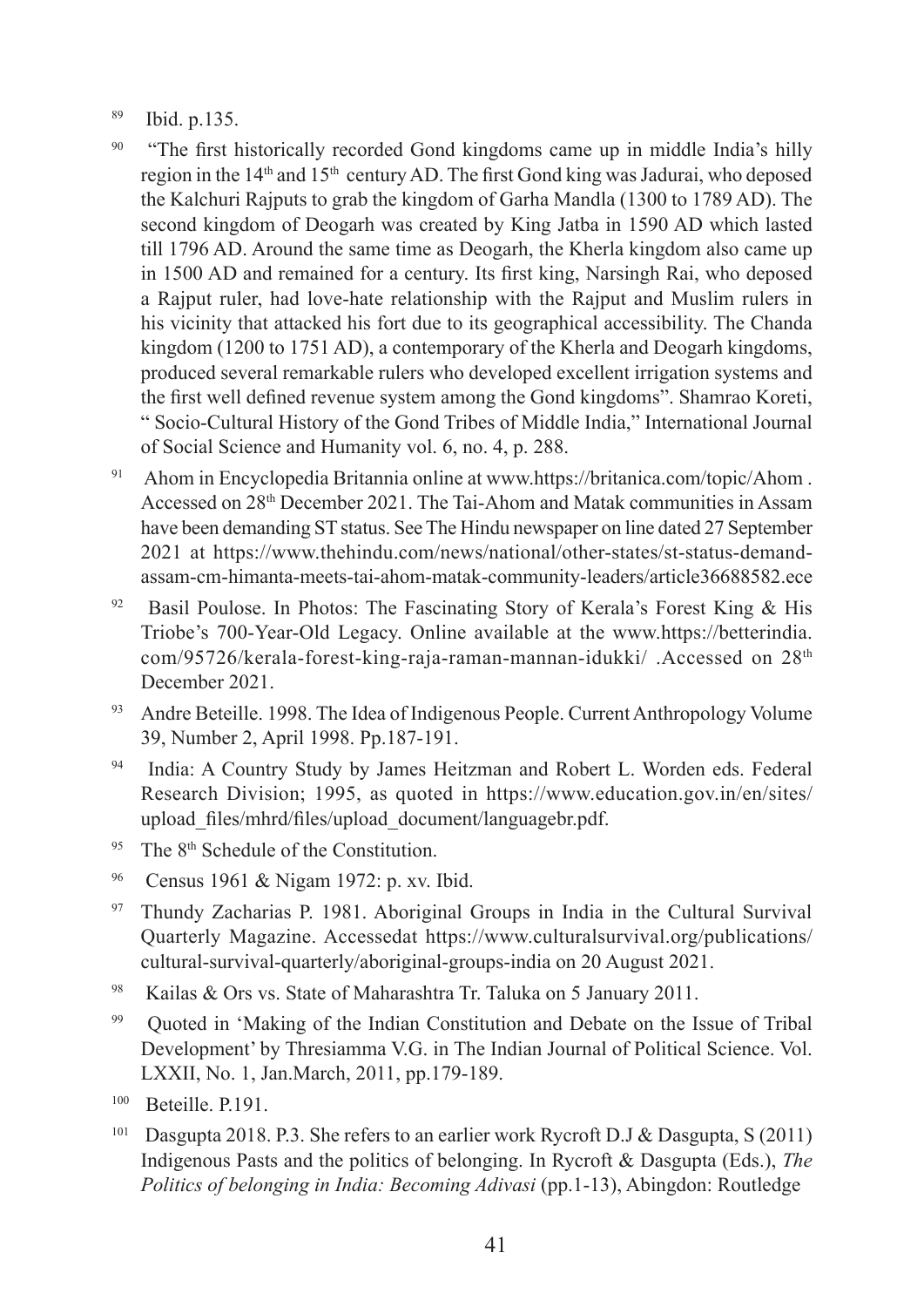- <sup>102</sup> It is quite possible that many of the so called Scheduled Tribes might belong to the earliest human settlers in the Indian sub-continent, but that is in an uncertain remote period.
- <sup>103</sup> Cultural Survival. Observations on the State of Indigenous Human Rights in India prepared for the United Nations Human Rights Council, Universal Periodic Review 2016. 27th session. Third Cycle.www.cs.org.
- <sup>104</sup> https://dictionary.cambridge.org/dictionary/english/indigenous.
- <sup>105</sup> *Kailas & Ors vs. State of Maharashtra*. 2011.
- <sup>106</sup> Chaturvedi, S., Crager, S., Ladikas, M., Muthuswamy, V., Su, Y., and Yang, H.(2012). Harmonizing policy on human genetic resources and benefit sharing. In Nature Biotechnology volume 30. No. 12. December 2012.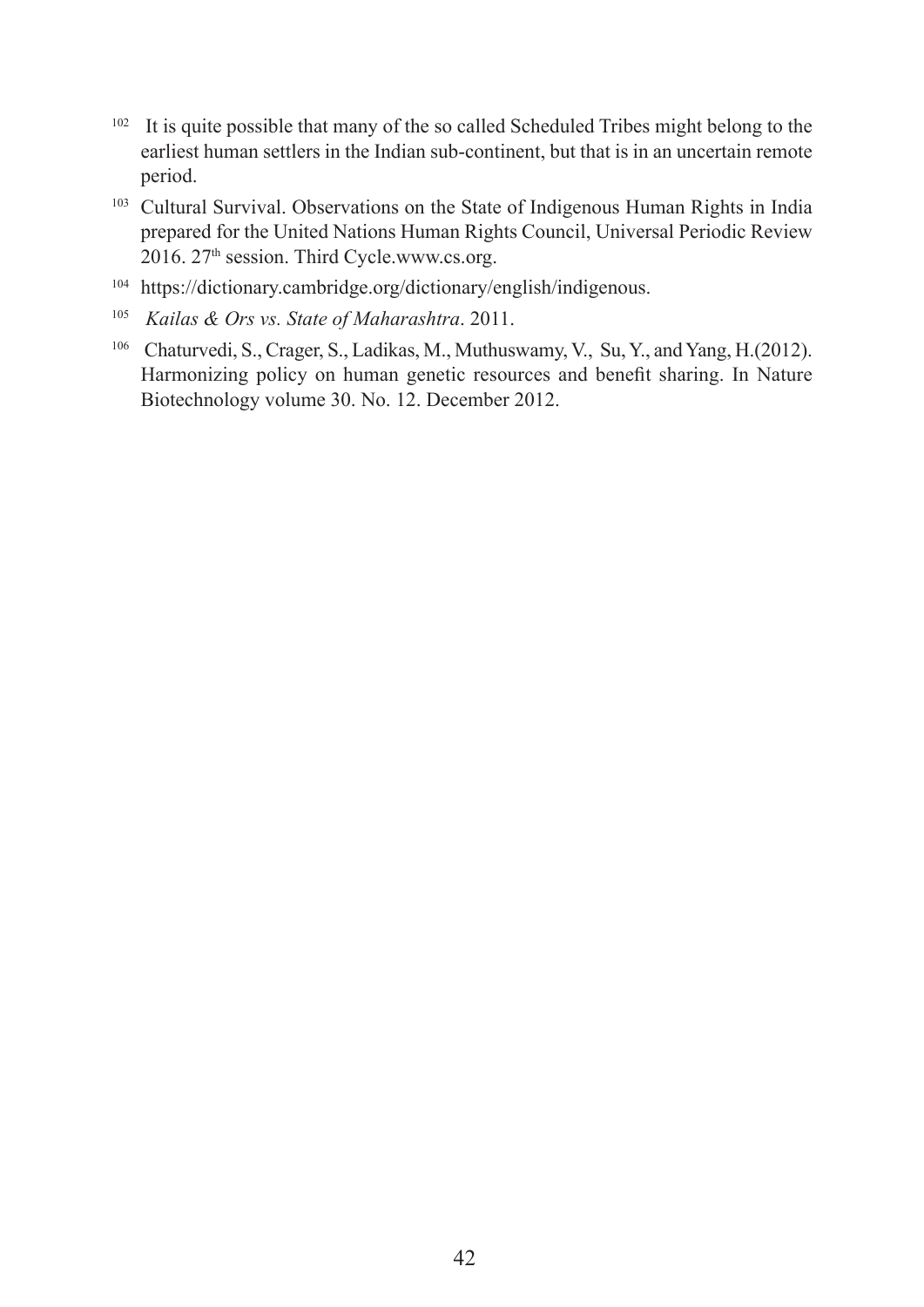#### **RIS Discussion Papers**

Available at: http://www.ris.org.in/dicussion-paper

DP#271-2021 *Role of Indian Science Congress Association in the Emergence of Scientific Community in Pre-Independence India* by Sneha Sinha DP#270-2021 *COVID -19: An Opportunity to Revamp Pharmacovigilance System* by Sumya Pathak, Rajeshwari Singh and Shubhini A. Saraf DP#269-2021 *Skilling, Fulcrum of a Proactive Multidimensional Poverty Tracker Pathway* by Pramod Kumar Anand and Krishna Kumar DP#268-2021 *India's Import Dependence on China in Pharmaceuticals: Status, Issues and Policy Options* by Sudip Chaudhuri DP#267-2021 *Liberating Indian Agriculture Markets* by Dammu Ravi DP#266-2021 *Intra-Industry Trade in Manufactured Goods: A Case of India* by Manmohan Agarwal and Neha Betai DP#265-2021 *National AI Policy/Strategy of India and China: A Comparative Analysis* by Amit Kumar DP#264-2021 *Fisheries Subsidy Issues before the MC12: Lessons from the May Text for the July Meeting* by S. K. Mohanty and Pankhuri Gaur DP#263-2021 *Post-pandemic Social Security Agenda: Universalising Developmental Interventions Over Universal Basic Income* by Pramod Kumar Anand and Krishna Kumar DP#262-2021 *Post-COVID Challenges: Need of UN to Metamorphose-Rediscover Its Priority and Functionalities* by Aruna Sharma DP#261-2021 *Pharmaceutical Trade: India's Growth Trajectories* by Dinesh Kumar and T. C. James DP#260-2020 *Inflation Targeting: Monetary Policy, Growth and Inflation* by Manmohan Agarwal and Ammu Lavanya DP#259-2020 *Bulk Drug Industry in India: Challenges and Prospects*  by T. C. James DP#258-2020 *Strategising India's Exports* by Dammu Ravi